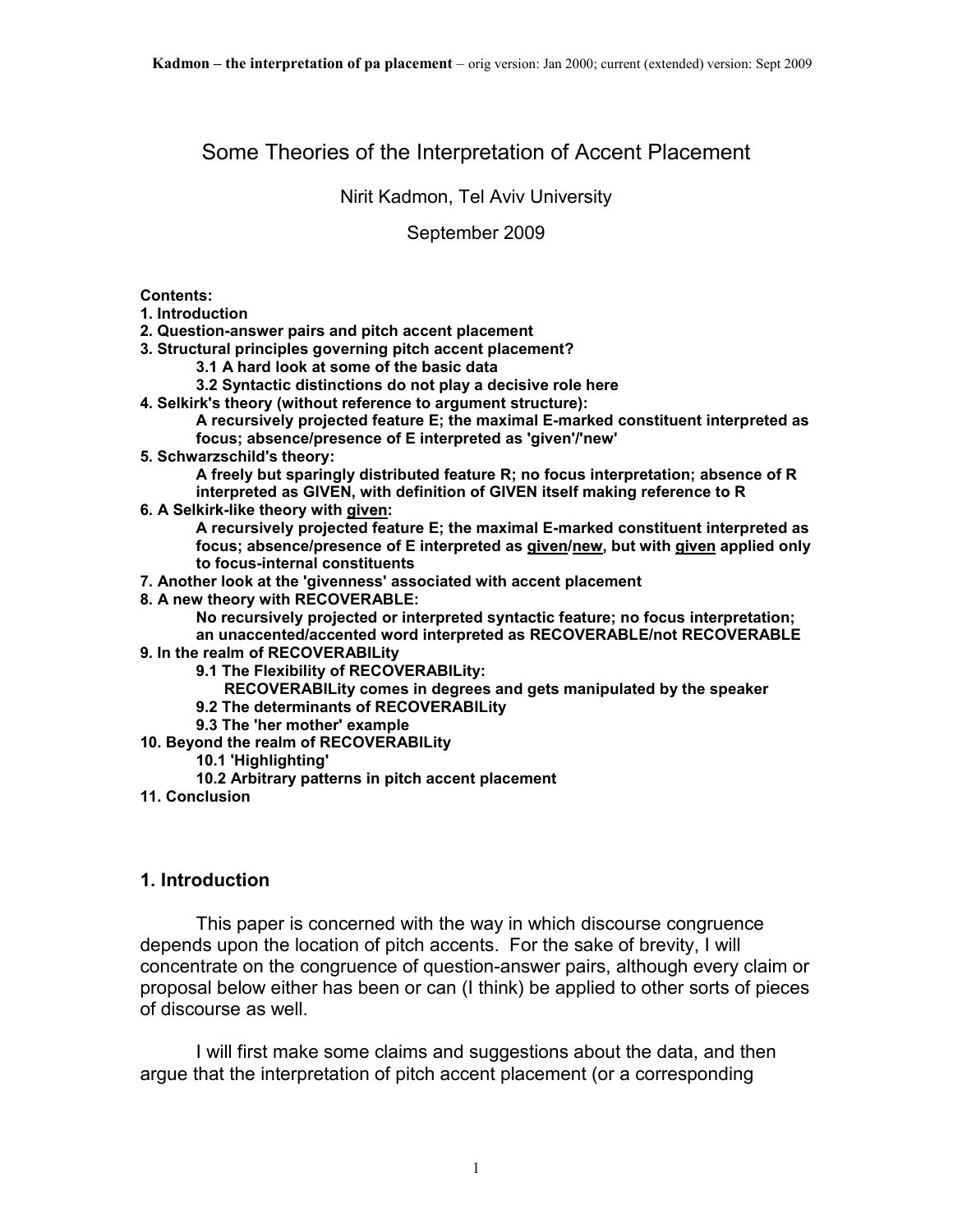syntactic feature) is not sensitive to syntactic distinctions like 'heads and arguments vs. modifiers and adjucts', or 'head vs. argument'. After that, I will move on to a number of alternative theories of the interpretation of pitch accent placement and its effect on discourse congruence.

 Going through a variety of different theories in search of the best one, I will, in effect, be investigating the following questions. One, what is the nature of the semantic/pragmatic interpretation of accent? It is fairly widely agreed – roughly – that presence vs. absence of a pitch accent (or a corresponding syntactic feature) means 'new' vs. 'given'. But what sense of 'given'/'new', exactly? And to what extent is the interpretation consistent, uniform, straightforward? Two, is there a need to mark various syntactic phrases with a syntactic feature corresponding to accent, or is it good enough to interpret pitch accent placement just at the level of the word? Three, should the theory employ a notion of 'focus', as a distinct theoretical entity?

 Schwarzschild 1999 offers a novel and interesting theory of the effect of pitch accent placement on discourse congruence, which differs quite radically from the earlier theories of Selkirk 1984, 1996. In particular, it formulates a precise, recursively defined notion of 'given', and it involves no reference to 'focus'. I will show some problems with Schwarzschild's theory. I will then propose an amended version of the theory of Selkirk 1996 combined with a simpler notion of 'given' (offered but dismissed by Schwarzschild), and argue that this more conservative theory is at least as successful as Schwarzschild's theory is. Finally, I will propose yet another theory of the effect of pitch accent placement on discourse congruence. This theory, like Schwarzschild's, will make no reference to 'focus'. It will employ yet another notion of 'given', which harks back to Kuno's 'predictable' and Halliday's 'recoverable'. It will differ from both Selkrik's and Schwarzschild's theories in that pitch accent placement will be interpreted at the level of the word alone, leaving no use for either recursive projection or recursive interpretation of a syntactic feature corresponding to accent. I will argue that my new theory is more successful than the previous two.

#### **2. Question-answer pairs and pitch accent placement**

 Given an intonation-less (printed on paper, say) question-answer pair, we would like to be able to predict which distribution of pitch accents in the answer will make for a felicitous, congruent answer, and – to the extent that that depends on further context – in what sort of context.

 We want to be able to predict, for example, that the pairs on the left are felicitous, while the ones on the right are not: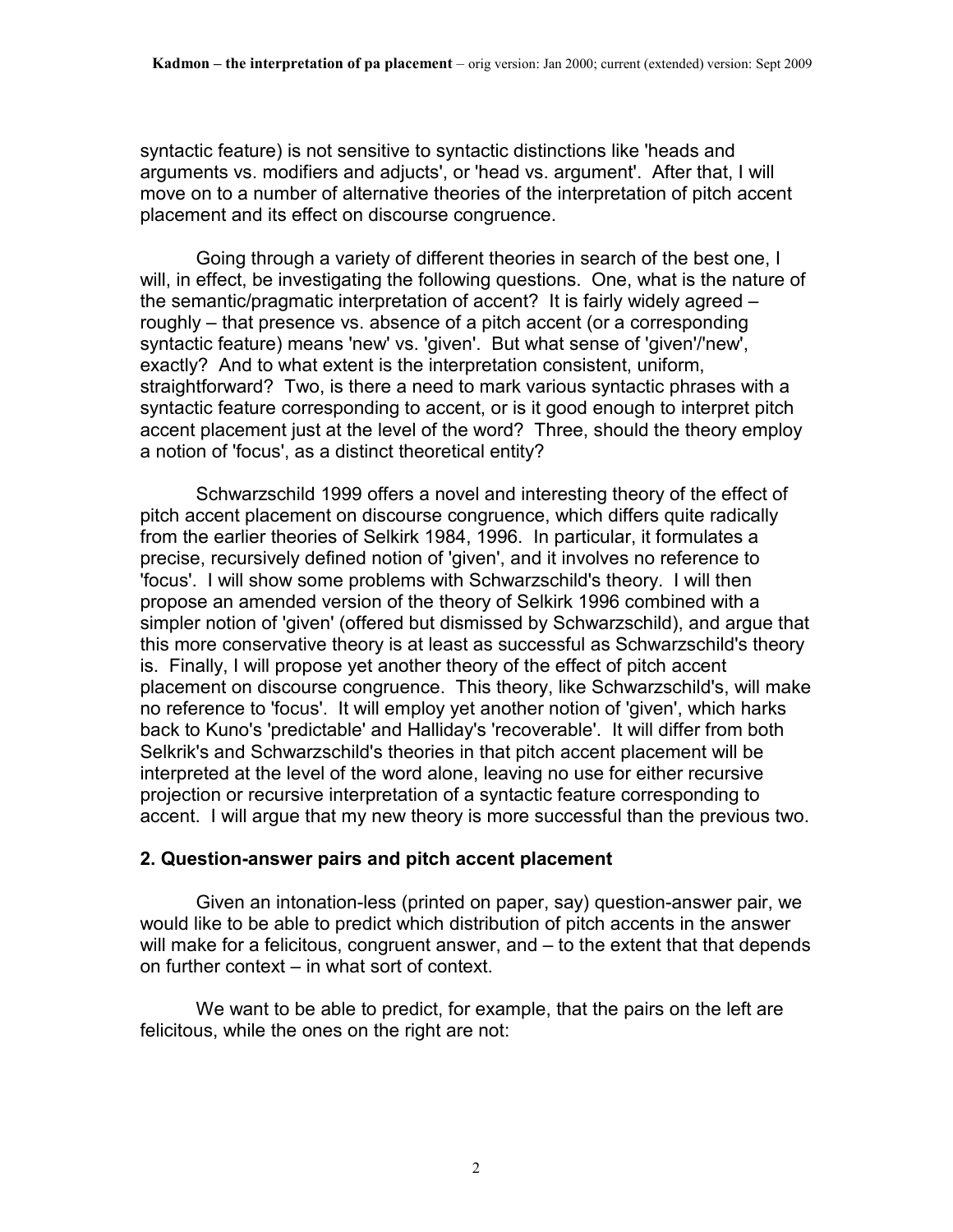| (3) | What did you do to Bill?<br>(5-a) I invited Bill<br>$H^*$ L L% | (3) | What did you do to Bill?<br>(5-b) I invited Bill<br>$H^*$ L L% |
|-----|----------------------------------------------------------------|-----|----------------------------------------------------------------|
|     | (4) Who did you invite?<br>(5-b) I invited Bill<br>$H^*$ L L%  |     | (4) Who did you invite?<br>(5-a) I invited Bill<br>$H^*$ L L%  |

In the above dialogs, we see that that word in the answer which corresponds to the wh-word in the question must be accented. The following dialog – being infelicitous – suggests, in addition, that the other words in the answer must be **un**accented.

- (3) What did you do to Bill?
- (5-c) I invited Bill
	- $H^*$   $H^*$  L L%

 Such (and further) data have led, of course, to the postulation of the theoretical notion 'focus', as conceived in Halliday 1967, Chomsky 1971, and Jackendoff 1972. The **focused constituent,** or simply **focus**, is that constituent which constitutes 'the (short) answer to the question'. It is customary to assume that the focus carries a syntactic feature F which gets interpreted both by the semantics/pragmatics and by the phonology.

 Consider now the following example, adapted from Selkirk 1984. All three versions of (2) can answer the question in (1).

- (1) What did she do on Monday?
- (2-a) She sent her sketches to the publisher.  $(H^*)$   $H^*$  H<sup>\*</sup> L L%
- (2-b) She sent her sketches to the publisher.  $(H^*)$   $H^*$  L L%
- (2-c) She sent her sketches to the publisher.  $(H^*)$   $H^*$  L L%

But the different versions of (2) will make appropriate answers to (1) in different contexts. Selkirk 1984 notes that while (2-a) is a natural 'out of the blue' response to (1), (2-c) can answer (1) only when reference to certain sketches is expected – e.g., in a context where Jane's job is illustrating books, and we've been talking about the sketches that she has recently prepared. Similarly, (2-b) can answer (1) only in the right context – say, when it is known or natural that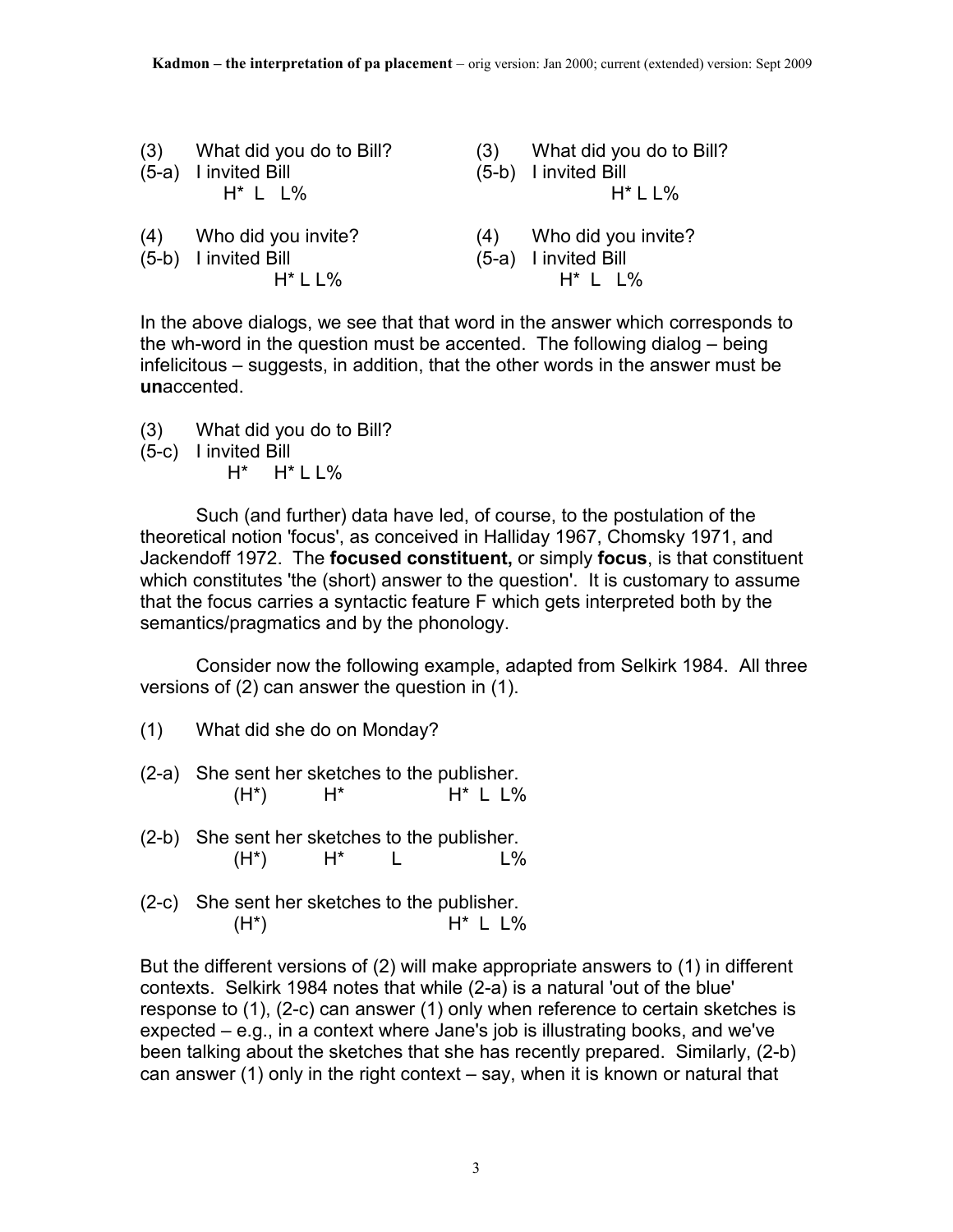when one sends out one's sketches, it is to the publisher that one sends them.

 In terms of the notion of 'focus', what we see here is that whether or not an example allows for a broad focus may depend on what's given vs. new or expected vs. unexpected in the context (Schmerling 1976, Ladd 1980, Selkirk 1984). What we can learn from this type of example is that the presence or absence of pitch accents within a broad focus gets systematically interpreted – it is used as a device for indicating the informational status of parts of the focus. As argued in Selkirk 1984, that in turn shows something about the connection between prosody and focus: we see that pitch accent placement plays a role that is distinct from just indicating what the focus (='the (short) answer to the question') is, and that our theory should explain how, via that role, pitch accent placement succeeds in constraining what the focus of the utterance might be – i.e., in constraining the questions that the utterance can felicitously answer.

 Of course, it could still be the case that pitch accent placement, besides being linked to the informational status of words, is also to some extent determined by structural principles.

# **3. Structural principles governing pitch accent placement?**

### *3.1 A hard look at some of the basic data*

 Consider the following examples. Much of the literature would suggest that questions (1) and (2) can be answered freely by both (5-c) and (5-b), and cannot be answered by (5-a) at all.

- (1) What happened?
- (2) What did you do?
- (5-c) I invited Bill  $H^*$  H<sup>\*</sup> L L%
- (5-b) I invited Bill H\* L L%
- (5-a) I invited Bill H\* L L%

Based on this sort of data, it was thought at first that there was some structural constraint which determined – roughly – that the right-most (content) word within a focus must be accented (Halliday 1967, Jackendoff 1972). But, as argued extensively in the literature, this cannot be right (Bolinger 1972, Schmerling 1976, Ladd 1980, Selkirk 1984, Gussenhoven 1984). The right-most (content) word in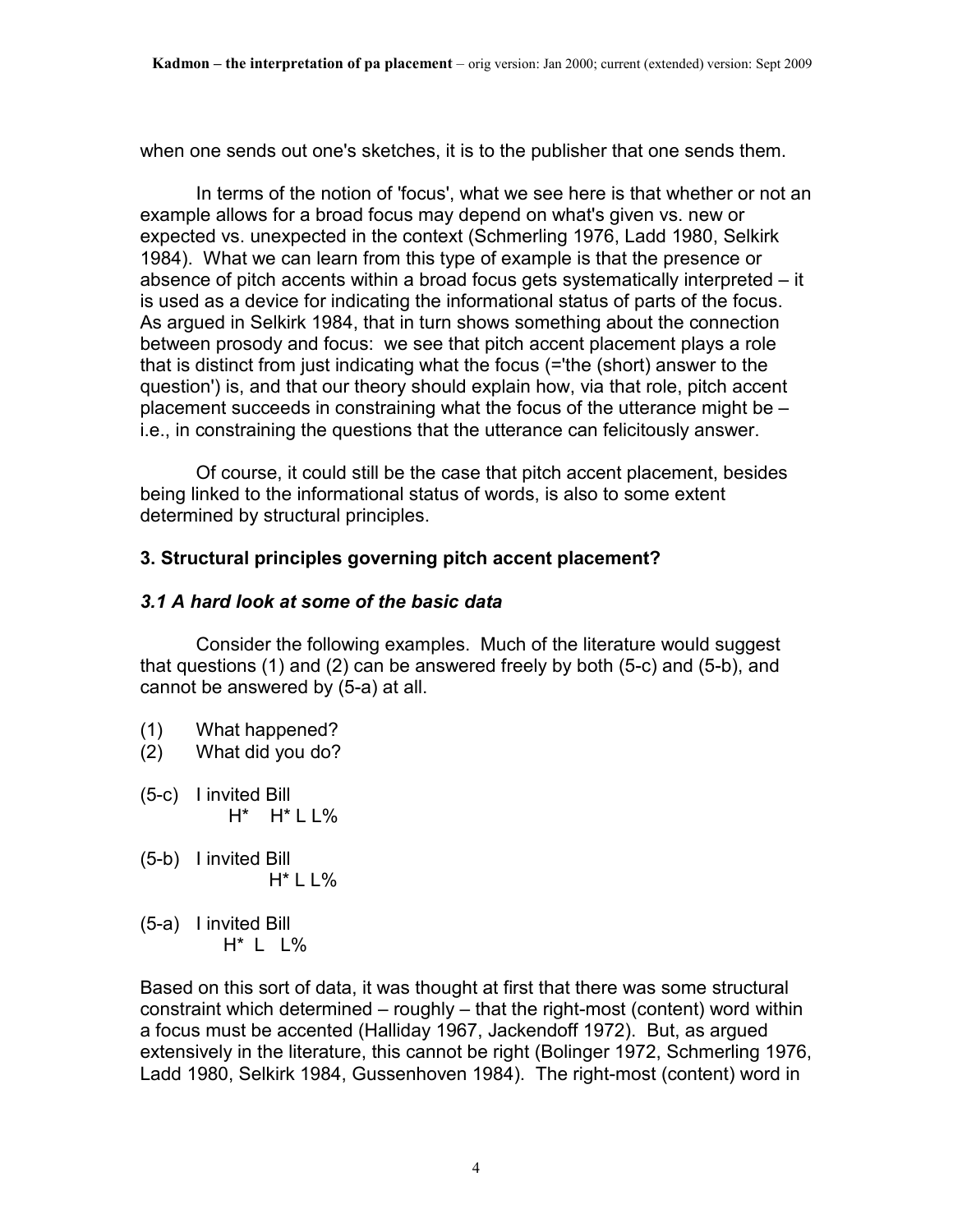a focus is not always accented – counterexamples abound. (For instance: (2-b) above; *My nose is itching*; *There were crawling things all around* (Bolinger1972).) *H\* L L% H\* L L%* 

 Well then, perhaps there is a more sophisticated structural principle involved? I think that one has to be very careful drawing conclusions about that from the traditional judgments on  $(1)/(2)+(5)$ .

 First, consider replying to (1) or (2) with (5-a). Do such exchanges show, perhaps, that it is impossible, within a focus, to accent a transitive verb without accenting its object? No, they do not. Further inspection of the data clearly shows that that is not the case. For example, the following dialog, from Ladd 1980, is OK.

- (16) A: Has John read Slaughterhouse-Five?
	- B: No, John doesn't read books.

H\* L L%

In fact, (5-a) itself is a perfectly good response in the right context. I think it cannot be denied that dialog (7), for instance, is felicitous.

- (7) A: Hey, Bill is back in town. But if he shows up at the party he will start quarrelling with Sally and it will all be a mess.
	- B: Don't worry, I have thought about that already.
	- A: What did you do?
	- B: I invited Bill. That way he won't feel unwanted, and will be H\* L L%

 less quarrelsome. And I'm having Sally's brother stick to her the whole evening and smooth things out... [and so on]

 Next, consider replying to (1) or (2) with (5-b). The traditional judgment is unequivocal: this response is felicitous. Based on such judgments, it is assumed in much of the literature that in an all-new transitive VP, the main verb need not be accented. Which suggests some structural principle determining that lack of accent on the transitive verb does not get interpreted. However, I think that just as in the case of replying with (5-a), further exploration of the data must lead us to revise our assumptions about the facts. I submit that replying to (1) or (2) with (5-b) is in fact felicitous only in contexts in which it is rather natural or expected that one would talk about inviting people. For instance, if the speakers are planning a party. In contexts where it is not at all natural or expected that the answer should involve inviting someone, (5-b) is not a good response. Surely, replying with (5-c) would be a much more natural response in such a context. (Out of the blue, the judgment that (5-b) is not a good response may be clearer in the case of answering (1).)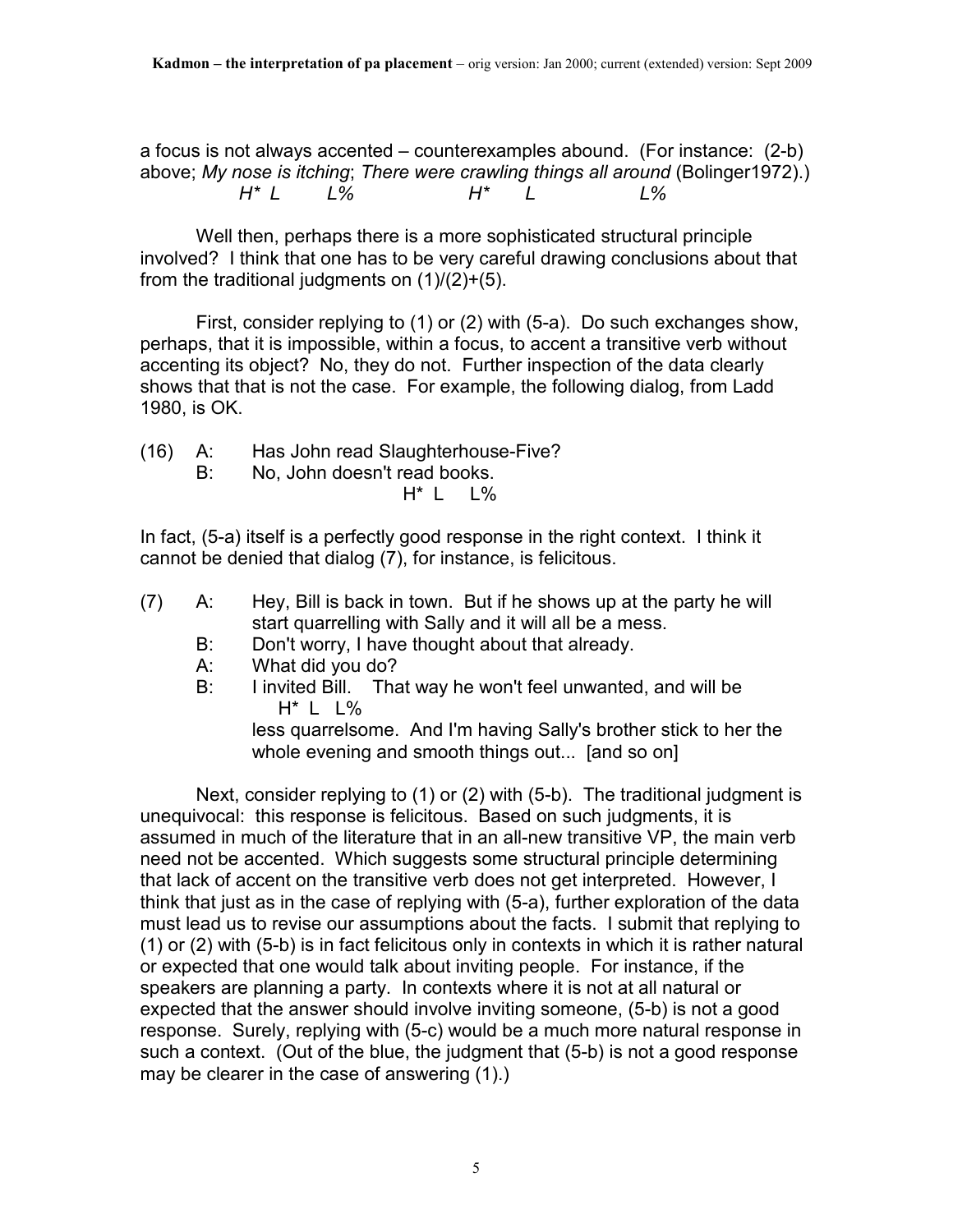If I am right about the judgments, then it seems quite clear that the absence of pitch accent on *invited* is not due to structural principles, but is rather something that gets interpreted (meaning 'expected', perhaps). When the interpretation it recieves is uncalled for, the pitch-accent-impoverished example seems infelicitous.

 But **am** I right about the judgments, you may ask. What about those traditional judgments? I think that the case for the judgments as I have presented them is quite compelling. I think there are reasons why the traditional judgments that (5-b) can freely answer (2) whereas (5-a) cannot answer it at all have been commonly assumed.

 First let us look at (5-a). As I said, I think it cannot be denied that dialog (7) above is felicitous. Many informants have confirmed this judgment for me. And why is it traditionally assumed that (5-a) cannot answer (2)? Well, precisely because we need a relatively complex context to see that it can.

 Here are some more details about that: Perceptually, the nuclear pitch accent in a seuqence of H\* tones cannot be mistaken, so we can tell for sure that the nuclear accent of (5-a) is on *invited*. Therefore, we can also tell for sure that *Bill* carries no pitch accent at all. So we must unambiguously interpret *Bill* as expected in the context. But names of salient referents are usually replaced with pronouns. It is hard to reconcile the idea that reference to Bill is expected in the context with the fact that the speaker has not chosen to use a pronoun instead, because one does not easily imagine a relatively complex context such as the one in (7), where reference to Bill is indeed expected and yet can naturally be made using *Bill* rather than *him*. So we judge the sequence (2)+(5-a) to be infelicitous.

 Now consider (5-b). I am claiming that (5-b) cannot freely answer (1)/(2). I am claiming that (5-b) can only answer (1)/(2) in contexts where inviting people is natural or expected. This judgment goes against what many of us have been used to assume, but it too has been confirmed for me by quite a few informants.

 I believe that in general, it is not as easy to have large foci with very few pitch accents in them as is sometimes assumed in the literature. I am in total agreement about that with Dwight Bolinger. I think, for instance, that contrary to what is sometimes assumed in the literature, for (6) to have a broad focus, a number of pitch accents must be spread throughout the utterance. (cf. Bolinger 1986, p.100.)

(6) He was warned to look out for an ex-convict with a red shirt.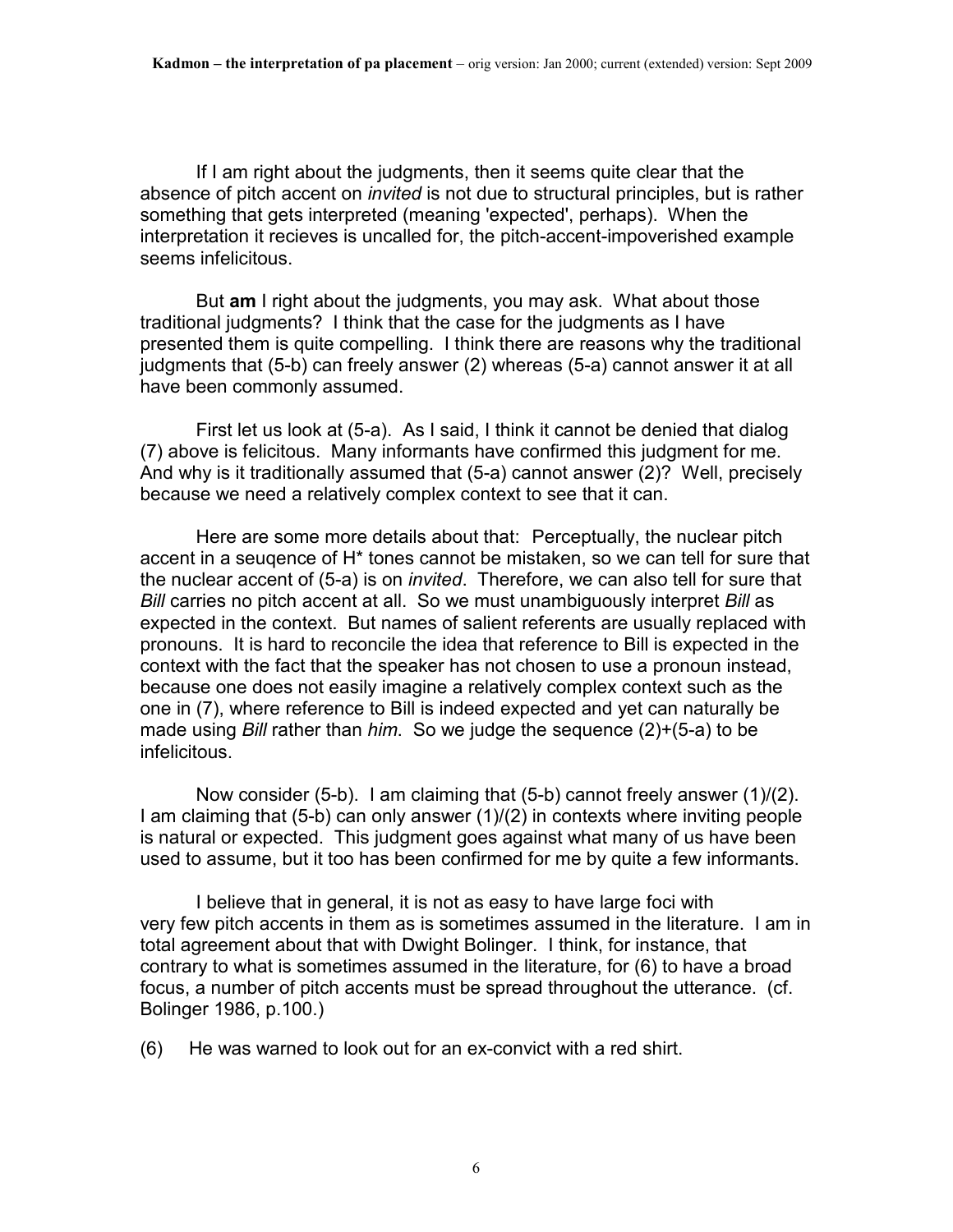More specifically, Bolinger gives the following example, where his judgment is analogous to my judgment concerning (5-b):

Suppose, for example, that the verb is deaccented in the sentence

The Chicágo políce confiscated a cáche of drúgs.

– The effect is to presuppose confiscation, by prior mention, by obviousness under the circumstances, or whatever. (Bolinger 1986, p. 100)

 And what about the traditional judgment, that (5-b) is a felicitous response to (2) in the absence of further context? I think it is highly instructive to take a look at this judgment and at how it might have come about. Obviously, people made such judgments relative to some actual (though not necessarily naturallyoccurring) utterace of (2)+(5) (or similar examples) 'out of the blue'. I would like to argue that such judgments could easily have come about through misconstrual of the example being judged. I would venture to claim that either (i) **it wasn't really (5-b)** that we were judging, or (ii) **it wasn't really in the absence of further context** that we were making our judgment. Let me ellaborate on each of these options in turn.

 Starting with number (i), the thing is, it is not always easy to tell whether we are hearing (5-b) or (5-c). That is, it is not always easy to hear if *invited* carries a pich accent or not. We know for sure that the nuclear accent is on *Bill*, but that in itself is not enough to tell us whether or not there is a pitch accent on *invited*. Also, if there does happen to be a pitch accent on *invited*, it would of course be much less prominent than the nuclear accent. Therefore, a H\* pitch accent on *invited* could easily go unnoticed. (Perhaps even phonetically neutralized altogether.) But that means that it could easily have happened that we believed we'd heard (5-b) answering (2), when in fact it was (5-c) that had been pronounced. And so, since (2)+(5-c) is OK, we mistakenly concluded that (2)+(5-b) was OK too.

 Regarding the potential difficulty in identifying a pre-nuclear H\* accent, Pierrehumbert 1980, section 2.2, already notes that the typical dipping between two H\* pitch accents often disappears in a fast sequence of H\*s. And I'd like to cite a few passages from Beckman 1996, pertaining to the 'flat-hat' contour, which consists of a sequence of one or more H<sup>\*</sup> accents followed by a L phrase accent and L% boundary tone (and is the archetypal American English citationform intonation). Beckman notes not only that pre-nuclear H\*s may be hard to identify:

[...] the most consistent and by far the most prominent event in the contour will be the large pitch fall from the nuclear pitch accent to the L phrase accent. (p.35)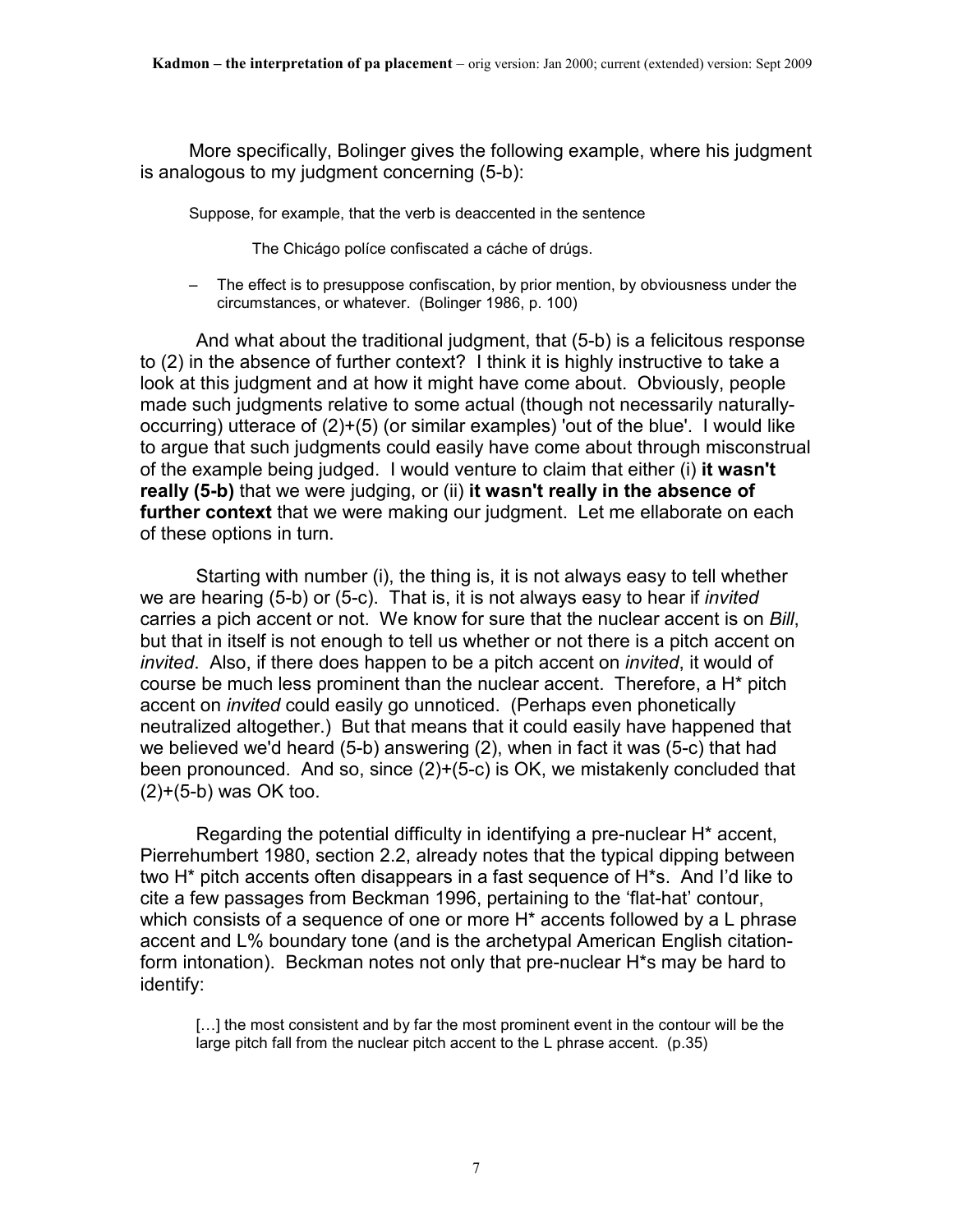[...] there may be a small rise from a neutral pitch at the onset of phonation to the high pitch target of the first H\*, giving some phonetic salience to the first accent. However, if the initial accent is on the first syllable in the phrase […], there may not be even the phonetic rise to the initial H\* target. Moreover, for stressed syllables between this initial rise and the nuclear pitch accent, it will be difficult to differentiate between a H\* target specification and a phonologically unspecified point in the phonetic interpolation between the two H\* targets, so that accentuation in this part before the nuclear syllable is inherently ambiguous. (p.35)

but also that, as I have just suggest, this fact may have interfered with our impression of what accent-placements were consistent with which foci:

We might ask whether the ambiguous scope of focus for utterances with late nuclear accent (as in the utterance of *Legumes are a good source of vitamins* with nuclear accent on *vitamins*) is in some sense an artifact of the inherent ambiguities in parsing prenuclear accent placement in the flat-hat tune. (p.36)

 As for number (ii): People intended to judge (2)+(5-b) (or similar examples) in the absence of further context. However, when presented with (2)+(5-b) out of the blue, one is very likely to automatically accommodate further context, possibly without realizing that. In which case one would certainly be justified in judging the sequence felicitous – but, of course, one would **not** be judging it in the absence of further context.

 After all, it is very easy to imagine a simple context where (5-b) would felicitously answer (2), such as the party-planning context. (Recall that with (5-a) we needed a special context in which *Bill* would be expected and nevertheless not replaced by a pronoun. There is no parallel difficulty here, since verbs are less often replaced with anaphoric expressions, even if expected in the context.) Craige Roberts (p.c.) notes, in addition: Of the two internal arguments of *invite* – the invitee and the event to which they're invited – the second one is omitted, which means that (5-b) presupposes some context rich enough to supply it. This strengthens our tendency to automatically assume that inviting is salient in the context.

 The idea that examples uttered/presented out of the blue are not always really judged in the absence of further context is not new. Bolinger 1986, pp. 100-101 states it very clearly precisely in the context of pitch accent placement:

One way of testing for a neutral sentece [i.e., roughly, one with sentential focus – NK] is to see whether it is a normal answer to the general quesiton *What happened?* This is just a way of determining whether the sentence is one that could come out of the blue. But it is not an entirely reliable test, because there can be presuppositions and "givens" even then. Modifying our last example slightly we might get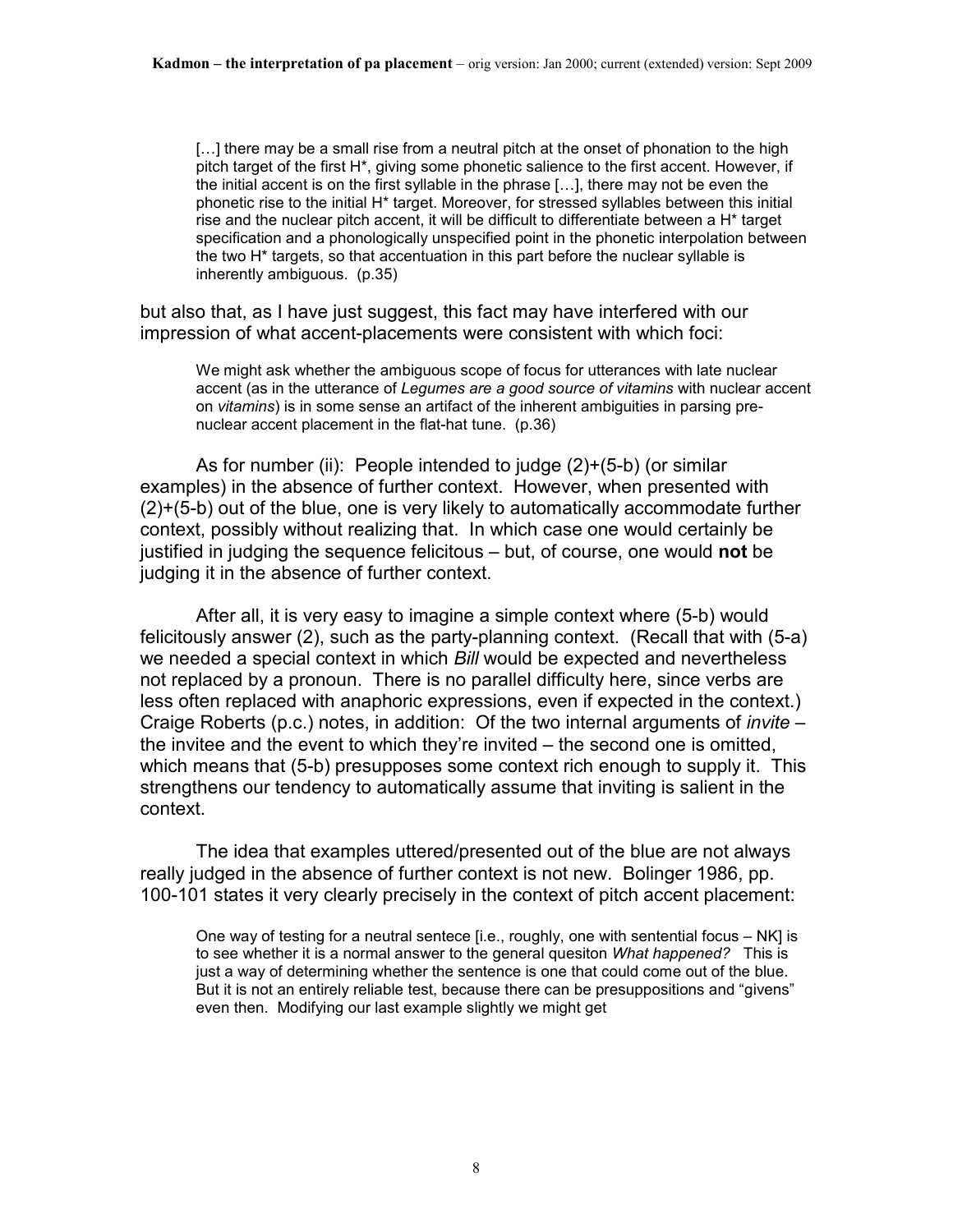What happened? – The Chicágo políce found a cáche of drúgs.

With *found* deaccented. Finding is presupposed on the strength of the mere mention of police and drugs. […]

 Unless the speakers themselves come out of the blue, they are bound to share varying amounts of information and expectations and then may deaccent the referring words. One might thus greet a friend with

Hi there, Jack – I see you're not góing to the office these days.

with *to the office these days* deaccented, when there is prior knowledge of Jack'e officegoing habit.

Finally, note also that we can see why the intuition that  $(1)+(5-b)$  is not a good response seems clearer when the question being answered is (1). We are not as likely to imagine that (1)+(5-b) is uttered in something like the partyplanning context, because (1) is typically asked in contexts where it is not even expected that the addressee has done anything, let alone invited someone.

#### *3.2 Syntactic Distinctions Do not play a decisive role here*

 Having discussed at some length a few alleged facts which suggest that pitch accent placement is partially governed by structural principles, I will now go on to briefly look at a number of specific theories which do in fact link accent placement to syntactic distinctions – in particular, to argument structure.

 Selkirk 1984 argues that the theory of pitch accent placement and interpretation should make reference to the distinction between heads and arguments on the one hand and modifiers and adjuncts on the other. This position is based on the observation that a lone pitch accent on a modifier or adjunct does not seem to allow for a broad focus on a larger constituent. For instance, while it is possible to answer (8) with both (9-c) and (9-b), it seems impossible to answer (8) with (9-a).

- (8) What bit you?
- (9-c) A red ant bit me. H\* H\* L L%
- (9-b) A red ant bit me.  $H^*$  L  $L\%$

(9-a) A red ant bit me.  $H^*$  L  $\phantom{1}$  L%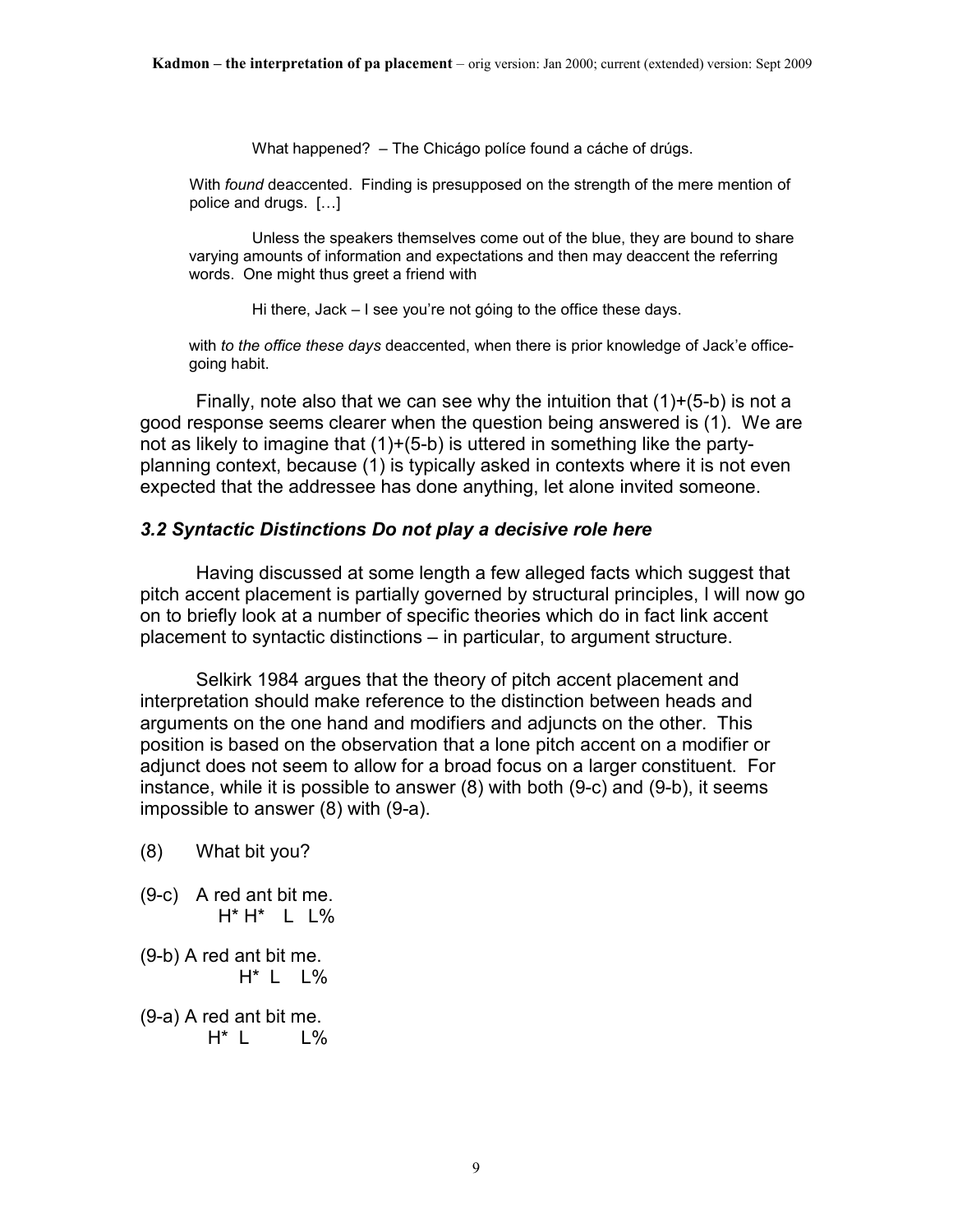And while it is possible to answer (10) with (11), it seems impossible to answer it with (12).

| (10) | What's up with John?                                             |                 |
|------|------------------------------------------------------------------|-----------------|
| (11) | He painted the shed yesterday.<br>$H^*$   $\%$                   | (Halliday 1967) |
| (12) | He painted the shed yesterday.<br>$H^*$ L $L\%$                  |                 |
|      | However, it is not really true that a lone pitch accent on a mod |                 |

 However, it is not really true that a lone pitch accent on a modifier or adjunct does not allow for a broad focus on a larger constituent. Here's a number of counterexamples to that claim.

| (13) | А:<br>B: | What's the matter?<br>My Geranium plant is almost dead.<br>$L\%$<br>$H^*$ 1                         | (Bolinger 1972) |
|------|----------|-----------------------------------------------------------------------------------------------------|-----------------|
| (14) | А:<br>B: | What's up with Jane the illustrator?<br>She's just finished a wonderful series of sketches.<br>H* I | $L\%$           |
| (15) | А:<br>B: | What should I have done?<br>You should have said so yesterday.                                      |                 |

Indeed, Selkirk 1996 no longer makes reference to the head or argument vs. modifier or adjunct distinction.

 An argument vs. non-argument or argument vs. head distinction has also been claimed to play a role. In Selkirk 1984, the following was proposed. The presence of a pitch accent on an argument gets interpreted as 'new' and the absence of a pitch accent on an argument gets interpreted as 'given'. But the presence or absence of a pitch accent on a non-argument does not get interpreted at all. This was based on examples like (16) and (17). (From now on, I will mark with *pa* **all and only** the words carrying a pitch accent in the relevant intonation phrase.)

- (16) A: Has John read Slaughterhouse-Five?
	- B: No, John doesn't read books. (Ladd 1980)

<u>particle in the second particle</u> particle in the second particle in the second particle in the second particle in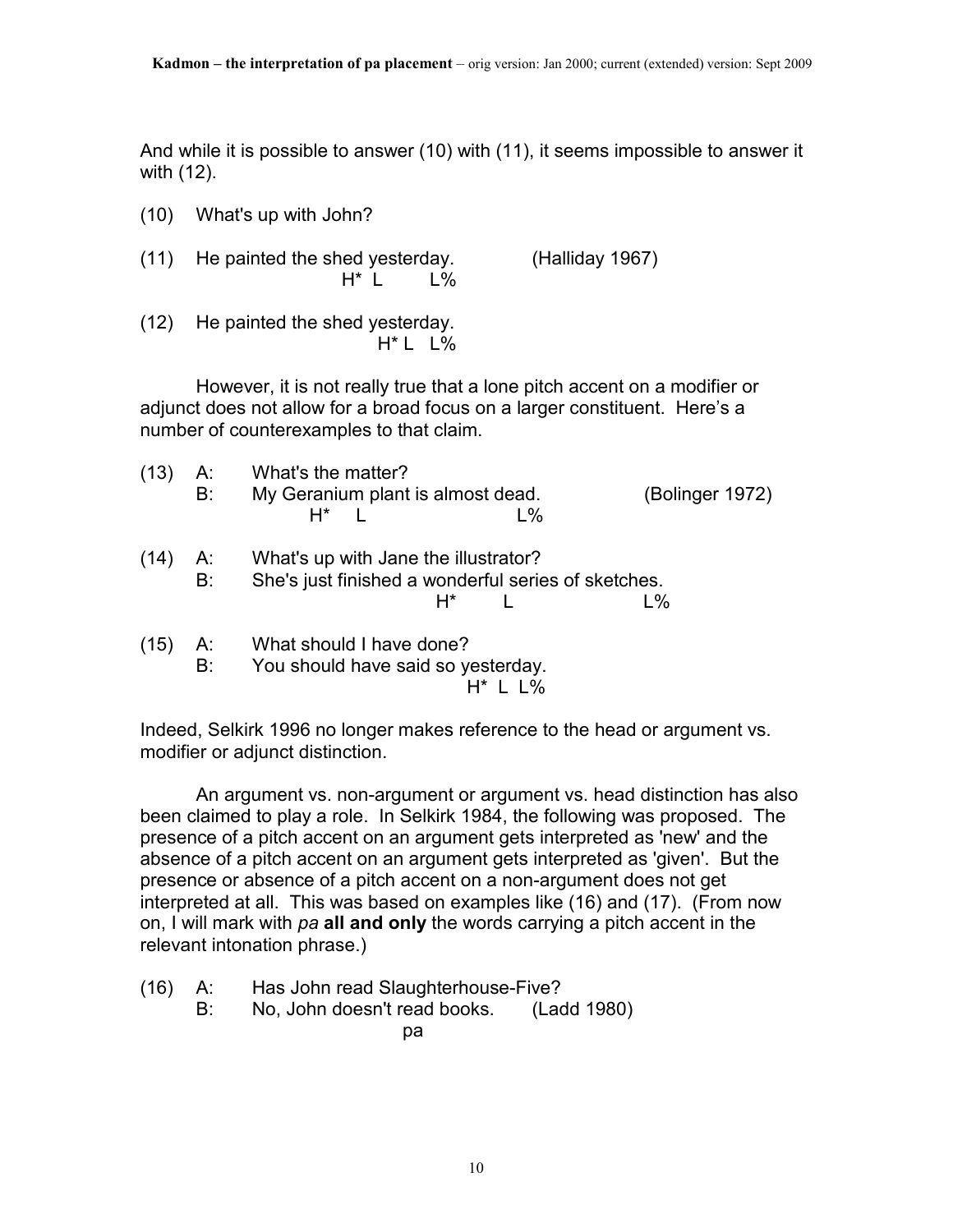(17) John bought a red tie. (Selkirk 1984, her (5.48)) pa pa

In (16), *read* is accented, while it is evidently 'given' in the context. In (17), *bought* and *red* are unaccented, while they can, it seems, be 'new' or unexpected in the context (as when a surprising piece of news is reported out of the blue). So it looks like accent placement on these words does not get interpreted.

 I should like to note, however, that (18) is an example parallel to (16) (the accented *compliments* being quite as 'given' as *read* was), which the above proposal leaves unexplained. Does the presence or absence of a pitch accent on an argument not get interpreted either?

- (18) A: Why don't you go and give her a compliment?
	- B: Sorry, I can't. I don't give compliments. It's a strict policy.

<u>particle</u> to the control of the particle particle in the second particle in the second particle in the second particle in the second particle in the second particle in the second particle in the second particle in the sec

 Further, as already indicated in the preceding section, I do not believe that unaccented words can (in English) really be 'new' or unexpected in the context. (An exception is a word within a compound, since accent placement within a compound is determined by the stress pattern, as it is within a word.) Regarding (17), I would dispute the claim that it can really be felicitous, with the entire sentence focused, in a context where *bought* and *red* are 'new' or unexpected. Suppose there was no talk of shopping or colors at all, and I report the events of the day 'out of the blue'. Would I pronounce (17) as marked? I think not. I think the most natural pronunciation is with four pitch accents, one on each content word. If shopping is frequent or expected, then I may drop the pitch accent on *bought*. But I would still not drop the pitch accent on *red*. (Our sentence is much more likely I think to be pronounced with just the two pitch accents indicated if we replace *red* with *new*, for the obvious reason that in the context of shopping, 'red' is likely not to be expected, while 'new' probably is expected.)

 A different proposal was made in Rochemont 1986, and later adopted in Selkirk 1996, to the effect that a head is allowed to get interpreted as 'new' if it has an accented internal argument. The idea is to allow unaccented heads, as in (17), to be interepreted as 'new', while holding on to the view that unaccented arguments are always 'given'. But this approach does not seem to me to be right either, as I've just argued that *bought* in (17) cannot in fact be interpreted as 'new' or unexpected. Note also that since the new approach continues to assume that any word carrying a pitch accent is invariably 'new', it has nothing to say about why either (18) or (16) is felicitous.

 I would conclude that pitch accent placement and interpretation do not (in English) depend on syntactic argument structure. Not in any absolute or very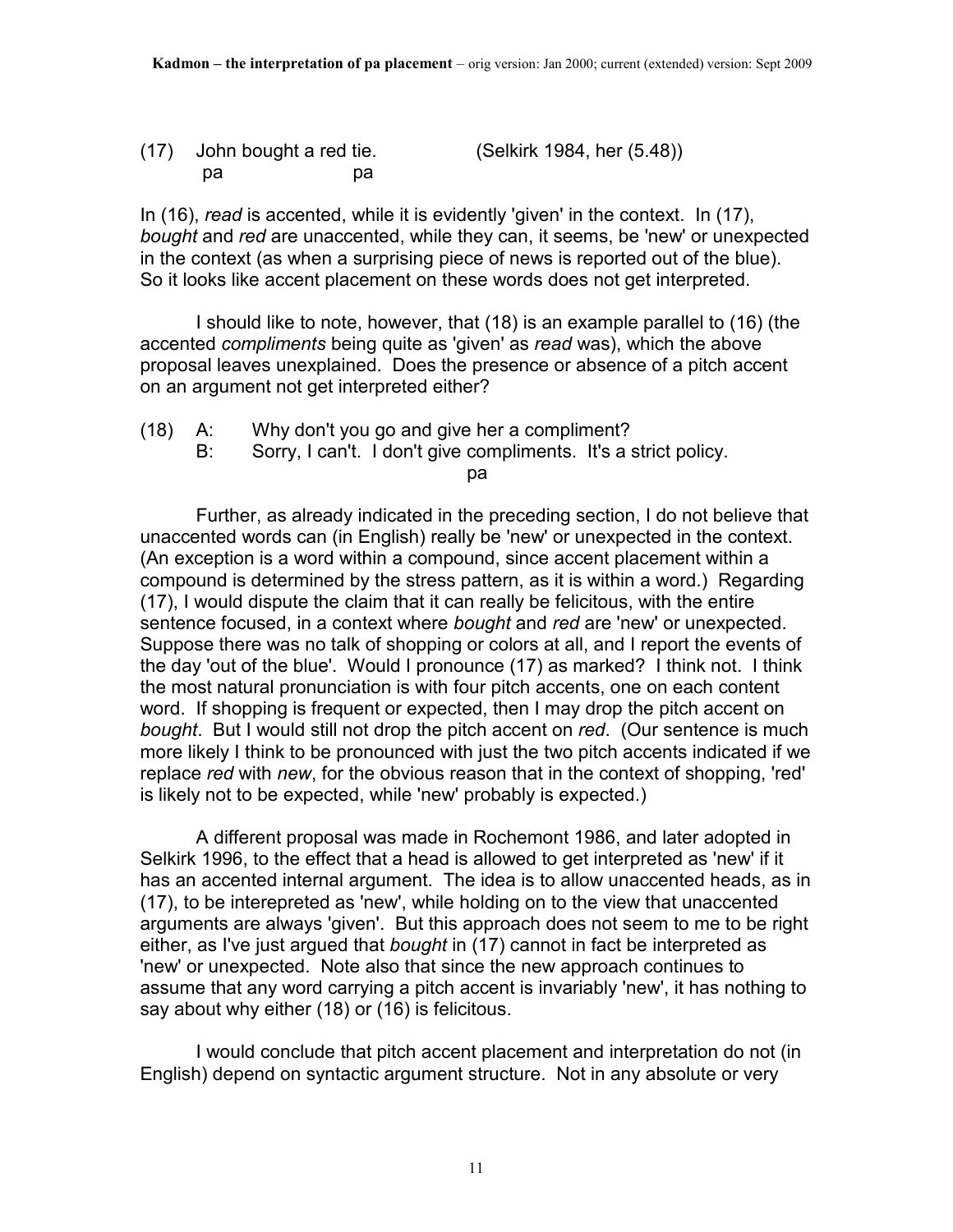general way, at any rate. (A similar conclusion is independently reached in Schwarzschild 1999. For more discussion of the effect of syntactic or structural factors, see Kadmon 2001, section 13.4.4.1 (on Ladd 1980) and section 13.4.5.)

 An anonymous referee suggested that examples like (101)+(102-a) show that, contrary to my claim about the facts, a verb can be both unaccented and 'new' after all:

 $(101)$  Hi, what's up? (102-a) My mother is coming.  $H^*$  L L%

I don't think so. Note that, out of the blue, the version in (102-b) is **not** a natural response to (101).

(102-b) My mother is singing.  $H^*$  L L%

The contrast between (102-a) and (102-b) is clearly due to the fact that while mothers are not in general expected to sing, the mention (and accenting) of 'my mother' is enough to make 'coming' (i.e., coming to visit), 'rather highly predictable' (Bolinger 1986, p.105). So I simply think that given the right notion of 'new' – something like 'unexpected'/'unpredictable' – the verb in (102a) is **not** 'new'. (For more concerning the notion of 'new', the reader is referred of course to the rest of this paper.) Note, morevoer, that in the right context, it is possible for *mother* too to be part of the focus but unaccented:

- () A: My parents are here, and a lot of other guests.
	- B: What's happening?
	- A: My mother is singing. (Kadmon 2001, p.269)

H\* L L%

Hence, the ability to be unaccented in the context of (101) does not distinguish the verb from its argument, and cannot provide evidence for the role of the head vs. argument distinction in accent placement.

### **4. Selkirk's theory (without reference to argument structure): A recursively projected feature E; the maximal E-marked constituent interpreted as focus; absence/presence of E interpreted as 'given'/'new'**

 Given the conclusions of the preceding section, I should like to consider a version of the theory of Selkirk 1984, 1996 which is stripped off of its reference to argument structure. Such a version is given in (19). Note: Selkirk uses a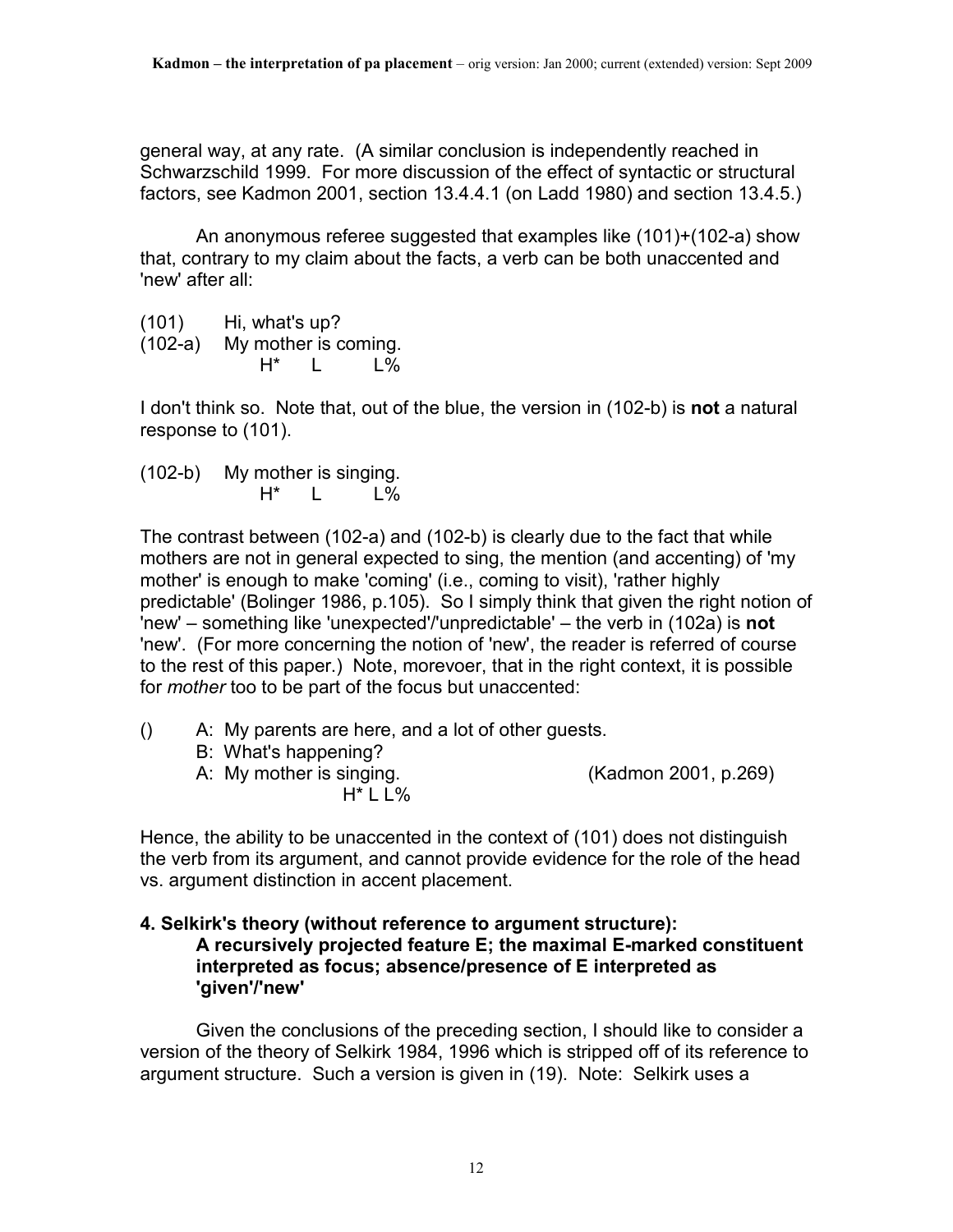syntactic feature F. Since my personal practice is to reserve the use of F to mark the focus (i.e., 'the answer to the question'), I have replaced Selkirk's F with E (for *Elisabeth*).

# (19) **(A) The syntactic feature E and its projection:**

- (i) A word is E-marked iff it contains a pitch accent.
- (ii) A constituent may be E-marked if it contains at least one sub-constituent which is E-marked.

Other constituents may not be E-marked.

# **(B) Interpretation of the feature E (Selkirk 1996):**

- (i) A maximal (= non-embedded, 'highest') E-marked constituent is defined as a focus, to be interpreted by the semantic/pragmatic theory of focus.
- (ii) An embedded E-marked constituent is interpreted as 'new' in the discourse, while a constituent which is not E-marked is interpreted as 'given'.

 The recursive clause (A-ii) allows the feature E to 'project upward' from an accented word to higher, containing constituents. (A) determines that (20), for instance, is compatible with the two representations in (21) and (22).

- (20) He introduced his mother to us. H\* L L%
- (21) He [introduced [his [mother] $E|_E$  to us  $E$ participate the control of the participate of the participate of the control of the control of the control of
- (22) He [introduced [his  $[mother]_E]_E$  to us ] <u>participate de la participate de la pa</u>

 Such representations are interpreted by the clauses in (B). Concentrating for the moment on (B-i), let us assume that the semantics/pragmatics interprets the maximal E-marked constituent as the (short) answer to the last question under discussion in the discourse. (For a formal theory of focus along these lines, see Roberts 1996.) (B-i) predicts, correctly, that (20) can answer both *What did he do?* and *Who did he introduce to us?*: in (21), the maximal Emarked constituent is the VP, so the VP is the focus = the answer to the question; in (22), the maximal E-marked constituent is the NP *his mother*, so this NP is the focus = the answer to the question.

 A major claim of Selkirk 1984 is that the particular pitch accent placement inside the focus indicates the informational status of sub-parts of the focus, along the lines already sketched in section 2 above. It is this suggestion that is represented by (B-ii).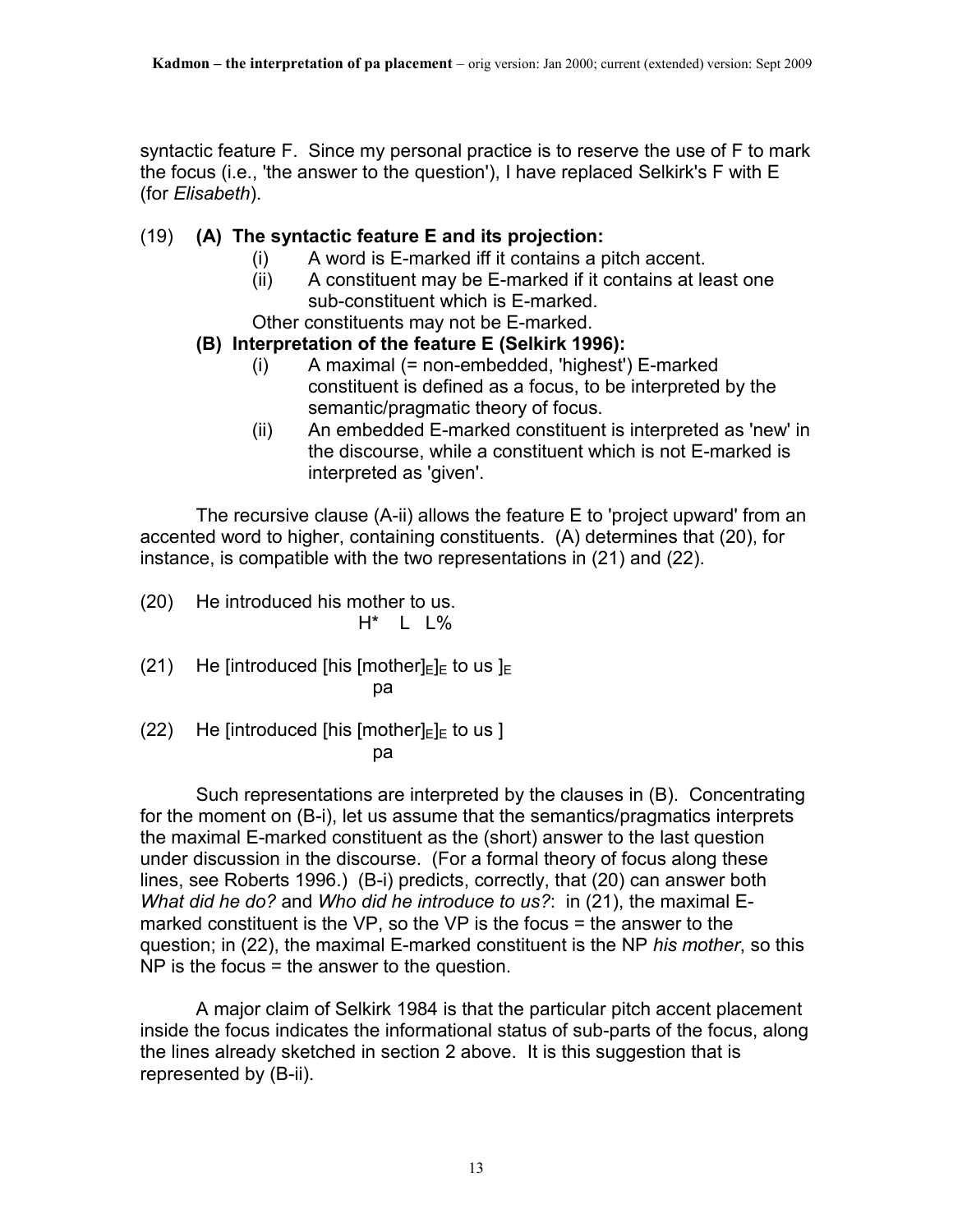Consider for instance the examples in (23), from Selkirk 1984.

- (23) a. She sent the book to Mary. pa pa
- b. She sent the book to Mary. <u>particle</u> to the control of the particle of the control of the control of the control of the control of the control of the control of the control of the control of the control of the control of the control of the control

Selkirk notes that the two versions can answer *What did she do next?*. This is correctly predicted by her theory, which declares the following two representations to be well-formed.

- (24) a. She [ sent [the [book] $E[E]E$  [to [Mary] $E[E]E$ ] pa pa
- b. She [ sent [the book] [to [Mary] $E|_E$ ] $E$ <u>particle</u> to the control of the particle particle in the second particle in the second particle in the second particle in the second particle in the second particle in the second particle in the second particle in the sec

Selkirk also notes that while (23a) is a natural 'out of the blue' response *to What did she do next?*, (23b) can answer such a question only when reference to a certain book is expected – e.g., in a context where Jane's job is illustrating books, and we've been talking about her current book. This too is explained on the basis of the representations in (24): in (23a), represented as in (24a), both direct object and indirect object are E-marked, and hence 'new'; in (23b), represented as (24b), the direct object is not E-marked, and hence 'given'. (*Note:* I believe that *sent* should also be accented, unless sending is expected in the context.)

 Selkirk does not provide a definition or explicit characterization of the notions 'given' and 'new'. How to explicate such notions is, of course, a difficutly often encountered and much discussed in the semantic/pragmatic literature.

 Schwarzschild 1999 briefly considers the idea of giving some official content to Selkirk's 'given' and 'new' by interpreting them as the **given** and **new** informally defined in (25).

(25) An expression B is **given** iff there is an expression A previously mentioned in the discourse such that A is salient and A entails B.

> Where 'entails' applies to expressions of various semantic types in the obvious way (*green apple* entails *apple*, *ran* entails *moved*, etc.).

An expression is **new** iff it is not **given**.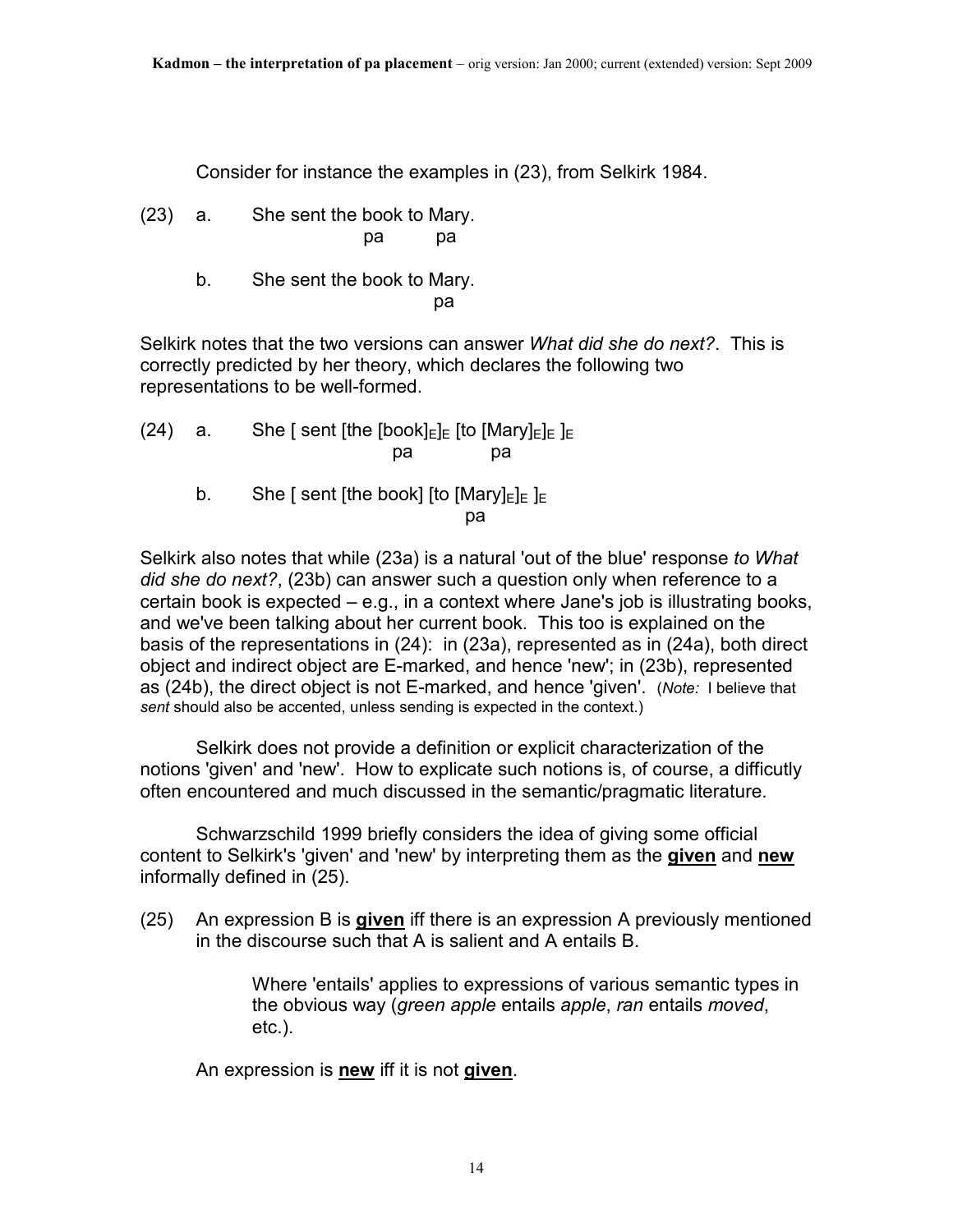Schwarzschild shows that this idea immediately encounters empirical difficulties. To see the difficulty, let us consider how Selkirk's theory, with 'new'/'given' interpreted as **new**/**given**, handles dialog (2)+(5-c).

- (2) What did you do?
- (5-c) I invited Bill
	- H\* H\* L L%

The theory of E-projection allows the following representation of (5-c).

(26) I [ [invited] $E$  [Bill] $E$  ] $E$ pa pa

This almost succeds in predicting that in the absence of further context, (5-c) can felicitously follow (2). The maximal E-marked constituent is the VP, so by (B-i) the VP should be interpreted as the focus = the answer to the question. That is exactly what's compatible with (2) being the preceding question in the discourse. *Invited* is E-marked, so by (B-ii) it is interpreted as 'new', and the same goes for *Bill*. And indeed, they are each **new** in the context of (2). So far so good. But now consider the entire S. The S is not E-marked (nor could it be, in the context of (2), since it does not constitute the short answer to (2)), so (B-ii) requires it to be 'given'. But in the context of (2), it is not **given**. So (26) is not compatible with (2) being the preceding question. There is no other representation that would be compatible with (2) (the reader can verify that for herself). So in the end, our theory incorrectly predicts that (5-c) cannot follow (2).

 The problem just illustrated is a general one: (B-ii) requires any larger constituent containing the focus to be 'given'; but as a matter of empirical fact, focus-containing constituents can certainly be **new**.

 Schwarzschild also brings up the following example, which Selkirk's theory, with 'new'/'given' interpreted as **new**/**given**, cannot handle. Both (28-a) and (28-b) are felicitous responses to (27).

- (27) John's mother saw Bill. And then what happened?
- (28-a) She saw her mother. particle in the particle particle in the particle in the particle in the particle in the particle in the particle in  $\mathbf{p}$
- (28-b) She saw her mother. participate the control of the participate of the control of the control of the control of the control of the c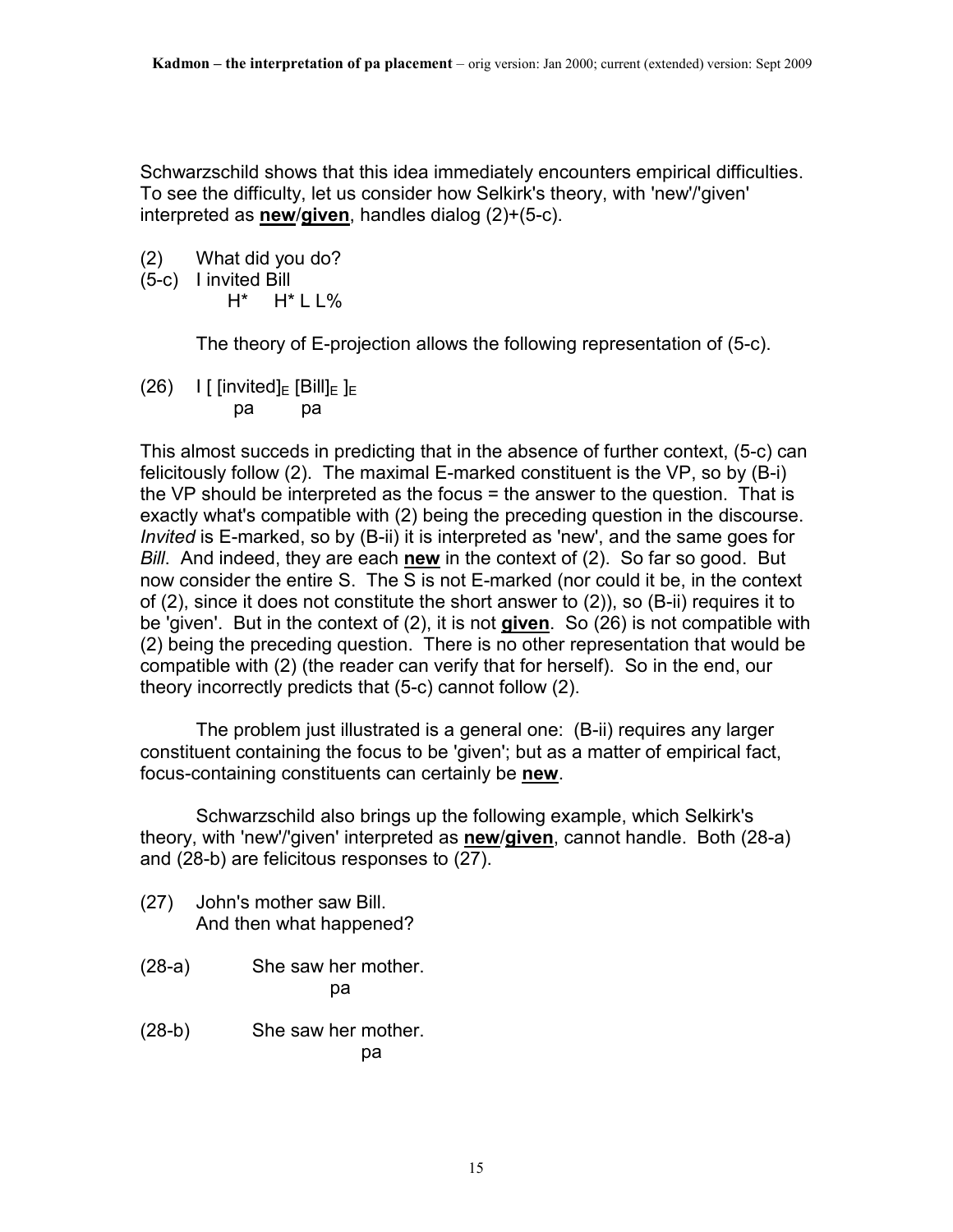But the theory under consideration incorrectly rules them both out. The accented word is required to be E-marked, and hence must be interpreted as either **new** or the answer to the preceding question. However, it is neither. (It is the entire S that constitutes the answer to the preceding question.)

### **5. Schwarzschild's Theory:**

# **A freely but sparingly distributed feature R; no focus interpretation; absence of R interpreted as GIVEN, with definition of GIVEN itself making reference to R**

 Schwarzschild 1999 offers an interesting alternative theory of the effect of pitch accent placement on question-answer congruence, which differs quite radically from Selkirk's theory. Schwarzschild's theory, which includes a new notion of 'givenness' more sofisticated than the **given** presented above, makes no use of recursive projection of a syntactic feature, and makes no use of any theoretical notion of 'focus'. In this section, I will present Schwarzschild's theory, and argue that it quickly runs into empirical problems.

 Following is a version of Schwarzschild's theory. Schwarzschild too uses a syntactic feature F, and I have replaced his F with R (for *Roger*). I have only included an informal definition of GIVEN – for formal details I refer the reader to Schwarzschild's paper. As with Selkirk's theory, I have eliminated reference to syntactic argument structure (Schwarzschild's constraint HeadArg). I have also left out Schwarzschild's constraint FOC, which I will briefly introduce below.

### (29) **Schwarzschild's Theory (minus HeadArg and FOC):**

### **(A) The syntactic feature R:**

- $(i)$  If a word contains a pitch accent it is R-marked.
- (ii) Any constituent may be R-marked.

# **(B) Definition of GIVEN:**

 An expression B is **GIVEN** iff there is an expression A previously mentioned in the discourse such that A is salient and A entails the result of replacing with a variable any (top-most) R-marked constituent within B.

 Where 'entails' applies to variable-containing expressions in the obvious way (*Bill smiled* entails *Bill X-ed, a green apple* entails *an X apple*, etc.).

### **(C) Constraints:**

 (i) GIVENness: A constituent that is not R-marked must be GIVEN.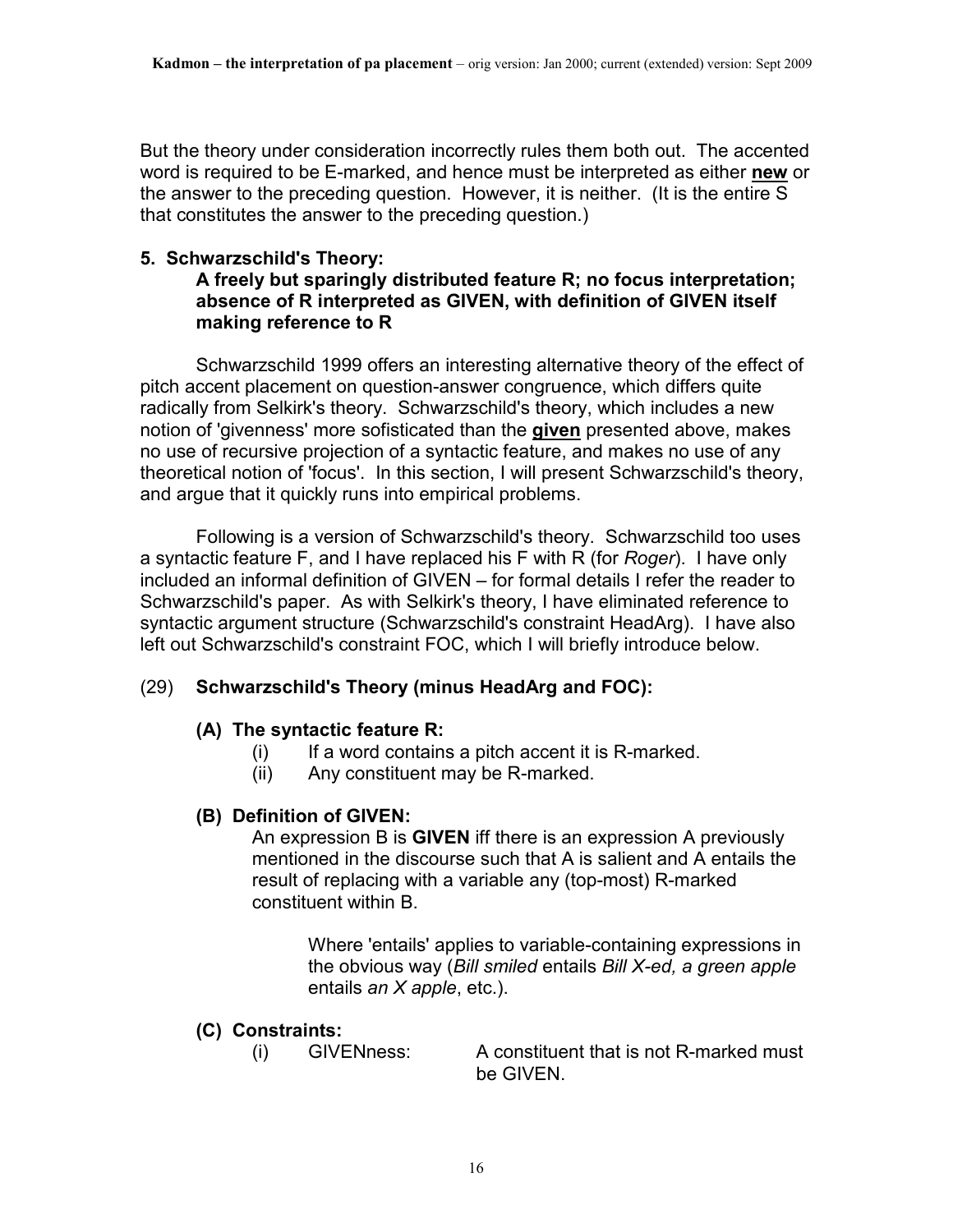(ii) AvoidR: The representation must contain the smallest number of R features possible.

It is assumed that a wh-question makes salient the corresponding existential statement. Hence, in the context of *Who smiled?*, *X smiled* is GIVEN, in the context of *Who did Bill invite?, invited X* is GIVEN, etc.

 Let us look at some data. Of the three versions of (5), (5-a) is the only one that can felicitously answer (3). This is correctly predicted by Schwarzschild's theory, as follows.

- (3) What did you do to Bill?
- (5-a) I invited Bill H\* L L%
- (5-b) I invited Bill H\* L L%
- (5-c) I invited Bill  $H^*$   $H^*$  L L%

We need to find out which representation(s), of all possible representations of (5), will satisfy (C-ii), that is, AvoidR. To do that, let us consider each version of (5) in turn, to see how it might be represented, in the context of (3), with the smallest number of Rs.

 For (5-a), the representation compatible with (3) with the smallest number of Rs is (30).

 $(30)$  I [invited]<sub>R</sub> Bill pa

*Invited* must be R-marked both because it is accented (see (A-i)) and because in the context of (3), it is not GIVEN (see (C-i)). None of the other constituents need to be R-marked. Note, in particular, that the VP is GIVEN: *did something to Bill*, which has been made salient by question (3), entails *Xed Bill*, which is the result of replacing the R-marked *invite* in the VP with a variable.

 For (5-c), the representation compatible with (3) with the smallest number of Rs is (31).

 $(31)$  I [invited]<sub>R</sub> [Bill]<sub>R</sub> pa pa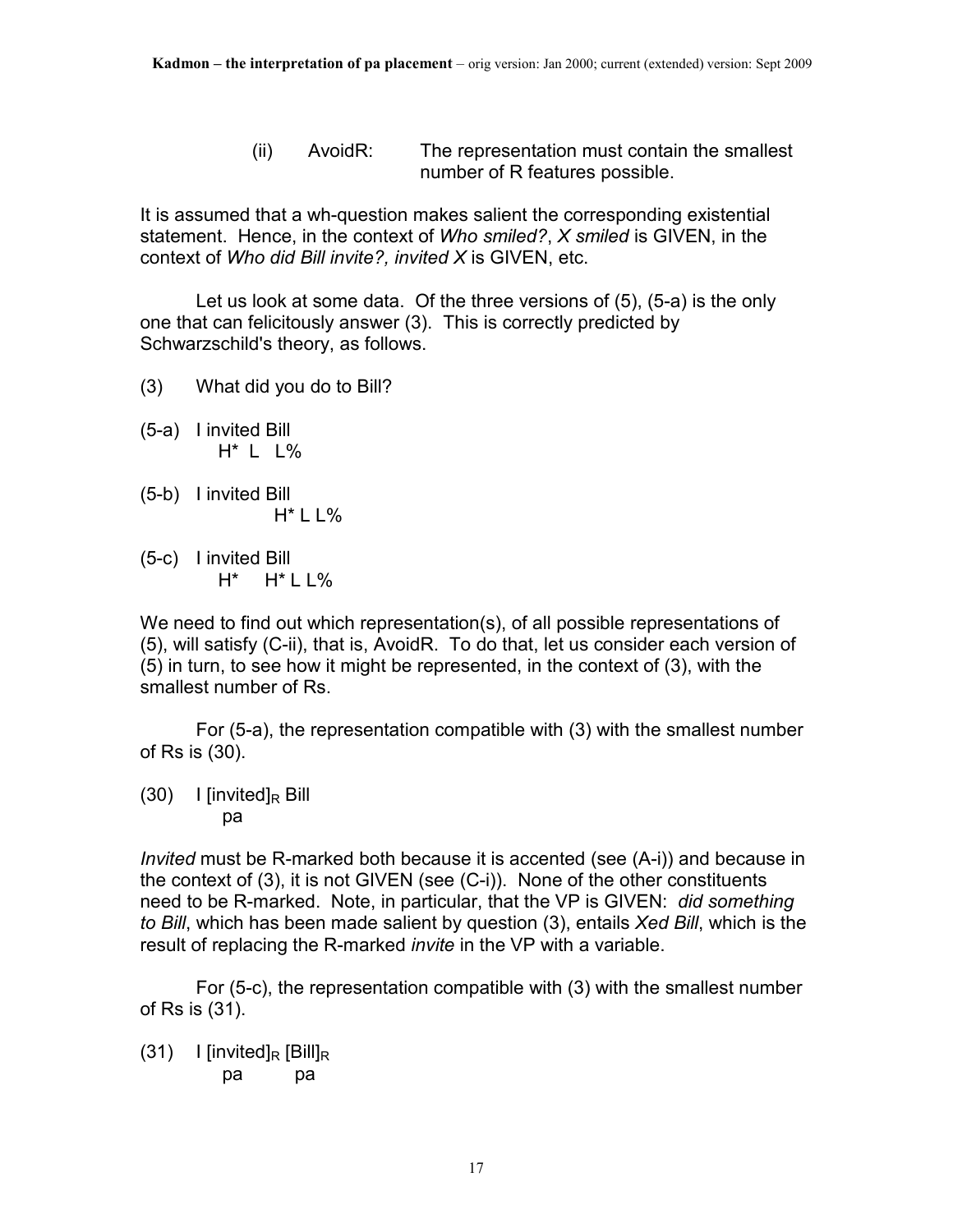*Invited* must be R-marked, as before, both because it is accented and because it is not GIVEN. And this time *Bill* too must be R-marked, because it is accented. (Note: the VP is GIVEN, since *did something to Bill* entails *Xed Y*.)

 For (5-b), the representation compatible with (3) with the smallest number of Rs is (32).

 $(32)$  I [invited]<sub>R</sub> [Bill]<sub>R</sub> pa

*Invited* must be R-marked because it is not GIVEN. *Bill* must be R-marked because it is accented.

 Given all of the above, it is correctly predicted that (5-a) is the only felicitous response to (3). Out of (30)-(32), AvoidR forces the speaker to choose  $(30)$  – i.e., the representation of  $(5-a)$  – since it is  $(30)$  that has the smallest number of Rs.

 Schwarzschild can also handle the **her mother** example, which was a problem for Selkirk's theory.

| (27)     | John's mother saw Bill.<br>And then what happened? |                    |                                          |
|----------|----------------------------------------------------|--------------------|------------------------------------------|
| $(28-a)$ | She saw her mother.<br>рa                          | $(27)+(28-a) GOOD$ | Schw: predicted<br>(Selk: not predicted) |
| $(28-b)$ | She saw her mother.<br>pа                          | $(27)+(28-b) GOOD$ | Schw: predicted<br>(Selk: not predicted) |

Schwarzschild's theory correctly predicts that both (28-a) and (28-b) are felicitous answers to (27). That is because they both require two R features and no more than that, and therefore AvoidR does not determine a choice between them.

(28-a) can be represented as in (33).

(33) She [saw [ [her]<sub>R</sub> mother ] ]<sub>R</sub> pa

The object NP is GIVEN, because *John's mother* entails *X's mother*. But the VP is not GIVEN, because in the context of (27), nothing entails *saw X's mother*. The S is GIVEN again, because *John's mother saw someone* entails *she Xed*.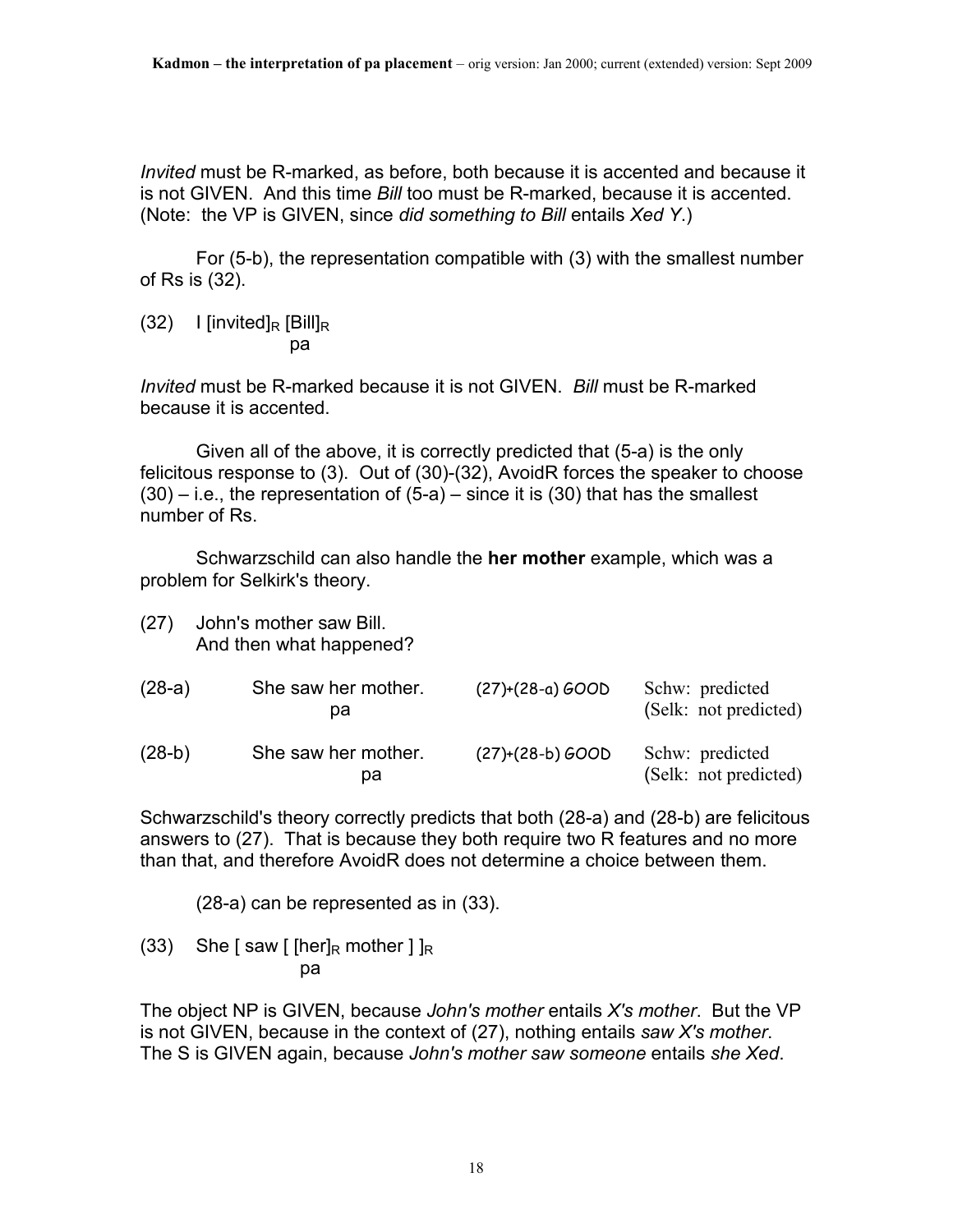(28-b) can be represented as in (34).

(34) She [saw [ her [mother]<sub>R</sub> ]<sub>R</sub> ] pa

The object NP is not GIVEN, because in the context of (27), nothing entails *her X*. The VP is GIVEN, because *saw someone* entails *saw X*. The S too is GIVEN, because *John's mother saw someone* entails *she saw X*.

 It is interesting to note that on Schwarzschild's theory, the relation between pitch accents, the posited syntactic feature, and semantic/pragmatic interpretation is rather more intricate than it was on Selkirk's theory. There is no longer a 1-1 correspondence between accented words and 'new' words, since a word can be GIVEN with or without a pitch accent. There is no 1-1 correspondence between R-marking and 'new', since an R-marked constituent can be either GIVEN or not GIVEN. There isn't any simple, straightforward way of saying what R - or lack thereof - actually means, semantically/pragmatically. It is true that the **absence** of R is uniformly interpreted as GIVEN. But there is much more than that. For one thing, due to AvoidR, there is a **tendency** for constituents that **are** R-marked **not** to be GIVEN. In addition, the R feature plays a crucial role in the recursive definition of GIVEN. Due to that, the presence of R on a constituent  $\alpha$  means that  $\alpha$  being 'new' (i.e., not GIVEN) cannot prevent a constituent containing  $\alpha$  from being, in a sense, 'old' (i.e., GIVEN).

 I will now show that Schwarzschild's theory quickly runs into empirical problems. We will see what might be learned from these problems.

#### Problem type 1: failure to force certain words that are 'new' to be accented

 Let us look at more data. In response to question (35), sentence (5) must bear a pitch accent both on *invited* and on *Bill*. In other words, (5-c) is a felicitous answer to (35), whereas (5-a) and (5-b) are not.

(35) What did you do to who?

| $(5-a)$ I invited Bill<br>$H^*$ L L%       | $(35)+(5-a)$ BAD  | Schw: not predicted<br>(predicted with FOC) |
|--------------------------------------------|-------------------|---------------------------------------------|
| (5-b) I invited Bill<br>$H^*$ L L%         | (35)+(5-b) BAD    | Schw: not predicted<br>(predicted with FOC) |
| $(5-c)$ I invited Bill<br>$H^*$ $H^*$ L L% | $(35)+(5-c) GOOD$ | Schw: predicted                             |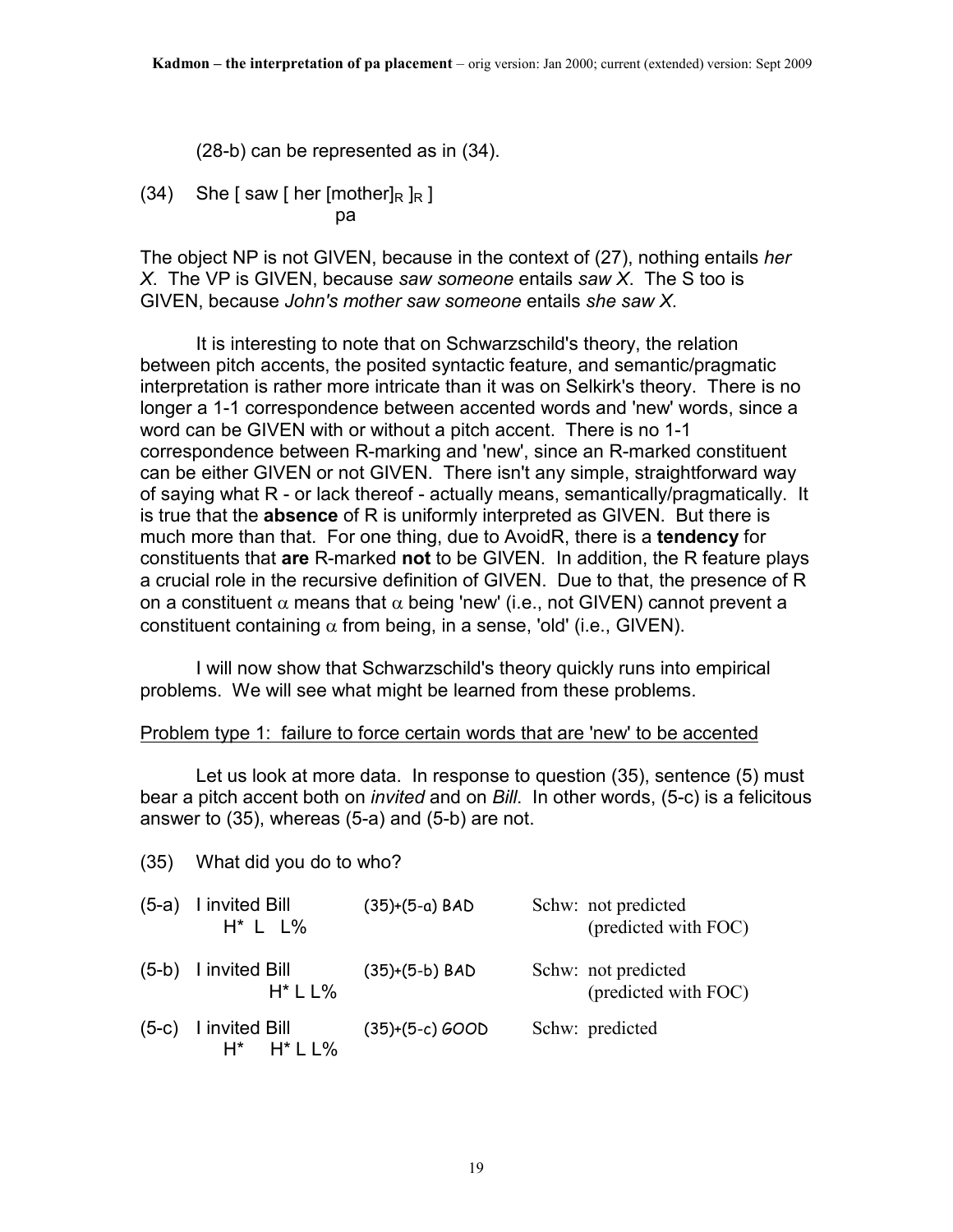But Schwarzschild's theory, as given above, incorrectly predicts that all three versions of (5) should be felicitous answers to (35). In the context of (35), both *invited* and *Bill* must be R-marked, since they are not GIVEN. So at least two Rs are required. No further R feature is required, since the VP is GIVEN. But all that is independent of which, if any, of *invited* and *Bill* are accented. Hence, all three versions of (5) equally allow a representation with just two Rs. So AvoidR does not prefer (5-c) to the other versions.

 Schwarzschild adds to his theory the constraint in (36), which can take care of this case.

(36) (C-iii) FOC: An R-marked constituent which is not immediately dominated by another R-marked constituent must contain a pitch accent.

Given FOC, to allow the R-marking on the unaccented non-GIVEN word in (5-a) or (5-b), the VP or S will also have to be R-marked, making three Rs in all. Therefore, AvoidR will prefer (5-c), which allows for just two Rs.

 However, exactly the same problem re-emerges in examples where FOC is of no help. Consider once more our old friend question (2). Which of the versions of (5) can answer (2), in the absence of any further context? Here too only (5-c) is good. It is agreed in the literature that (2)+(5-a) is not felicitous (out of the blue), and I have claimed in this paper that careful consideration of the judgments reveals that (2)+(5-b) is not felicitous either (out of the blue).

<sup>(2)</sup> What did you do?

| $(5-a)$ | I invited Bill<br>$H^*$ L L%               | $(2)+(5-a)$ | BAD out of the blue                                                                                        | Schw: not predicted<br>(not even with FOC) |
|---------|--------------------------------------------|-------------|------------------------------------------------------------------------------------------------------------|--------------------------------------------|
| $(5-b)$ | I invited Bill<br>$H^*$ L L%               |             | (2)+(5-b) Kad: BAD out of the blue Schw: not predicted<br>[trad'l: GOOD out of the blue] [Schw: predicted] | (not even with FOC)                        |
| $(5-c)$ | I invited Bill<br>$H^*$ $H^*$ $L$ $L$ $\%$ | $(2)+(5-c)$ | GOOD out of the blue                                                                                       | Schw: predicted                            |

What Schwarzschild's theory predicts, incorrectly, is that all three versions are felicitous responses to (2), out of the blue. *Invited* and *Bill* must be R-marked because of their not being GIVEN. The VP is not GIVEN either, because *did something*, made salient by (2), does not entail the result of replacing the two Rmarked parts of the VP with variables, which is *Xed Y* ('did something to someone'). So the VP must bear a third R. No further Rs are needed. (The S is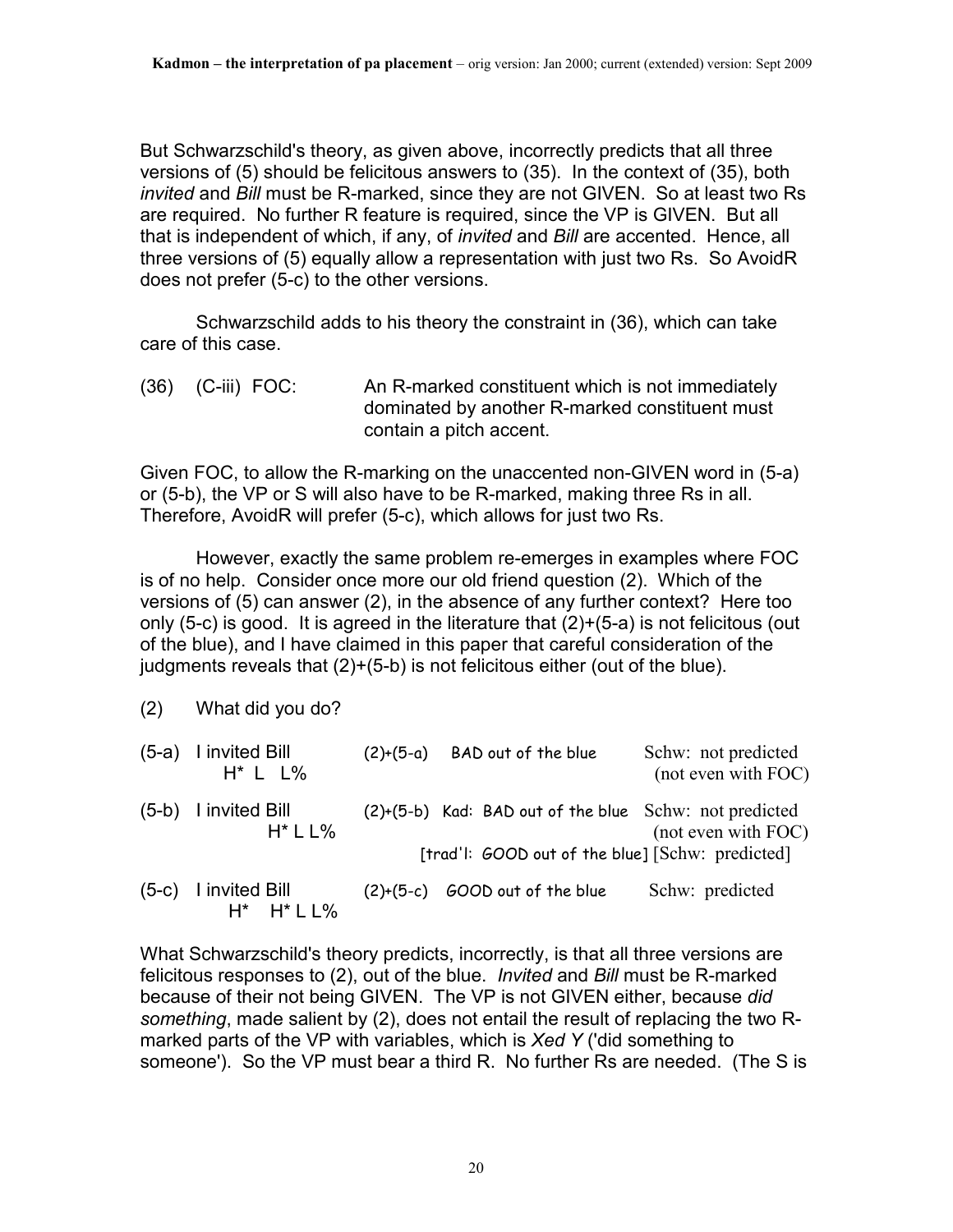GIVEN, because *I did something* entails the result of replacing the R-marked VP with a variable, viz., *I Xed*.) But all that is independent of which, if any, of *invited* and *Bill* are accented. Hence, all three versions of (5) equally require exactly three Rs. Therefore, AvoidR does not determine a choice between them, and Schwarzschild predicts that they should all be possible responses.

 We saw then that in the absence of further context, (5-a) and (5-b) are not felicitous responses to either (35) or (2), while Schwarzschild's theory (without FOC) incorrectly predicts that they are. The theory fails to force *invited* and *Bill* to both be accented.

- (35) What did you do to who?
- (2) What did you do?
- (5-a) I invited Bill H\* L L%
- (5-b) I invited Bill
	- H\* L L%

What is the source of the problem? Well, in a context consisting of just (35)/(2), both *invited* and *Bill* are 'new'. So it seems that we would have been better off with a theory that forced 'new' words to be accented.

 The fact is that Schwarzschild's theory allows words that are both not GIVEN and unaccented. In each of (5-a) and (5-b), there is just such a word. It seems that we would have been better off with a theory that did not allow a word to be both 'new' and unaccented, which would have directly ruled out these two responses. Note also that the effect of FOC is precisely to force 'new' constituents to contain a pitch accent – though only in certain cases. This suggests to me that it is problematic that Schwarzschild's theory allows 'new' constituents to contain no pitch accent at all in the first place, and that we need more of a 1-1 correspondence between accent and 'novelty'.

• conclusion 1: Allowing a 'new' constituent to contain no pitch accent at all is problematic. I think we need more of a 1-1 correspondence between accent and 'new'.

Problem type 2: failure to force the word providing the (short) answer to the question under discussion to be accented, when it occurs in preceding discourse

 Next, I would like to consider an example taken from Schwarzschild 1999, namely, responding to question (39) with the sentence in (40).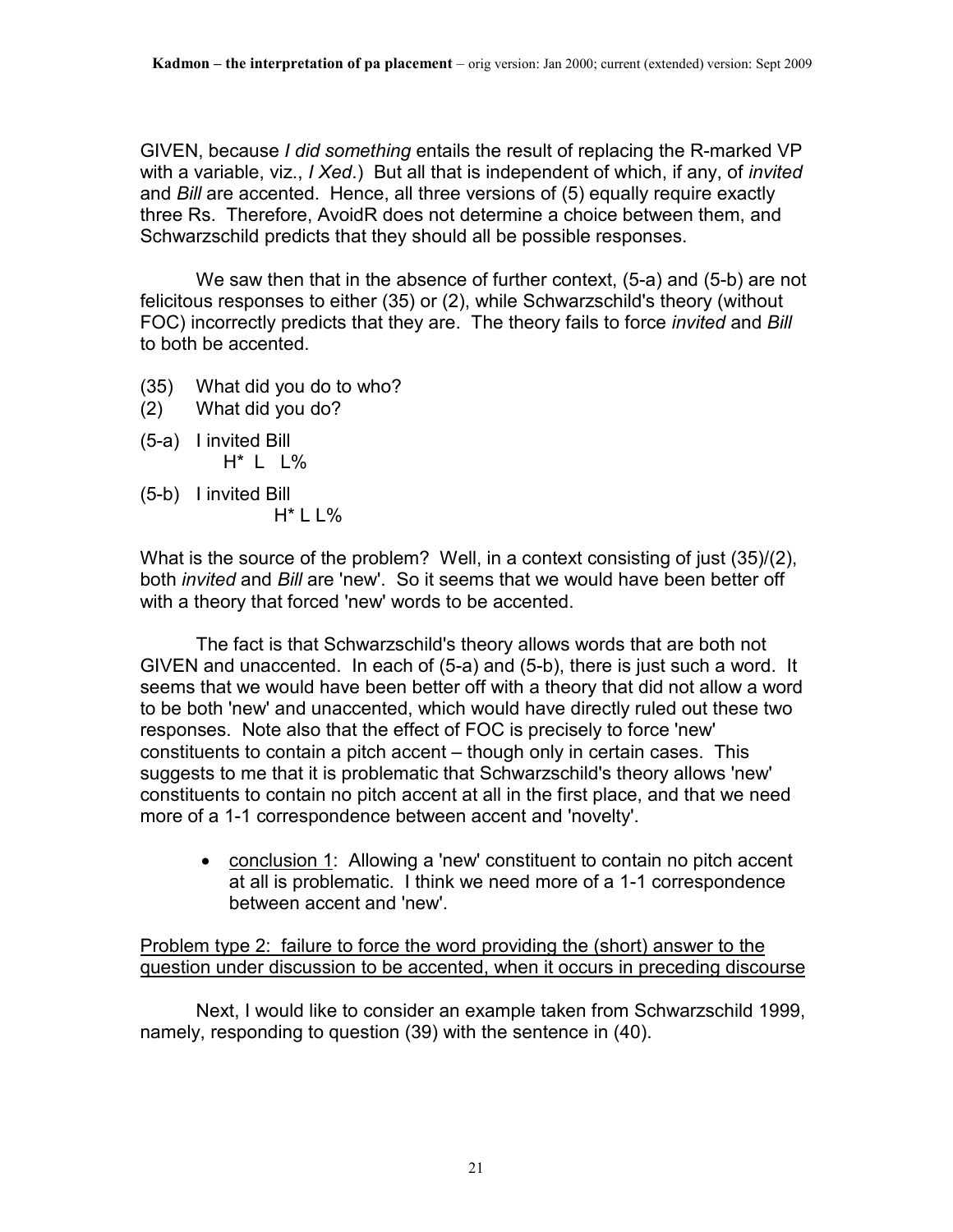- (39) Who borrowed the book that Max had purchased?
- (40) Max borrowed it.

As noted by Schwarzschild, (40) can be used either to answer (39), in which case it must be pronounced as (40-a), or to correct the assumption that Max purchased the book, in which case it must be pronounced as (40-b).

| $(40-a)$ | Max borrowed it.<br>pa | answering question (39)                                  |
|----------|------------------------|----------------------------------------------------------|
| $(40-b)$ | Max borrowed it.<br>pа | correcting the assumption that Max<br>purchased the book |

However, how would Schwarzschild be able to distinguish between the two versions? It would seem that in the context of (39), every single constituent in (40) is GIVEN. In which case, the following two representations are compatible with the context.

- (41) [Max]<sub>R</sub> borrowed it pa
- $(42)$  Max [borrowed]<sub>R</sub> it. pa

But (41) and (42) each have only one R, so AvoidR cannot determine a choice between them.

 Schwarzschild starts with the case of correcting the assumption that Max purchased the book. Schwarzschild suggests that what is crucial here is the 'rhetorical relation' that holds in this case between (40) and the object NP of (39) (or the relative clause in it). He suggests that due to this relation, (39) as a whole is not salient when (40) is uttered. Only the object NP (or relative clause) is salient. Hence, *borrowed* counts as **not** GIVEN. (40-b) can still be represented as (42), with a single R. But (40-a) now requires a representation with two Rs:

(43) [Max]<sub>R</sub> [borrowed]<sub>R</sub> it pa

*Max* must be R-marked because it is accented, and *borrowed* must be R-marked because it is not GIVEN. So AvoidR chooses (40-b) over (40-a), as desired.

 So far so good, although I personally find the idea that the word *borrowed* is no longer salient, even though it has just been mentioned, somewhat counterintuitive.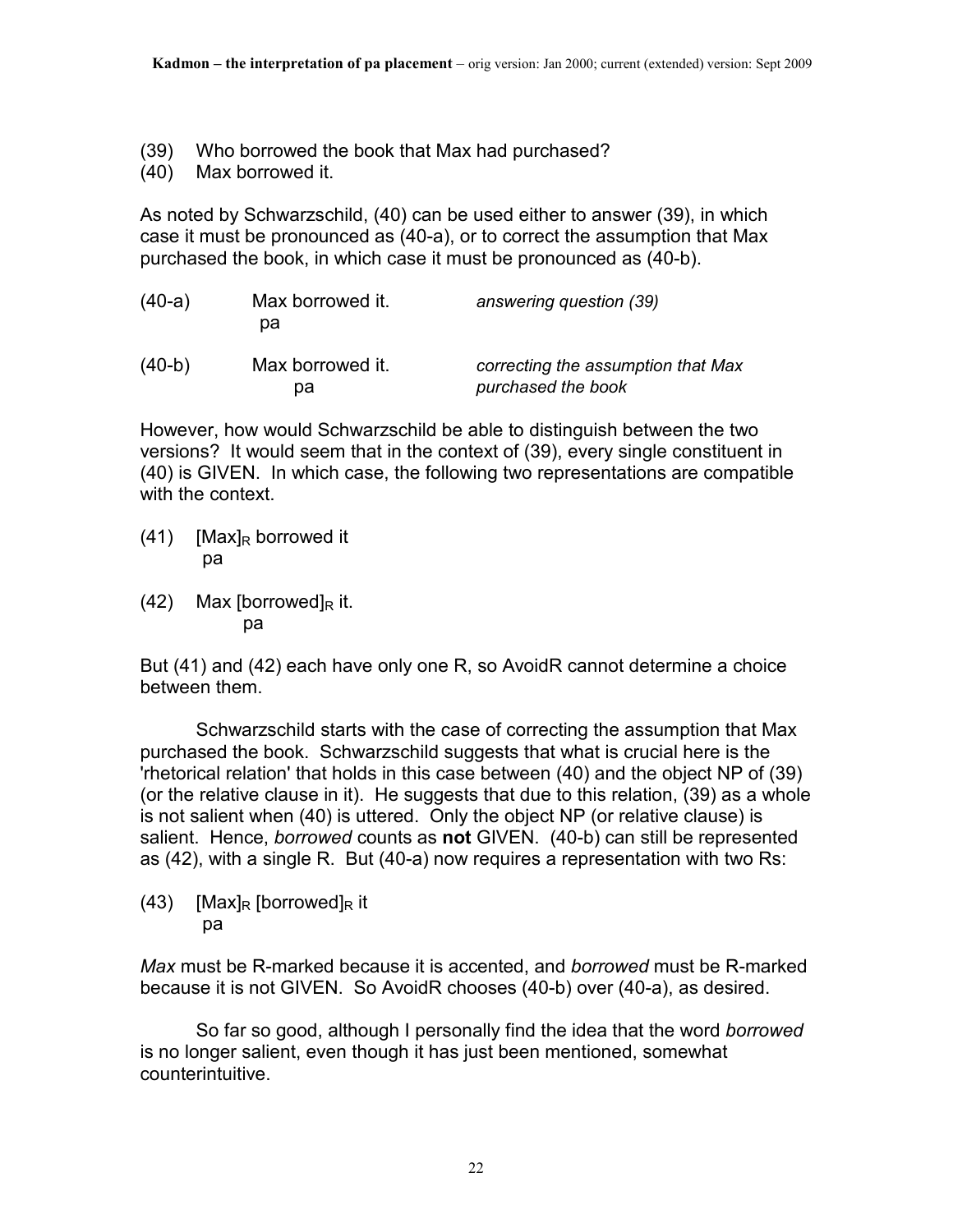But let us move on to the case where (40) answers question (39). Here the situation is more difficult, because not even the use of 'rhetorical relations' can yield the right prediction. Schwarzschild naturally holds that when (40) answers (39) it bears a 'rhetorical relation' to the whole of (39). But that means that all of (39) is salient, and therefore *borrowed* is GIVEN. This forces an incorrect prediction. We saw that on the assumption that *borrowed* is GIVEN, both (40-a) and (40-b) can be represented with just one R, as in (41) and (42) above. Therefore, AvoidR allows both (40-a) and (40-b) as answers to (39), and provides no means of predicting that in fact only (40-a) is felicitous.

 This problem is acknowldeged by Schwarzschild. His solution is that, 'apparently', (40-a) is chosen because it unambiguously answers question (39), while (40-b) could be used either to answer question (39) or to correct the assumption that Max purchased the book. However, this solution is not going to work. Take example (44). Here too, it is not possible to utter (40-b). But Schwarzschild's theory fails to predict that. The particular accent placement of (40-a) is not needed for making clear that the speaker is answering (39), since the speaker is saying so, explicitly.

(44) I'll answer your question: Max borrowed it.

 I think that a very intuitive explanation of why the pitch accent must be on *Max* and not on *borrowed* is that it is *Max*, but not *borrowed*, that constitutes the answer to question (39). This suggests to me that the source of the problem that Schwarzschild's theory encounters here is that it fails to capture part of the role that the question under discussion in the discourse plays in constraining pitch accent placement.

 I should note that Schwarzschild's theory does allow **some** role to played by the question under discussion. It does correctly predict that various words are **not** accented based on the fact that the question under discussion renders them GIVEN (which allows for an absence of R). The part that Schwarzschild's theory does not seem to capture is that some words **are** accented because they provide the answer to the question under discussion, even if they too are rendered GIVEN by that question.

• conclusion 2: I think Schwarzschild does not capture in full the role of the question under discussion. I think that, simply: if a word constitutes the (short) answer to the question under discussion, it will be accented (even if it is GIVEN).

 The idea that a word might be accented (even when GIVEN) if it is the answer to the question would work for the case of (40) being used to correct the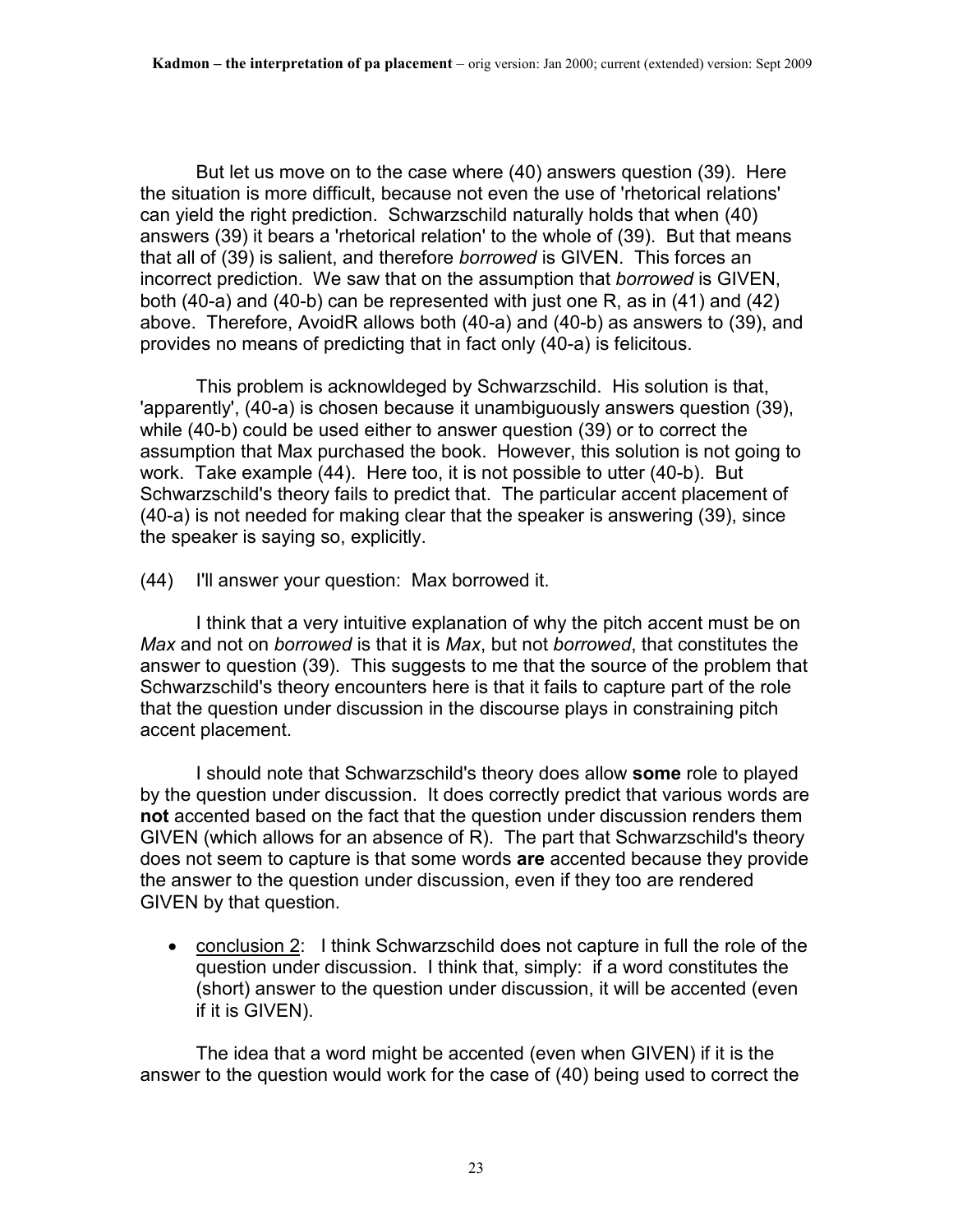assumption the the book was purchased, as well. Consider (45). When the response to (39) is (45), the intended reading of (40) is disambiguated.

(45) Ah, wait, but you know how Max really got this book? Max borrowed it.

Rather than say that *borrowed* is accented here because it is no longer salient, we can say that *borrowed* is accented because it is the answer to the question in (45). Which would be more intuitive, I think. Rather than say that (40) bears a rhetorical relation to the object NP (or relative clause) in (39), we can say that (40) addresses the question in (45). It is also rather intuitive, I think, to say that when (40) directly follows (39), it still addresses the question in (45), even though that question is not explicity mentioned.

# **6. A Selkirk-like theory with given:**

#### **A recursively projected feature E; the maximal E-marked constituent interpreted as focus; absence/presence of E interpreted as given/new, but with given applied only to focus-internal constituents**

 Given the problems with Schwarzschild's theory, it seems worthwhile to reconsider the combination of Selkirk's theory with the notion of **given**, as discussed in section 4. Recall that Selkirk interprets E-marking as 'new' and its absence as 'given', and that Schwarzschild 1999 briefly considers equating her 'given' and 'new' with the notions **given** and **new**, which he defines as in (25).

(25) An expression B is **given** iff there is an expression A previously mentioned in the discourse such that A is salient and A entails B.

> Where 'entails' applies to expressions of various semantic types in the obvious way (*green apple* entails *apple*, *ran* entails *moved*, etc.)

An expression is **new** iff it is not **given**.

In this section, I will argue that the theory given in (46) below – that is, Selkirk's theory with **given** plus one amendment (italicized) to clause (B-ii) – is a viable option, at least as empirically adequate as Schwarzschild's theory.

# (46) **A Selkirk-like theory with given:**

### **(A) The syntactic feature E and its projection:**

- (i) A word is E-marked iff it contains a pitch accent.
- (ii) A constituent may be E-marked if it contains at least one sub-constituent which is E-marked.

Other constituents may not be E-marked.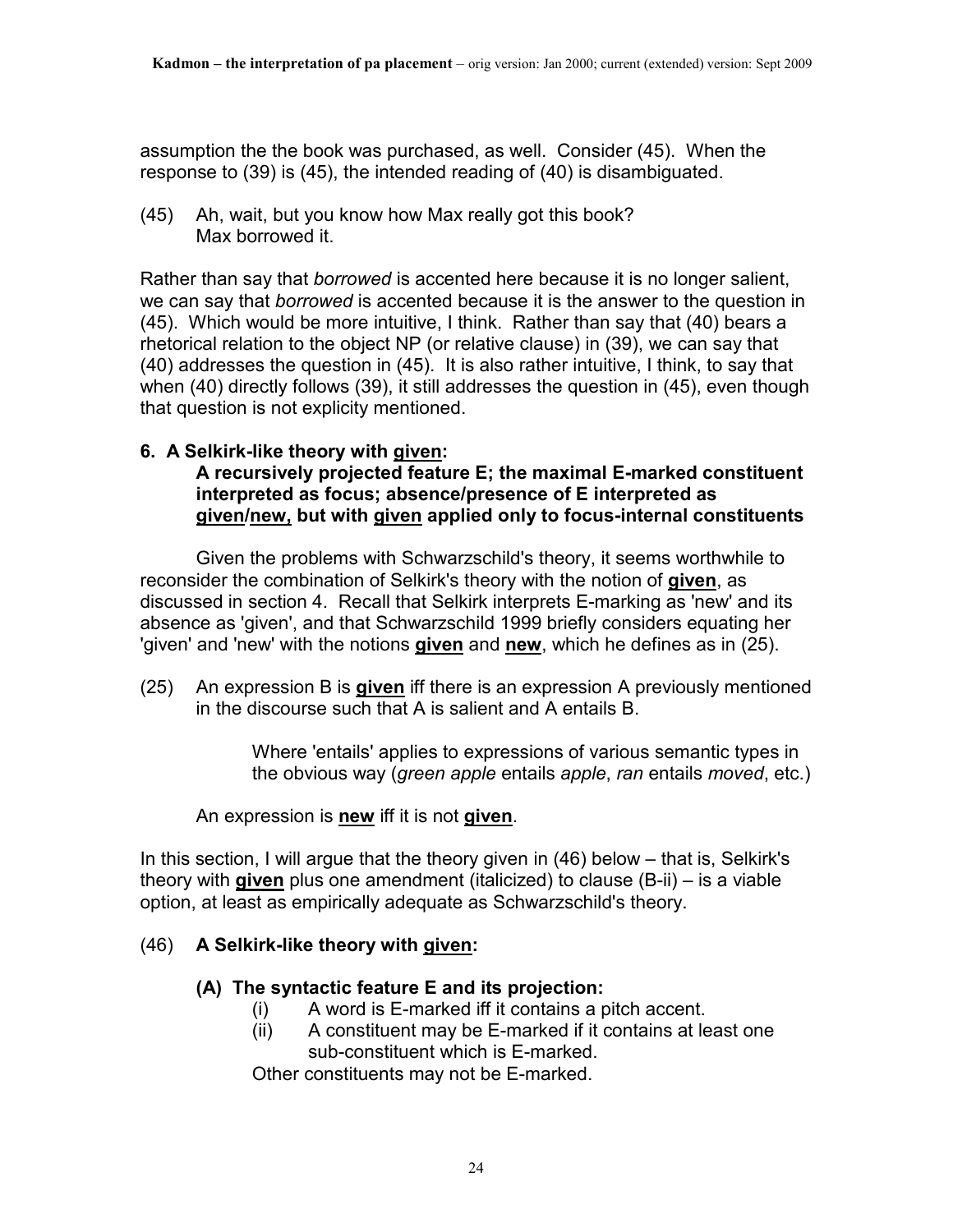### **(B) Interpretation of the feature E:**

- (i) A maximal (= non-embedded, 'highest') E-marked constituent is defined as a focus, to be interpreted by the semantic/pragmatic theory of focus.
- (ii) An embedded E-marked constituent is interpreted as **new**, while a constituent which *is embedded in an E-marked constituent but* is not itself E-marked is interpreted as **given**.

 Recall the problem that Schwarzschild 1999 points out with regards to Selkirk's theory combined with **given**: that theory requires any larger constituent containing the focus to be **given**, while empirically, focus-containing constituents can certainly be **new**. My amendment to clause (B-ii) is a way of solving that problem. I have simply limited interpreting a constituent without the E feature as **given** to constituents (properly) contained within a focus.

 Rather than almost succeed, the present theory really succeds in predicting that in the absence of further context, (5-c) can felicitously follow (2). (5-c) can be represnted as (26).

- (2) What did you do?
- (5-c) I invited Bill (2)+(5-c) GOOD out of the blue Schw: predicted H\* H\* L L% Selk-like: predicted
- (26) I [ [invited] $E$  [Bill] $E$ ] $E$ pa pa

As seen in section 4, the three E features are compatible with the context of (2). So is the lack of E on *I*. And given the new (B-ii), the absence of E on the entire S is also compatible with (2), because this absence does not get interpreted. (As shown in section 5, Schwarzschild's theory too makes the correct prediction here.)

 In fact, the present theory correctly predicts all of the data discussed in the previous section, with the exception of one example (the **her mother** example).

 The present theory correctly predicts that of the three versions of (5), (5-a) is the only felicitous response to (3). (As was also correctly predicted by Schwarzschild's theory.)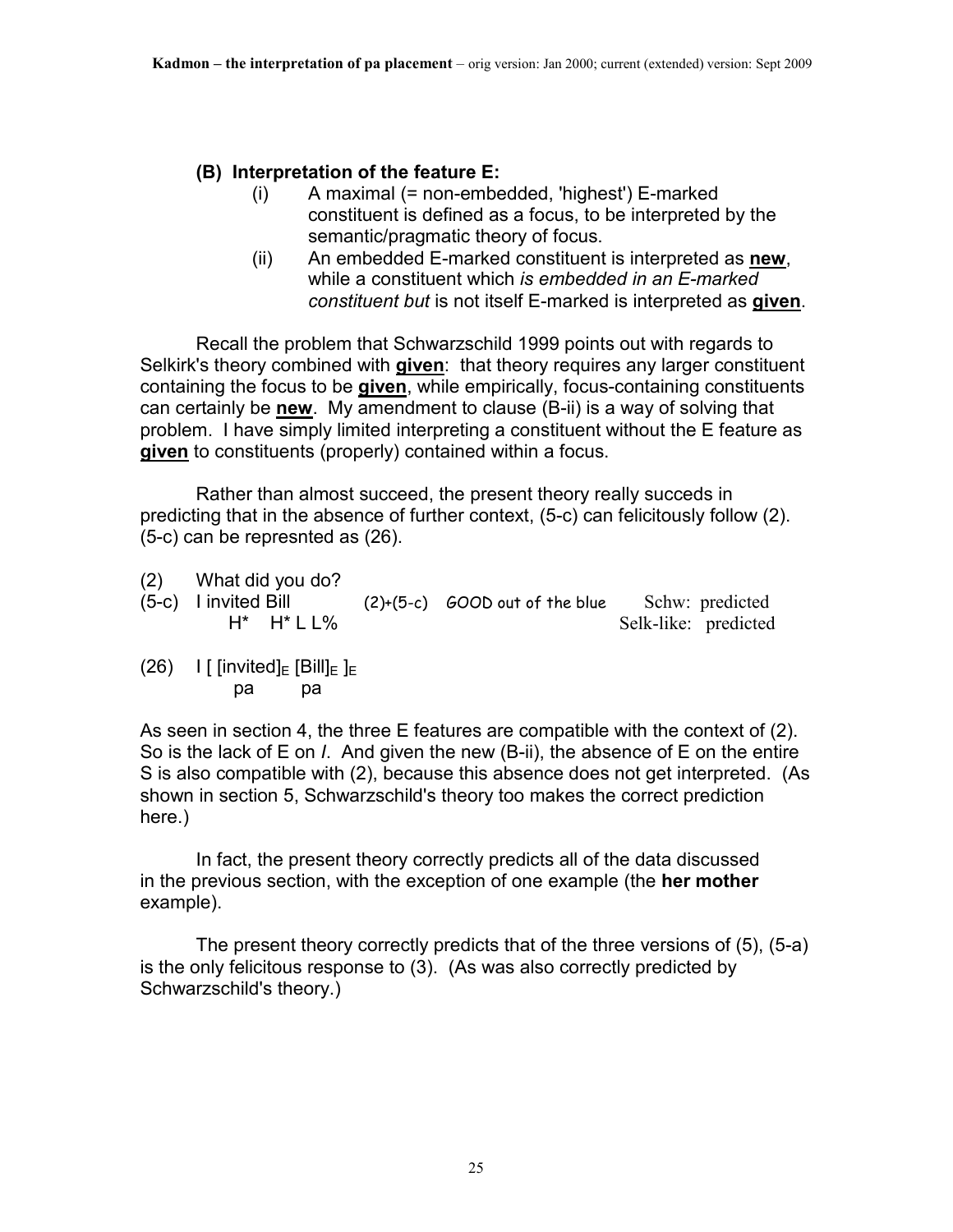(3) What did you do to Bill?

| $(5-a)$ I invited Bill<br>$H^*$ L L%                              | $(3)+(5-a)$ GOOD | Schw: predicted<br>Selk-like: predicted |
|-------------------------------------------------------------------|------------------|-----------------------------------------|
| (5-b) I invited Bill<br>$H^*$ L L%                                | $(3)+(5-b)$ BAD  | Schw: predicted<br>Selk-like: predicted |
| $(5-c)$ I invited Bill<br>$H^*$ $H^*$ $\mathsf{L}\, \mathsf{L}\%$ | $(3)+(5-c)$ BAD  | Schw: predicted<br>Selk-like: predicted |

(3)+(5-a) is predicted to be felicitous, because (5-a) can be represented as in (47), which is fully compatible with (3) being the context. The theory requires *invited* to be interpreted as the answer to the question, and indeed, it is the answer to (3).

 $(47)$  I [invited]<sub>E</sub> Bill pa

Both (5-b) and (5-c) are predicted to be bad responses to (3), because they don't have any representation which is compatible with (3). In both cases we have this: *Bill* is accented, so it must be E-marked; therefore, it must be interpreted either as **new** or as the focus; but that is incompatible with (3), since *Bill* is neither **new** in the context of (3) nor the answer to (3).

 The present theory correctly predicts that of the three versions of (5), (5-c) is the only felicitous response to (35) – a prediction that Schwarzschild's theory was only able to make with the added constraint FOC.

| (35)    | What did you do to who?                       |                   |                                                                     |
|---------|-----------------------------------------------|-------------------|---------------------------------------------------------------------|
| $(5-a)$ | I invited Bill<br>$H^*$ L $L\%$               | $(35)+(5-a)$ BAD  | Schw: not predicted<br>(predicted with FOC)<br>Selk-like: predicted |
| $(5-b)$ | I invited Bill<br>$H^*$ L L%                  | $(35)+(5-b)$ BAD  | Schw: not predicted<br>(predicted with FOC)<br>Selk-like: predicted |
| $(5-c)$ | I invited Bill<br>$H^*$ $H^*$   $\frac{1}{6}$ | $(35)+(5-c)$ GOOD | Schw: predicted<br>Selk-like: predicted                             |

(35)+(5-c) is predicted to be felicitous, because (5-c) can be represented as in (90), which is fully compatible with (35) being the context. *Invited* and *Bill* are interpreted as two separate foci, which is exactly what's required in the context of question (35).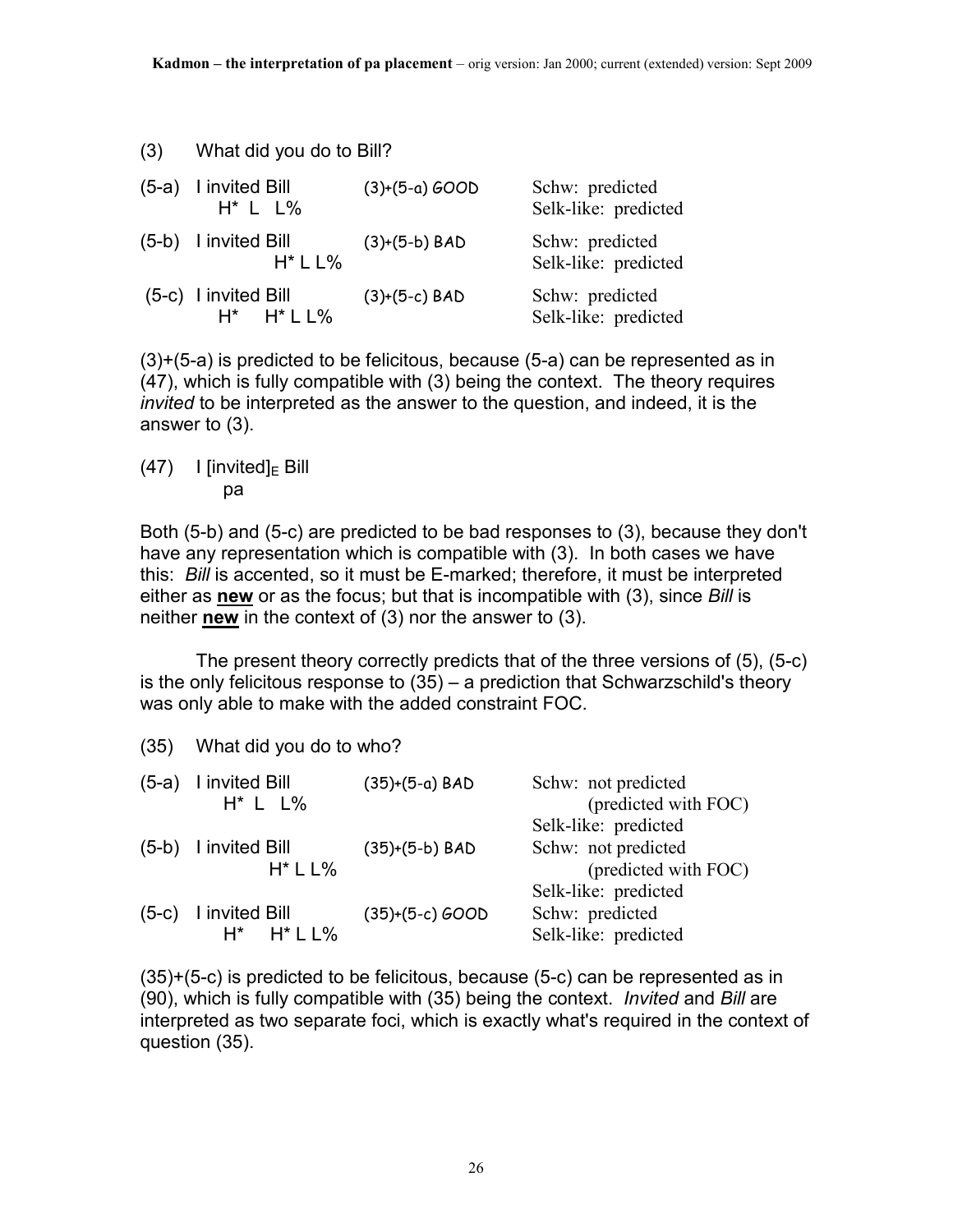(90) I [invited] $E$  [Bill] $E$ pa pa

(5-a) and (5-b) are predicted **not** to be good responses to (35), because the unaccented word – *Bill* or *invited –* cannot be E-marked, while it should, in the context of (35), be interpreted as a focus (one of two separate foci answering 'what' and 'who').

 Now let us return to answering question (2). Note, first, that the present theory correctly predicts that  $(2)+(5-b)$  is felicitous in a context where a party is being planned and people are being invited. (48) below is a representation of (5 b) which is fully compatible with such a context. Given question (2), the VP must be the focus, so it must be E-marked. So *invited* is embedded in an E-marked constituent. But *invited* itslef cannot be E-marked, since it is not accented. Hence, by clause (B-ii), *invited* must be interpreted as **given**. Is it in fact **given**? Yes, in the party context it is. (This prediction was also made by Schwarzschild's theory.)

(2) What did you do?

| (5-b) I invited Bill   | (2)+(5-b) | GOOD in context (party) Schw: predicted                |                      |
|------------------------|-----------|--------------------------------------------------------|----------------------|
| $H^*$   $\frac{1}{6}$  |           |                                                        | Selk-like: predicted |
|                        |           | (2)+(5-b) Kad: BAD out of the blue Schw: not predicted |                      |
|                        |           |                                                        | Selk-like: predicted |
| $(5-a)$ I invited Bill |           | $(2)+(5-a)$ BAD out of the blue                        | Schw: not predicted  |
| $H^*$ L L%             |           |                                                        | Selk-like: predicted |
|                        |           |                                                        |                      |

(48) I [ invited  $[Blill]_E$  ]<sub>E</sub> pa

 Now consider answering (2) in the absence of any further context. The present theory correctly predicts that in that case, (5-b), and likewise (5-a), are **not** good responses to (2) – predictions that Schwarzschild's theory was not able to make at all. Take (2)+(5-b) first. I just showed that *invited* must be interpreted as **given**. But now that becomes a problem, because if we are not in the context of inviting people, the word *invited* is in fact **new**. Therefore, there is no representation of (5-b) that is compatible with (2) being the sole context. Similarly with (2)+(5-a). Here we have exactly the same problem, but with *Bill* – the unaccented *Bill* must be interpreted as **given**, but without further context, it is in fact **new**.

 The present theory correctly predicts that in (44), (40) must be pronounced as (40-a), while in (45), it must be pronounced as (40-b). This is another advantage over Schwarzschild's theory, since, as shown in section 5,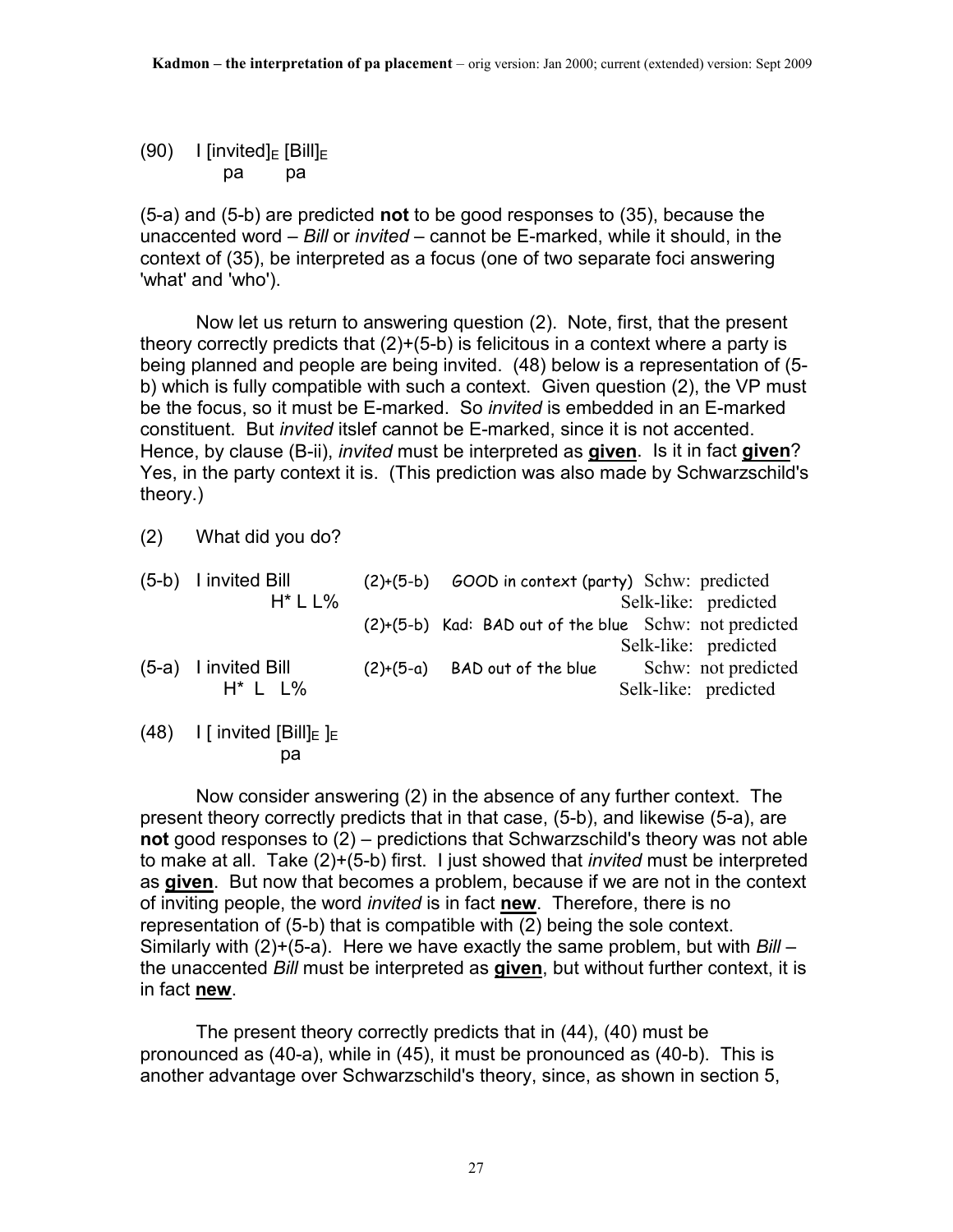Schwarzschild's theory can predict that (40) in (45) must be pronounced as (40 b) only on the assumption that *borrowed* is no longer salient, and it is completely unable to predict that (40) in (44) must be pronounced as (40-a).

- (39) Who borrowed the book that Max had purchased?
- (44) I'll answer your question: Max borrowed it.
- (45) Ah, wait, but you know how Max really got this book? Max borrowed it.

| $(40-a)$ | Max borrowed it. | in $(39)+(44)$ : $600D$ | Schw: predicted       |
|----------|------------------|-------------------------|-----------------------|
|          | pa               |                         | Selk-like: predicted  |
|          |                  | in (39)+(45): BAD       | Schw: predicted? only |
|          |                  |                         | assuming borrowed     |
|          |                  |                         | is no longer salient  |
|          |                  |                         | Selk-like: predicted  |
| $(40-b)$ | Max borrowed it. | in $(39)+(44)$ : BAD    | Schw: not predicted   |
|          | pa               |                         | Selk-like: predicted  |
|          |                  | in $(39)+(45)$ : $600D$ | Schw: predicted       |
|          |                  |                         | Selk-like: predicted  |

Take the good cases first. Representation (49) is compatible with the context of  $(39)+(44)$ , and  $(50)$  is compatible with the context of  $(39)+(45)$ . In each case, the maximal E-marked constituent is indeed the answer to the question under discussion.

- $(49)$  [Max]<sub>F</sub> borrowed it. pa
- (50) Max [borrowed] $E$  it. pa

Now the bad cases. There is no representation of (40-b) which is compatible with the context of (39)+(44): since *borrowed* is accented, it must be E-marked, and hence be either **new** or the focus; but in fact, in the context of (39)+(44), it is neither **new** nor the answer to the last question under discussion, viz., (39). Similarly, there is no representation of (40-a) which is compatible with the context of (39)+(45), because *Max*, being accented, must be E-marked, while in the context of (39)+(44) it is in fact neither **new** nor the answer to the last question under discussion, viz., how Max got the book.

 What we see up till now is that the Selkirk-like theory considered in this section enjoys some empirical advantage over Schwarzschild's theory, as it is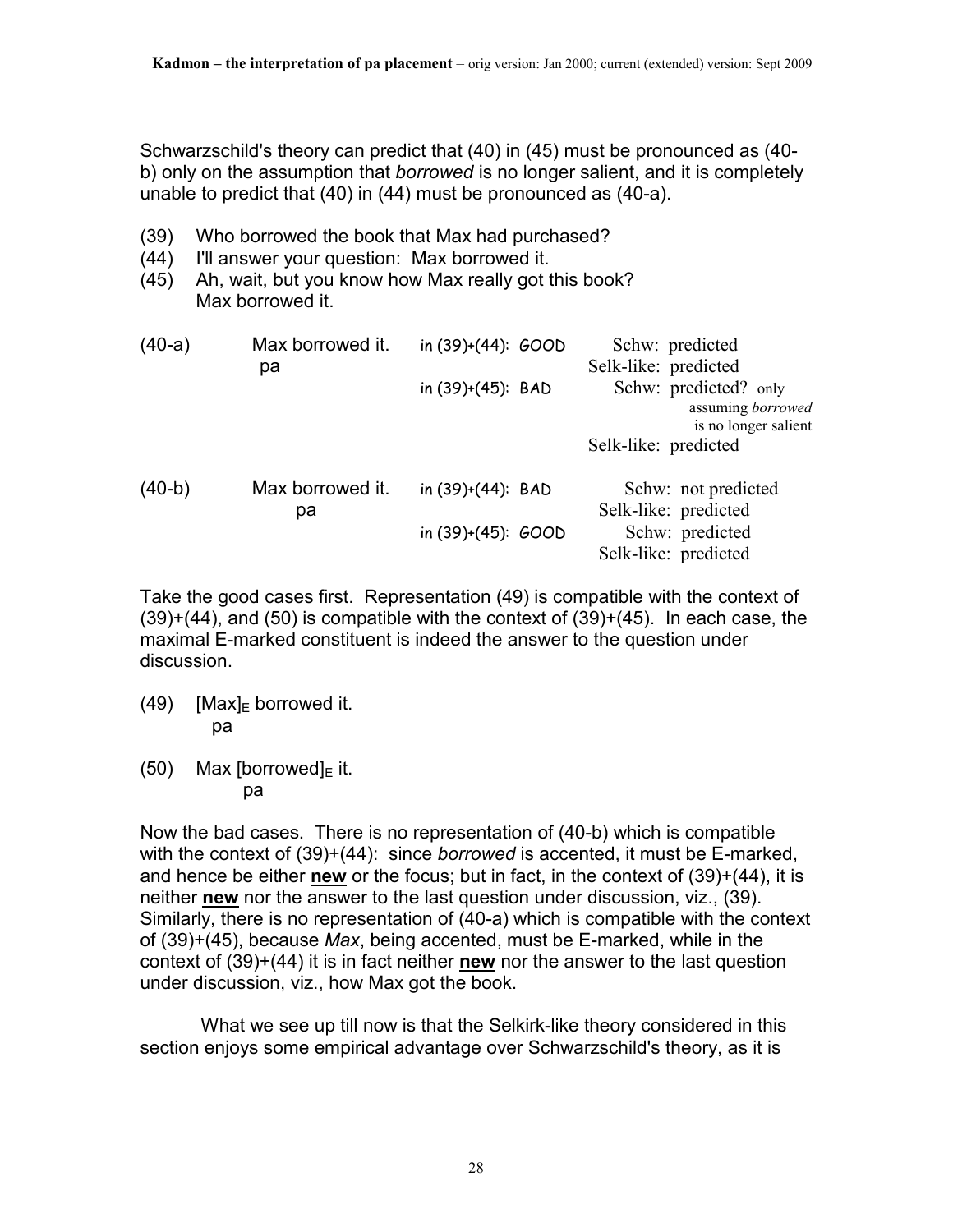able to handle both types of examples that were seen in section 5 to be problematic for Schwarzschild's theory.

 Recall that I said in section 5 that the problems with Schwarzschild's theory suggest (i) that we need more of a 1-1 correspondence between accent and 'novelty', and (ii) that we need to let the question under discussion play a bigger role in constrainting pitch accent placement. It seems that these two things are indeed what lends the present theory its empirical advantage.

 There is a closer correspondence between accent and 'novelty' in that the present theory requires focus-internal unaccented words to be 'given'. That is why it succeeds in predicting that in the absence of further context, (2)+(5-b) is infelicitous.

- (2) What did you do?
- (5-b) I invited Bill
	- H\* L L%

The present theory also brings in the notion of 'focus', forcing the maximal Emarked constituent to constitute the answer to the question under discussion. That is what allows it to predict that in (44), it must be *Max*, and not *borrowed*, that bears the pitch accent.

- (39) Who borrowed the book that Max had purchased?
- (44) I'll answer your question: Max borrowed it.

 At the same time, it must be admitted that the theory of this section is at a disadvantage compared to Schwarzschild's theory in that it is unable to handle the **her mother** example – that it, to predict the fact that both (28-a) and (28-a) are felicitous responses to (27).

(27) John's mother saw Bill. And then what happened?

| (28-a) She saw her mother.<br>pa | $(27)+(28-a) GOOD$ | Schw: predicted<br>Selk-like: still not predicted |
|----------------------------------|--------------------|---------------------------------------------------|
| (28-b) She saw her mother.<br>pa | $(27)+(28-b) GOOD$ | Schw: predicted<br>Selk-like: still not predicted |

As already noted in section 4, the accented word is required to be E-marked, and hence must be interpreted as either **new** or the answer to the preceding question. However, it is neither.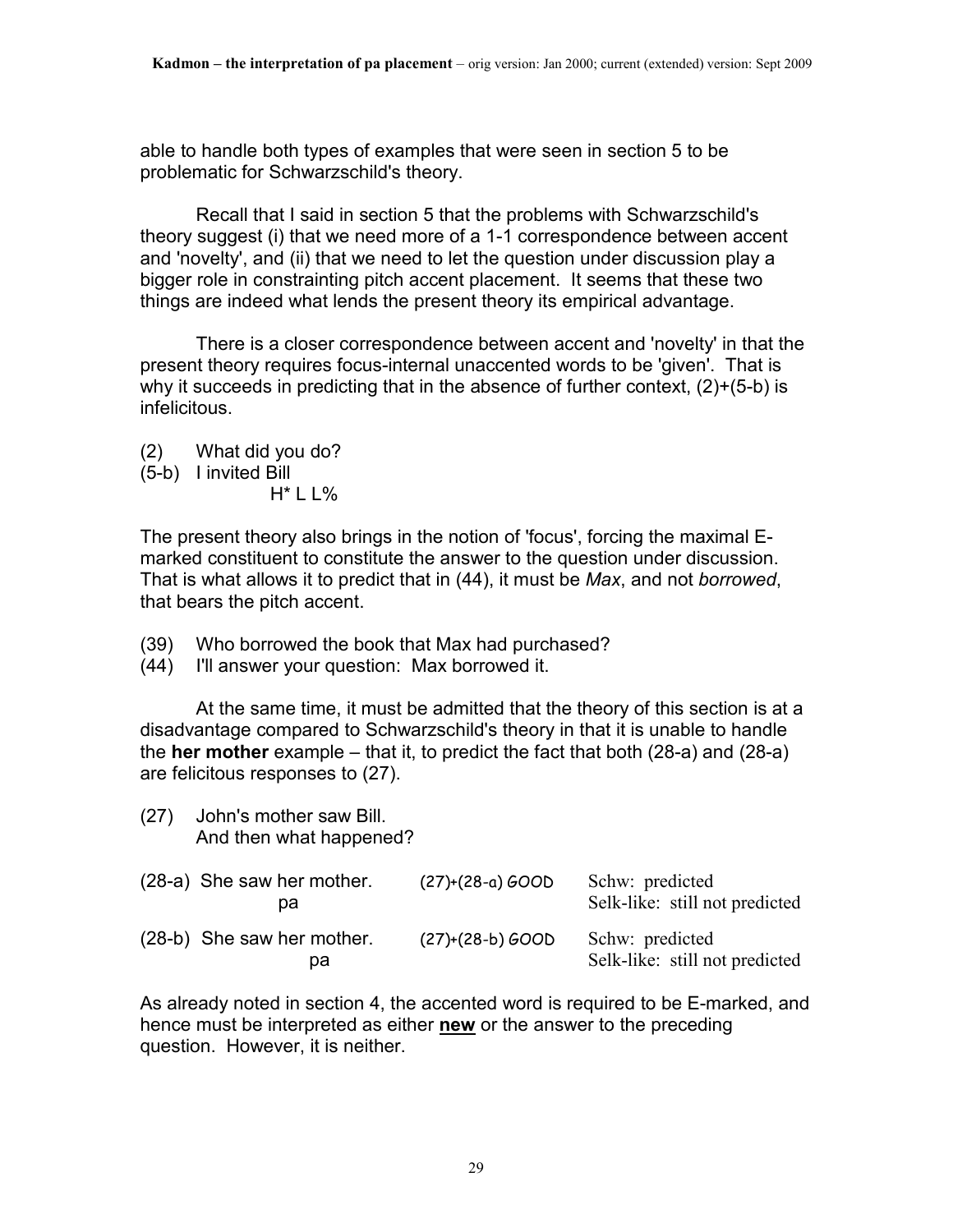All in all, I would say that the Selkirk-like theory is preferable to Schwarzschild's theory. It seems fair to say that the Selkirk-like theory is at least as empirically adequate as Schwarzschild's theory. As for explanatory adequacy, the Sellkirk-like theory is definitely simpler (see section 5 regarding the complexity of Schwarzschild's theory), so it seems superior in that regard. Note also that my amendment to clause (B-ii) is very natural: Selkirk's original clause restricted interpreting the E feature (as marking **novelty**) to constituents contained within the focus; my clause restricts to constituents contained within the focus both interpreting the E feature (as marking **novelty**) and interpreting its absence (as marking **givenness**), so that the presence and absence of E are treated on a par.

#### **7. Another look at the 'givenness' associated with accent placement**

The notion **given** is akin to the 'anaphoric' of Kuno 1972, 'given' of Clark and Haviland 1977 and 'familiar' of Heim 1982 (that is, the given $k - 1$ 'shared knowledge' – of Prince 1981). Like them, it is a conception of 'given' as being in some sense 'already present in prior discourse', which is natrually formulated in terms of being **anaphoric** (requiring an antecedent): an expression is **given** iff it has an antecedent in prior context which entails it, so that the content of the expression must already be present in the context. I think it is fair to say that Schwarzschild's GIVEN is a refinement of the same idea: on Schwarzschild's theory, instead of an expression being 'given' only if there is an antecedent that entails it just as it is, it is enough that there be an antecedent that entails it as revised by replacing its R-marked constituents with variables.

 (I should note the following. The way **given** and GIVEN are formulated by Schwarzschild, the antecedent is necessarily linguistic – an expression actually mentioned in prior discourse. But of course an approach often taken in the literature on anaphora is to only require an antecedent in the interlocutors' representation of the context of utterance, thus allowing antecedents that are not expressed linguistically. We should probably assume that the definition of **given** is relaxed in this manner. For instance, an expression will count as 'given' if there is an object that is salient in the context which can serve as its antecedent, or even if the interlocutors have accommodated a discourse referent which can serve as its antecedent.)

 In this section, I would like to take a look at some further data, which are not covered by the theories discussed in the preceding sections, and which call into question interpreting the absence of accent as given<sub>k</sub> (that is, as 'already in prior discourse', 'anaphoric', 'familiar', or some such thing).

 Consider the following example. In the context of (58), (59-a) is felicitous. *Anna* is accented, despite the fact that it is **given**. In fact, *Anna* **must** be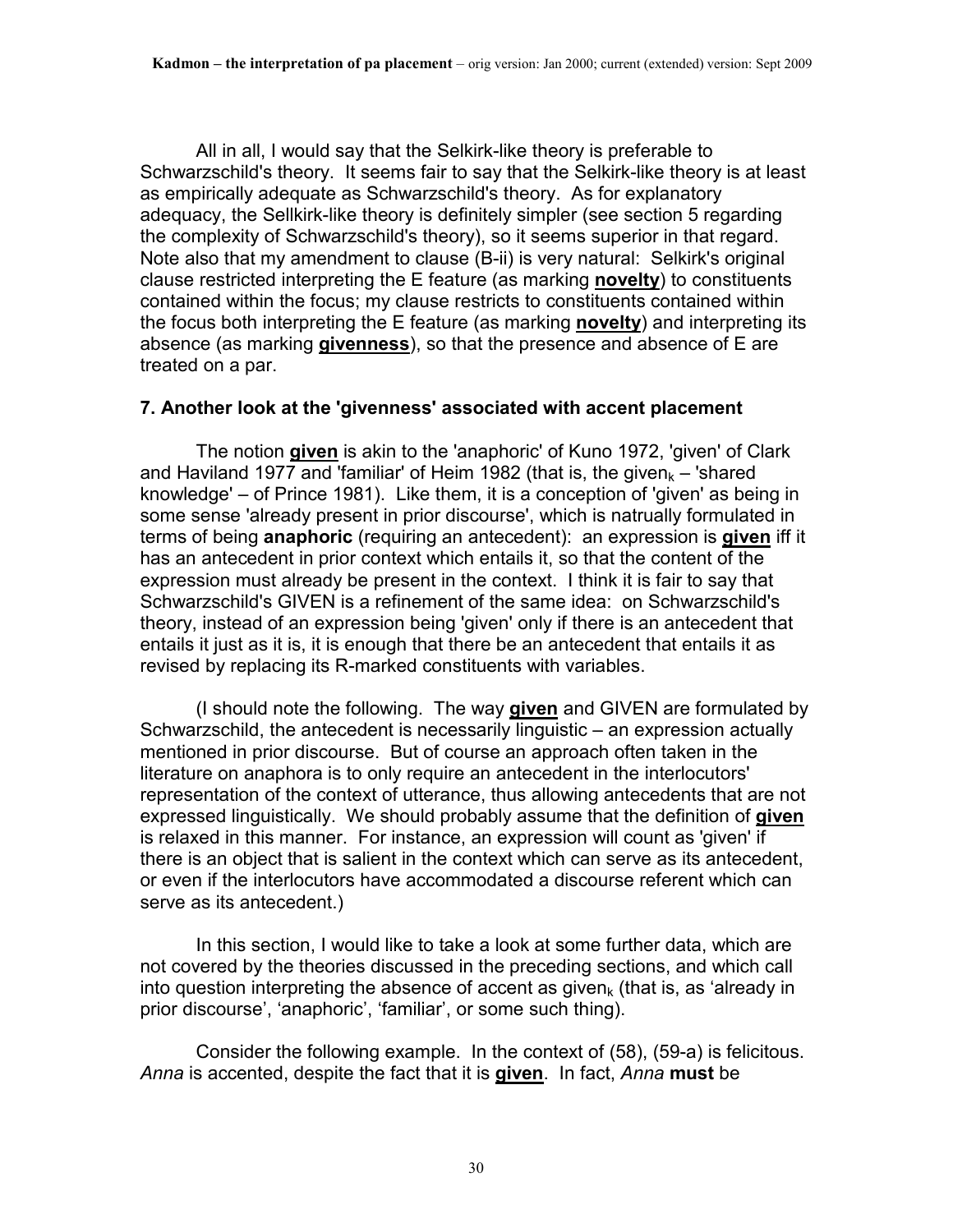accented in this context – again despite being **given**: (59-b) is not a felicitous response to (58).

- (58) John and Anna walked in. And then what happened?
- (59-a) Anna yawned. (58)+(59-a) GOOD pa pa

(59-b) Anna yawned. (58)+(59-b) BAD out of the blue pa

 At this point two notes are in order. One: it can hardly be denied that *Anna* is salient and therefore **given** when (59) is uttered in the context of (58), given the felicity of (60)+(61) below.

- (60) Anna walked in. And then what happened?<br>(61) She yawned.
- She yawned. pa

Two: to be precise, (59-b) is not a felicitous response **out of the blue**. I think that (59-b) **can** felicitously answer (58) if it is clear in the context that attention is centered around Anna, and it is therefore expected that the answer will concern her. Still, I believe that in the absence of further context which would guarantee that, (59-b) cannot felicitously answer (58).

 Schwarzschild's theory gets the wrong predictions entirely. (59-a) requires at least two R features, one on each accented word. But, in the context of (58), (59-b) can be represented with just one R. (59-b) only needs an R on the accented *yawned*. No R is required on the entire S, because the S is GIVEN: *John and Anna walked in* entails *Anna Xed*. But that means that AvoidR prefers (59-b) to (59-a). Hence, it is incorrectly predicted both that (59-b) is a felicitous response to (58) (in the absence of further context), and that (59-a) is not.

 The Selkirk-like theory with **given** yields the same two incorrect predictions. This theory allows a representation of (59-b) which is compatible with a context consisting of (58) alone, namely, (62). So it predicts that (59-b) should be a felicitous response.

(62) [ Anna [yawned] $E$ ] pa

On the other hand, it allows no representation of (59-a) which is compatible with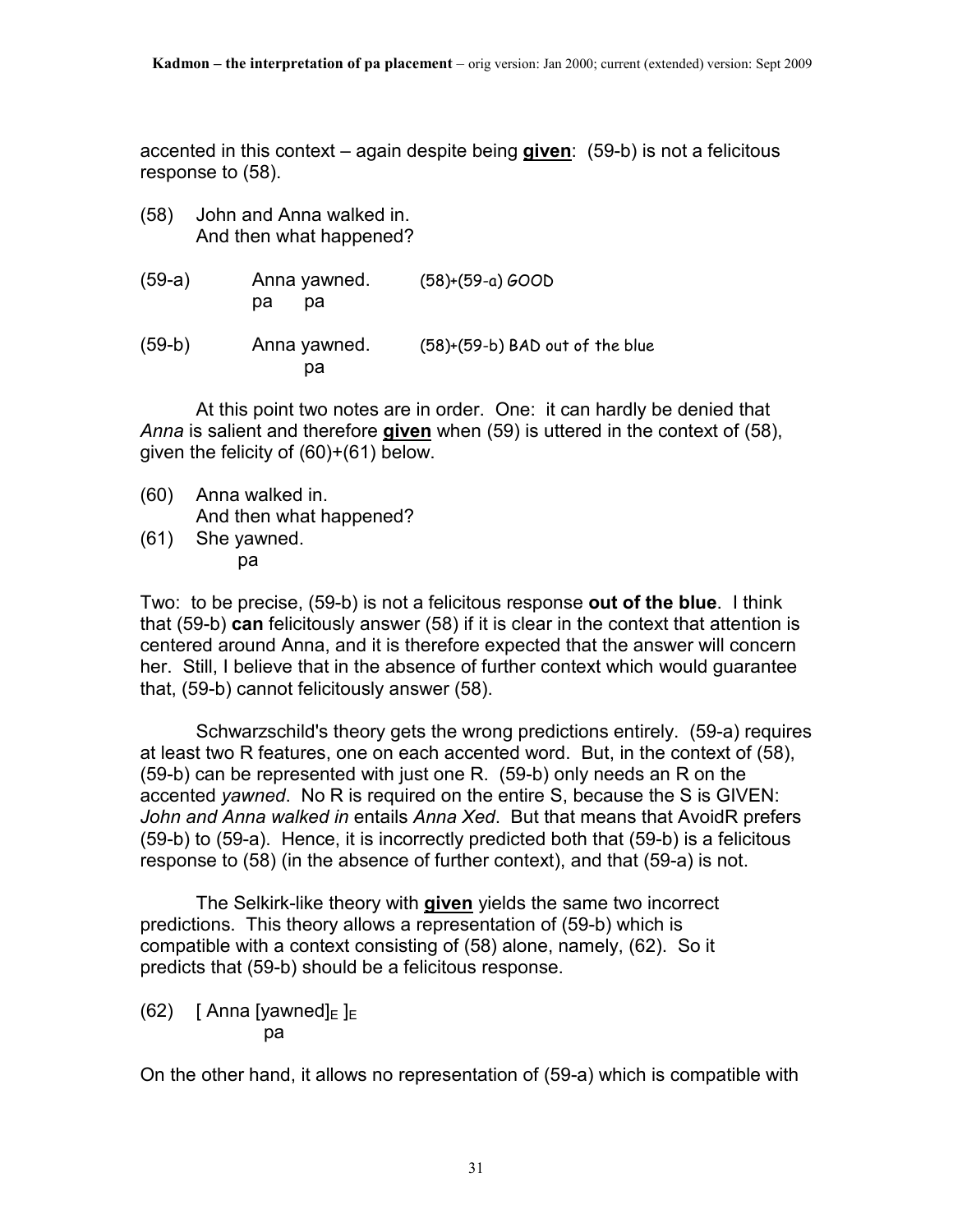the context of (58). *Anna* must be E-marked. So it must be either **new** or the maximal E-marked constituent, interpreted as the focus (=the answer to the question). However, it is neither. It is not **new**, nor can it be a focus (since the focus of (59) in the context of (58) must be the entire S). Hence, (59-a) is incorrectly ruled out as a response to (58).

 But this does not look too good for the idea that pitch accents mark 'novelty' in the sense of 'not anaphoric'/'not yet present in the discourse' (new<sub>k</sub>). We have already had an example before with an accented word which is **given**, viz., (39)+(40) (the **book-borrowing** example). (39)+(40) could be handled by the Selkirk-like theory, because the **given** but accented word could be represented as the maximal E-marked constituent, interpreted as the focus, and was 'exempt' from being interpreted as **new**. We might have thought then that we could get by with the idea that pitch accents on foci and on non-foci mark two different sorts of 'novelty'. We see now that we cannot: in (58)+(59-a), the **given** but accented word *Anna* is definitely not the focus, as it is only a proper part of the (short) answer to the question, and so the theory does not 'exempt' it from being interpreted as **new**. Therefore, we may ask: (i) perhaps newk is not what being accented marks, and we need to explore the use of a different notion of 'novelty'? (ii) might it be possible then to have a more uniform theory of what being accented marks, which will cover both foci and non-foci?

 Next, let us look at words that are **un**accented despite being **new**. Consider the following examples. Suppose that the show mentioned in (65) is a varied one – it is not devoted to singing. In that case, (66-a) is a good response to (65), whereas (68-a) is not. ((68), but not (66), seems to require a pitch accent on *singing*.)

- (65) What's happening on your TV show tonight?
- (66-a) Pavarotti is singing. (65)+(66-a) GOOD pa
- (68-a) A very famous publisher of vocal music is singing. (65)+(68-a) BAD pa pa pa pa pa

 On the face of it, in both (66-a) and (68-a), *singing* seems **new** and not GIVEN, since there is nothing in (65) that entails *singing*. So let us assume for the moment that that is the case, and see what predictions this would entail.

 For Schwarzschild, we have the following. All the (content) words in the response are non-GIVEN, so they must all carry an R, regardless of whether *singing* is accented or not. So the fact that in (66-a) *singing* is not accented cannot make any difference to AvoidR. For AvoidR, both (66-a) and (68-a) are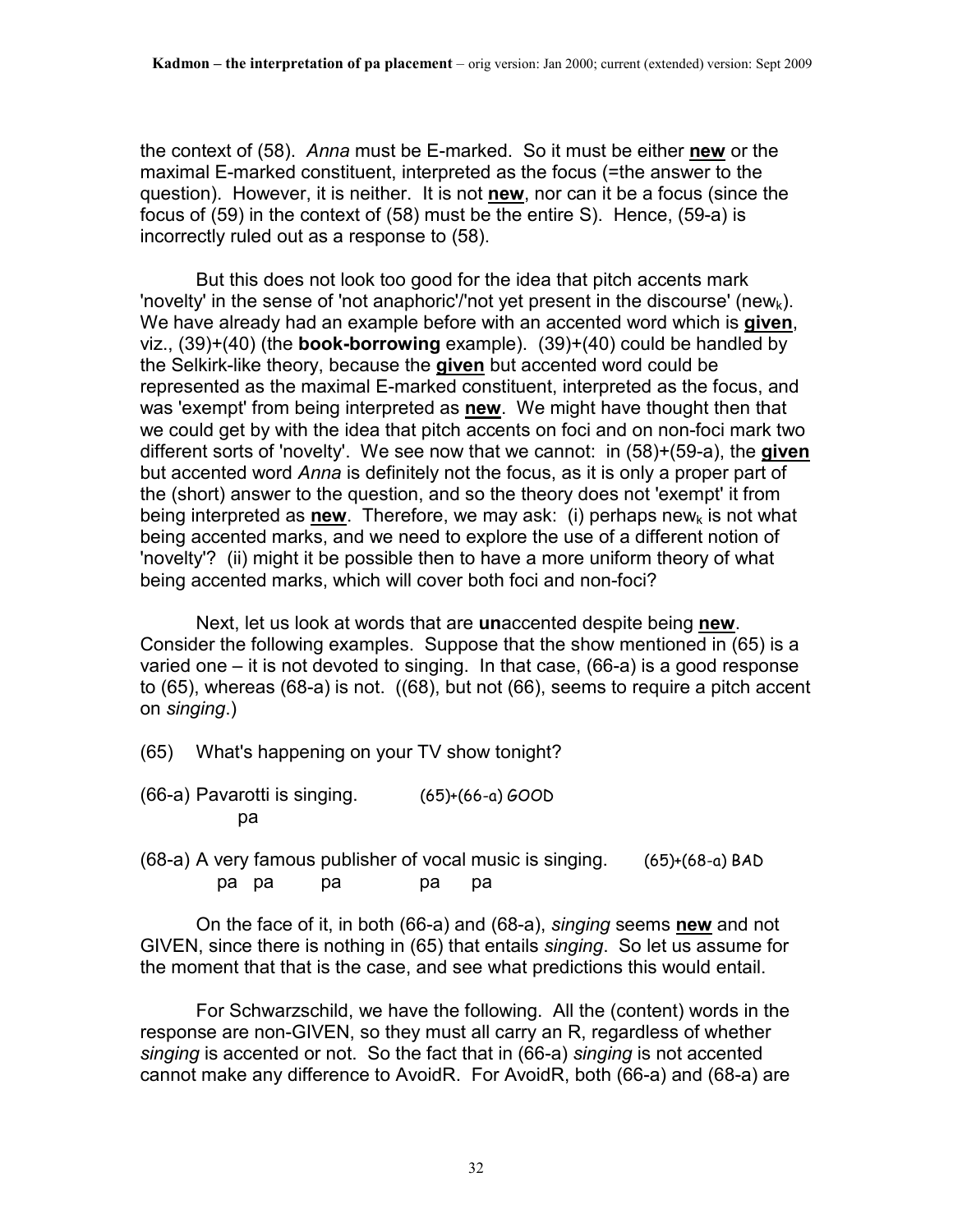equally good. So, the two responses are predicted to be felicitous. That's fine for (66-a), but not for (68-a). For the Selkirk-like theory, we have the following. The unaccented *singing* is definitely not E-marked. So, being contained inside a broad focus, it must be interpreted as **given**. But we said that it was **new**. So the two responses are predicted to be bad. That's correct for (68-a), but not for (66-a).

 In short, Schwarzschild's theory and the Selkirk-like theory each make one incorrect prediction, and neither can explain the contrast between (66-a) and (68-a).

 But wait, what if *singing* should, after all, count as **given** and GIVEN? It could be argued that the subject NP makes singing salient, and so the verb **is** entailed by something salient in the discourse. Well, mabye. But *singing* is just as salient in (68-a) as it is in (66-a), so it would have to be **given** and GIVEN in both responses. So again we'd get that the two older theories will not be able to explain the contrast between them; again each of these two theories will make one incorrect prediction. On Schwarzschild's theory, *singing*, being GIVEN, will have to carry an R only if it is accented. So AvoidR will actually prefer a response where it is not accented. Hence in this case too the two responses will be predicted to be good. On the Selkirk-like theory, *singing* still can't be Emarked, so it must still be interpreted as **given**. Which is compatible with it's being in fact **given**. So the two responses will now be predicted to be good.

*Summary:*

Assuming that *singing* is **new** and not GIVEN in both replies:

| $(65)+(66-a) GOOD$ | Schw: $\checkmark$      |
|--------------------|-------------------------|
|                    | Selk-like: $\chi$       |
| $(65)+(68-a)$ BAD  | Schw: $\chi$            |
|                    | Selk-like: $\checkmark$ |
|                    |                         |

Assuming that *singing* is **given** and GIVEN in both replies:

| Schw: $\checkmark$      |
|-------------------------|
| Selk-like: $\checkmark$ |
| Schw: $\chi$            |
| Selk-like: $\chi$       |
|                         |

 And what is the moral of the story? Once more, the data suggest that when interpreting pitch accent placement, we need to replace given<sub>k</sub> with a different notion of 'novelty'. Now, what other notion? The last examples are very suggestive. It is clear, intuitively, why it is that *singing* should be unaccented in (66) but not in (68). We know that Pavarotti is a famous singer, and therefore, if Pavarotti is on the show tonight, he might well be expected to sing. But if a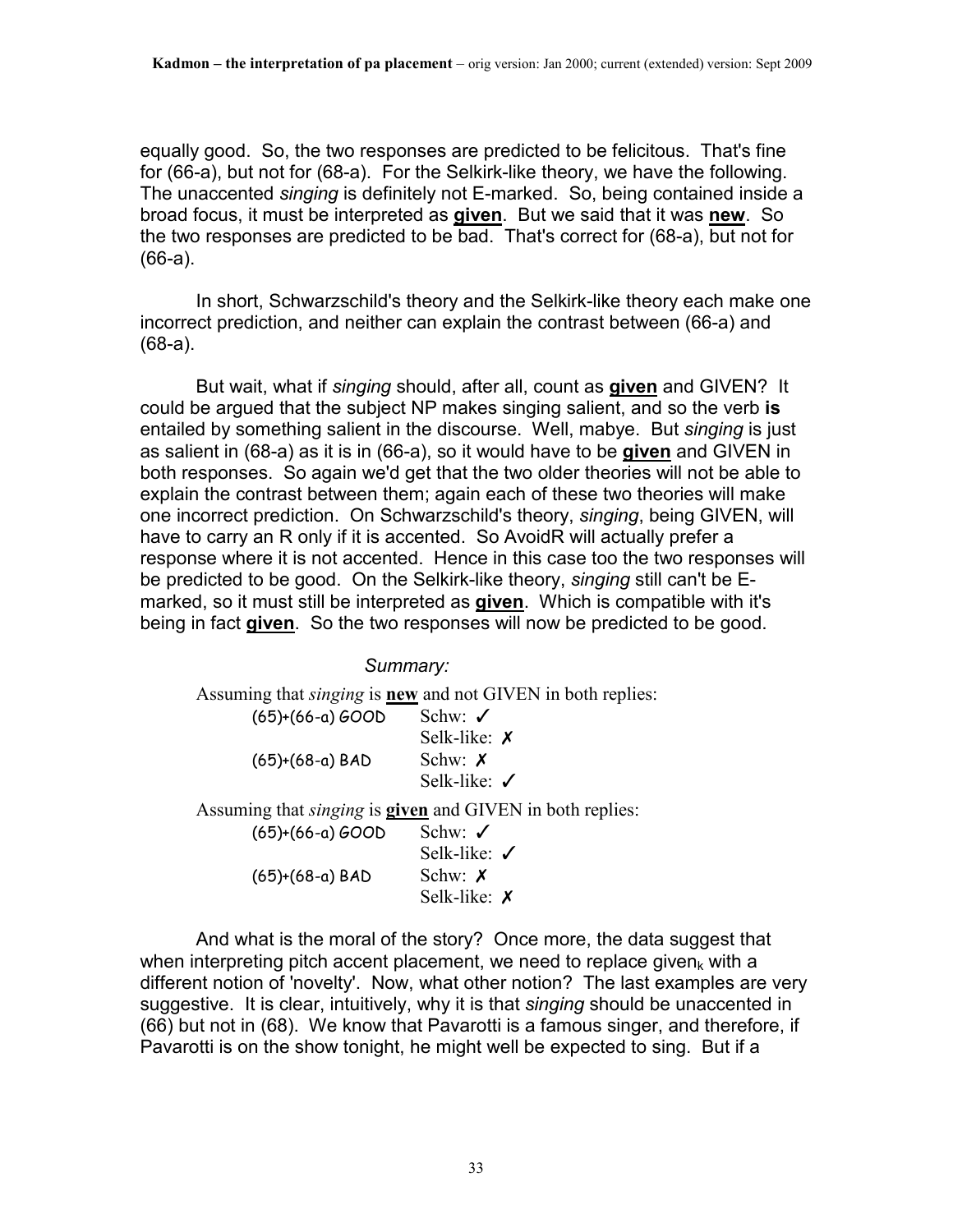publisher of vocal music is on the show, we do not expect that she will be singing.

 To my mind, this suggests rather strongly that what we need for the purpose of interpreting lack of accent is a notion of 'given' akin to the idea of 'predictable' of Kuno 1972 and 'recoverable' of Halliday 1967 (the given, of Prince 1981). The notion of 'predictable' or 'recoverable' is quite different from 'familiar' (given<sub>k</sub>), in that it concerns not the expression itself, but rather its place in the utterance. An expression is 'given' in this sense  $-$  given<sub>n</sub> – not when the expression itself (or a revision of it) is inferrable form prior context, but rather when its figuring in a certain role/position in the utterance is inferrable form prior context. And that is just what we see in (66)-(68): we don't need to know here if *singing* is a familiar or known thing. Rather, we need to know if *singing* is likely to be the action that the **subject of the sentence** will perform on the show. I suggest that what the lack of accent on *singing* in (66) means, roughly, is that if the hearer were faced with *Pavarotti is Xing*, she would be able to tell, at least as a reasonalbe guess, that X is supposed to be *singing*. 1

A given/new<sub>p</sub> approach would seem to cover other cases quite nicely, too. Recall the case of (58)+(59-a) (the *Anna Yawned* example). *Anna* is accented, but clearly not because it is new<sub>k</sub>. Why is it accented then? I think it is accented because it is not given<sub>p</sub>. If you were faced, in the context of (58) alone, with  $X$ *yawned*, you would have no way of guessing that X is supposed to be *Anna*, since X would be at least as likely to be *John*, or *they* (i.e., John and Anna).

Further, the given/new<sub>p</sub> approach (i) immediately predicts the fact that expressions that are part of the question being addressed can never be accented, and (ii) has the advantage that it allows for a unifrom analysis of the import of placing an accent on a word which is itself the focus (=the answer to the question) and on a word contained within a focus. Regarding (i), obviously, if you have asked me who ate the beans, then when I answer *Fred ate the bean*s, *ate the beans* is as given<sub>p</sub> as it gets – even if I just answer *Fred*, you can't fail to figure out that I meant 'Fred ate the beans'. Regarding (ii), the claim is that in both of these cases, the presence of accent means the same thing: the word is new<sub>p</sub>. If the word itself is the focus – well, obviously, the focus itself is invariably (presented as) new<sub>p</sub>; we ask a question precisely because we don't know what the answer is. A word contained within a focus, on the other hand, can be either given<sub>p</sub> or new<sub>p</sub>; it is the way we place our pitch accents that indicates which it is (as in *Pavarotti is singing* vs., say, *Clinton is singing*).

pa pa pa

 $\overline{a}$  $1$  I may add that Bolinger often informally attributes lack of accent to the word being "predictable", or to its containing "information already known, or information that can easily be guessed at". (see e.g. Bolinger 1986, pp.51-52)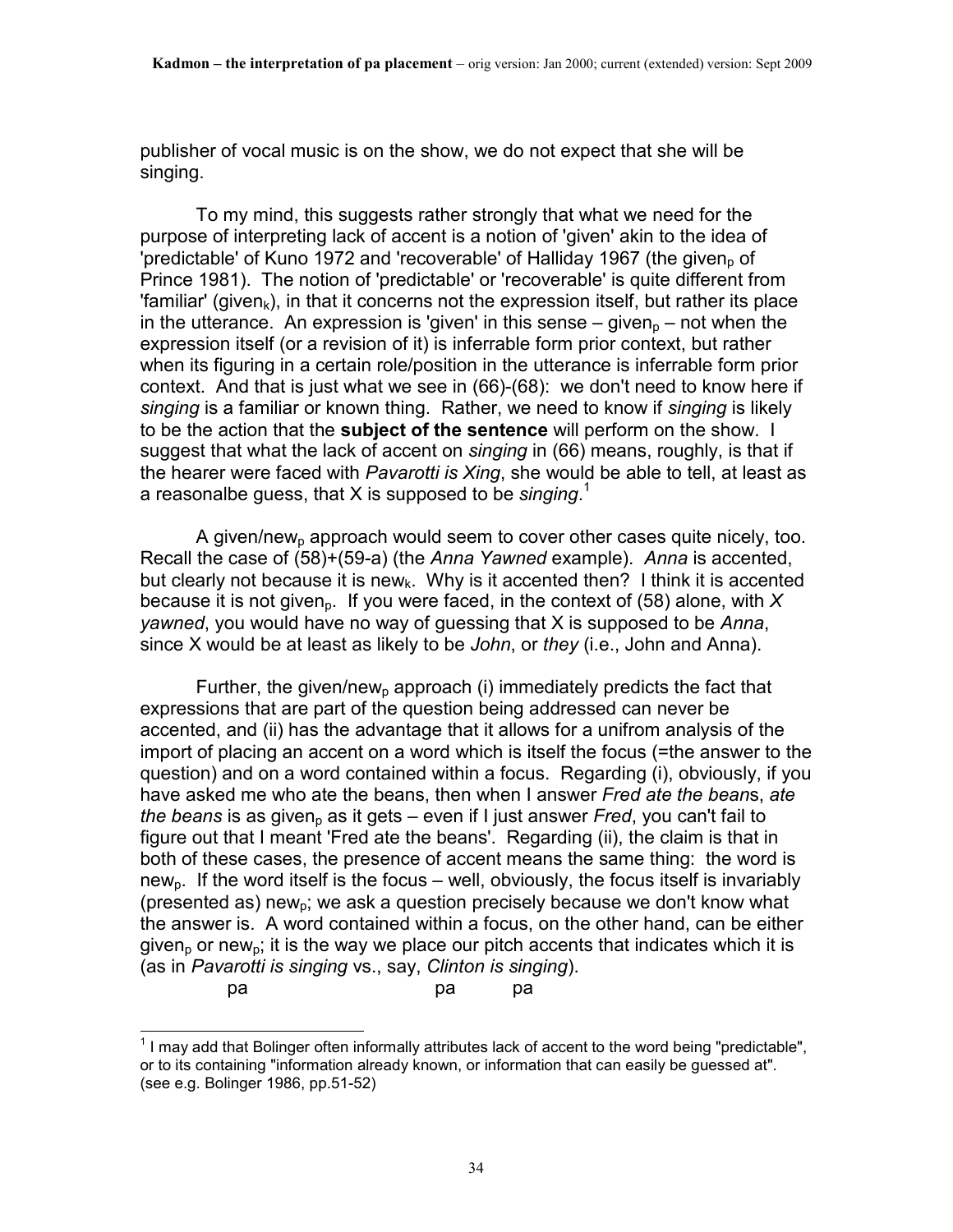What Halliday 1967, p.204, actually suggests is that **the focus** is 'new', in the sense that 'the speaker presents it as not being recoverable from the preceding discourse'. Note that while this **is** the sense of 'new' that I am after, I am not proposing to associate it with being a focus, but rather with bearing a pitch accent.<sup>2</sup> I also wish to emphasize the 'the speaker presents it as' bit, which I take very seriously. Accented words are being **presented** as given<sub>p</sub>.

# **8. A new theory with RECOVERABLE:**

### **No recursively projected or interpreted syntactic feature; no focus interpretation; an unaccented/accented word interpreted as RECOVERABLE/not RECOVERABLE**

 It is now time for me to offer an alternative theory of the interpretation of pitch accent placement. I will propose a theory that differs from the theories of both Selkrik and Schwarzschild in two central respects. First of all, it is based – in the light of the previous section – on an alternative notion of 'givenness', correspoding not to given<sub>k</sub> but to given<sub>p</sub>. 'Givenness' in this sense does not involve an antecedent in prior discourse, and is not checked in relation to the context alone, but rather to the context and the rest of the utterance. Secondly, my theory does not involve any recursively projected or recursively interpreted syntactic feature; instead, accent placement is only interpreted at the level of the word.

 Regarding the second point: On Selkirk's theory, there is a syntactic feature corresponding to accent which gets recursively 'projected upward'. On Schwarzschild's theory, the syntactic feature is not 'projected upward', but it does play a crucial rule in the recursive definition of GIVEN, which serves to interpret (the absence of) that very feature. I am claiming now that it is also possible to have a viable theory of the interpretation of pitch accent placement which does not involve either the recursive projection or the recursive interpretation of a syntactic feature. The theory proposed below makes no use of any recursive clauses.

 I say that accent placement is only interpreted at the level of the word. Well, I don't really mean 'word' too seriously. What I have in mind is more like 'word or other small item'. It can certainly be a syllable, or a compound. Maybe a direct quote, sometimes. (I briefly go back to this issue at the end of this section.)

I propose the theory given in (51).

 $\frac{2}{3}$  As discussed in Kadmon 2001, section 13.4, I believe that pitch accent placement does not serve to directly identify the focused constituent; rather, it helps to identify the focus indirectly, via the role of pitch accents in indicating the informational status of words. I am now adding the suggestion that the informational status in question is that of being new<sub>p</sub> vs. given<sub>p</sub>.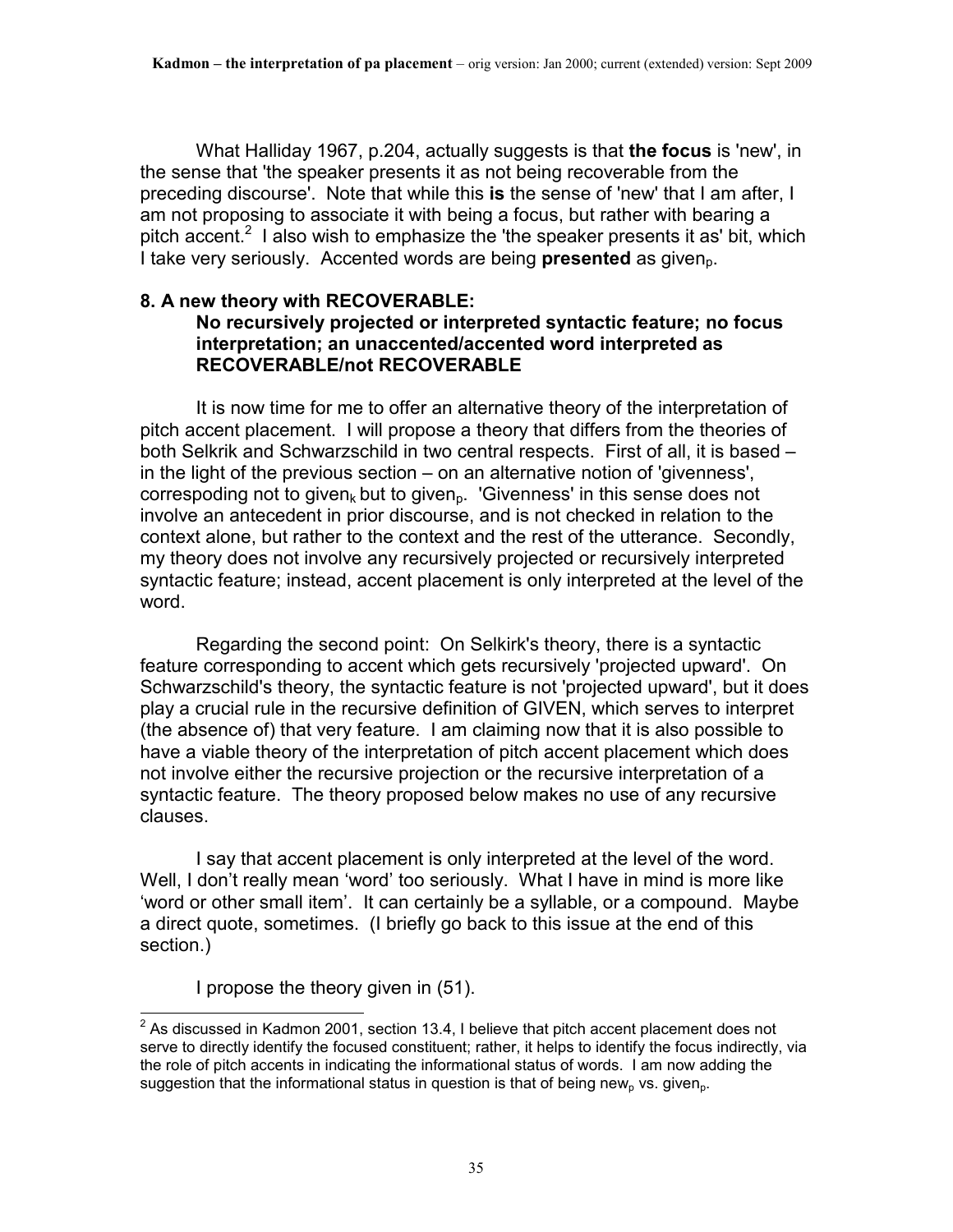#### (51) **A new theory with RECOVERABLE:**

#### **(A) Interpretation of pitch accent placement:**

A word is interpreted as RECOVERABLE iff it is unaccented.

#### **(B) Definition of RECOVERABLE**:

 An expression B is RECOVERABLE in utterance U iff the following holds.

 Presented with the result of replacing B in U with a variable, it would be possible for the hearer to infer on the basis of prior context that in the actual utterance, the position of that variable should be occupied by B.

 Recall that Halliday 1967, p.204, suggests that the focus is 'new' in the sense that 'the speaker presents it as not being recoverable from the preceding discourse'. It is this sense of 'new' that I am attempting to capture by my notion of 'not RECOVERABLE'. But, as already noted above, on my proposal, this sense of 'new' is applied not to the focus, but rather to accented words. Indeed, my current theory makes no use at all of the notion of 'focus' – in that respect, I am following Schwarzschild 1999.

 The definition of RECOVERABLE in (B) talks of being able to **infer** that the position of the variable should be occupied by a certain expression. By 'infer' here I do not mean 'infer with absolute certainty'. Making an educated guess would do too. As will become clear bellow, this is quite crucial. It is good enough if the hearer can figure out that the position in question is **likely** to be occupied by that particular expression, rather than any other expression.

Let us look at the data, and see how the theory works. Consider  $(3)+(5)$ .

(3) What did you do to Bill?

| (5-a) I invited Bill     | $(3)+(5-a)$ GOOD | Schw: $\checkmark$      |
|--------------------------|------------------|-------------------------|
| $H^*$ L $L\%$            |                  | Selk-like: $\checkmark$ |
|                          |                  | Kadmon: √               |
| (5-b) I invited Bill     | $(3)+(5-b)$ BAD  | Schw: $\checkmark$      |
| $H^*$ L L%               |                  | Selk-like: $\checkmark$ |
|                          |                  | Kadmon: √               |
| $(5-c)$ I invited Bill   | $(3)+(5-c)$ BAD  | Schw: $\checkmark$      |
| $H^*$ $H^*$ $L$ $L$ $\%$ |                  | Selk-like: √            |
|                          |                  | Kadmon: $\checkmark$    |
|                          |                  |                         |

My theory correctly predicts that dialog  $(3)+(5-a)$  is felicitous. That is because in the context of (3), *I* and *Bill* are RECOVERABLE in (5), whereas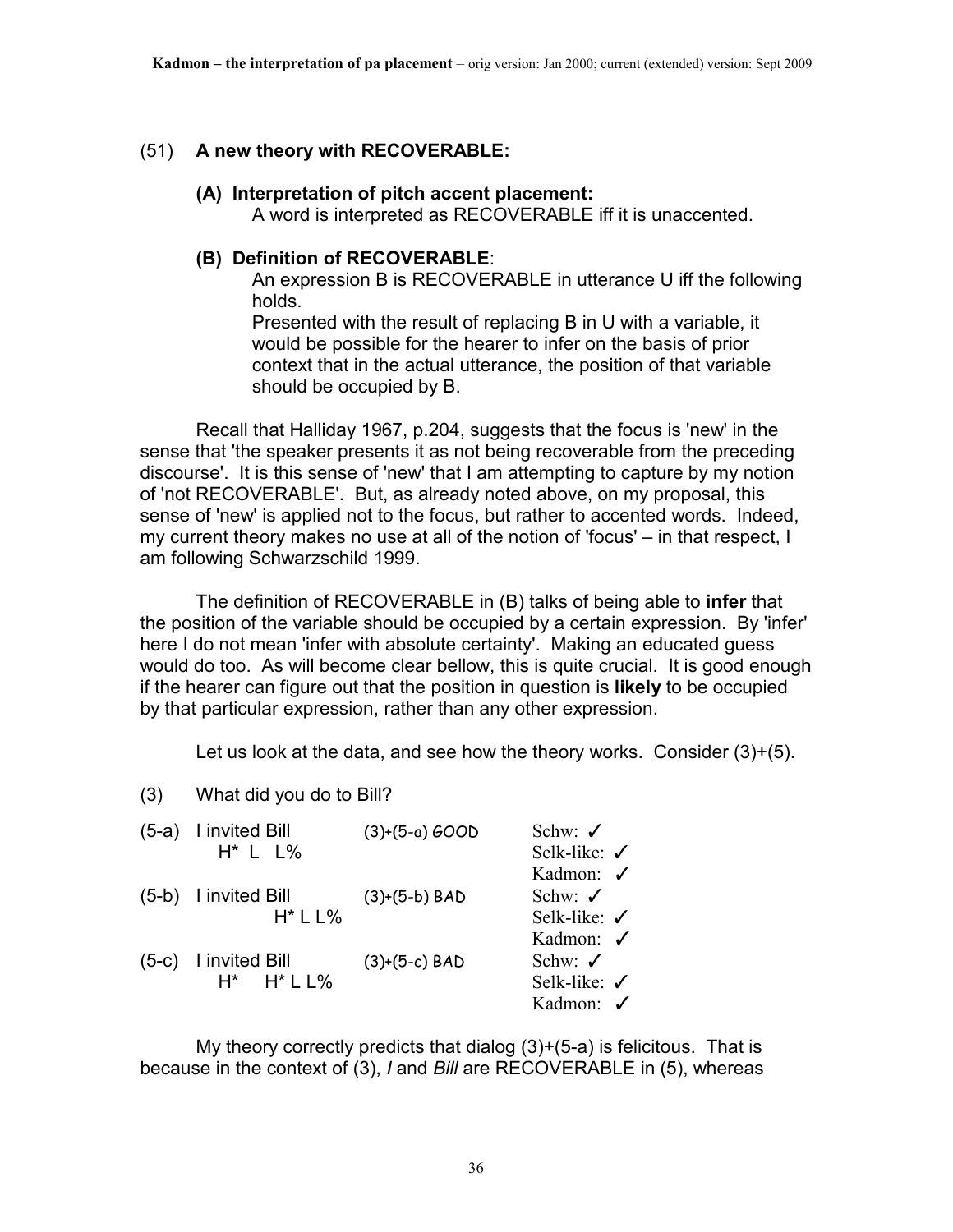*invited* is not. To see that *I* is RECOVERABLE in (5), consider (52).

(52) X invited Bill.

A hearer faced with (52) in the context of (3) would be able to infer with great confidence that the position of X in the actual utterance should be occupied by *I*. This inference is based on the assumption that the speaker is cooperative, and intends to answer the last question under discussion in the discourse, viz., (3). For the actual utterance of (5) to answer (3), the position of X must be occupied by *I*. Similarly, *Bill* is RECOVERABLE in (5), because a hearer faced with (53) would be able to confidently infer that here X should be *Bill*.

(53) I invited X.

*Invited*, on the other hand, is not RECOVERABLE in (5). That is because the context we are assuming contains (besides general assumptions and world knowledge) only question (3), and there is nothing in this context that could tell the hearer that the position of X in (54) should be occupied by *invite*.

(54) I Xed Bill.

Indeed,  $(5)$  is addressed at the very person who has asked  $(3)$  – who has presumably asked it precisely because she doesn't know what X in (54) should be.

The remaining options, dialogs  $(3)+(5-b)$  and  $(3)+(5-c)$ , are correctly predicted to be infelicitous: in the context of (3), *Bill* is RECOVERABLE in (5), as shown above – but that is incompatible with *Bill* being accented.

Now let us turn to  $(2)+(5)$ .

| (2)     | What did you do?                   |             |                                      |                                                                                         |
|---------|------------------------------------|-------------|--------------------------------------|-----------------------------------------------------------------------------------------|
| $(5-c)$ | I invited Bill<br>$H^*$ $H^*$ L L% |             | $(2)+(5-c)$ GOOD out of the blue     | Schw: $\checkmark$                                                                      |
|         |                                    |             |                                      | Selk-like: $\checkmark$<br>Kadmon: $\checkmark$                                         |
| $(5-b)$ | I invited Bill<br>$H^*$ L L%       |             | $(2)+(5-b)$ Kad: BAD out of the blue | Schw: $\chi$<br>Selk-like: $\checkmark$                                                 |
|         |                                    |             | GOOD in context (party)              | Kadmon: $\checkmark$<br>Schw: $\checkmark$<br>Selk-like: $\checkmark$                   |
| $(5-a)$ | I invited Bill<br>$H^*$ L L%       | $(2)+(5-a)$ | BAD out of the blue                  | Kadmon: $\checkmark$<br>Schw: $\chi$<br>Selk-like: $\checkmark$<br>Kadmon: $\checkmark$ |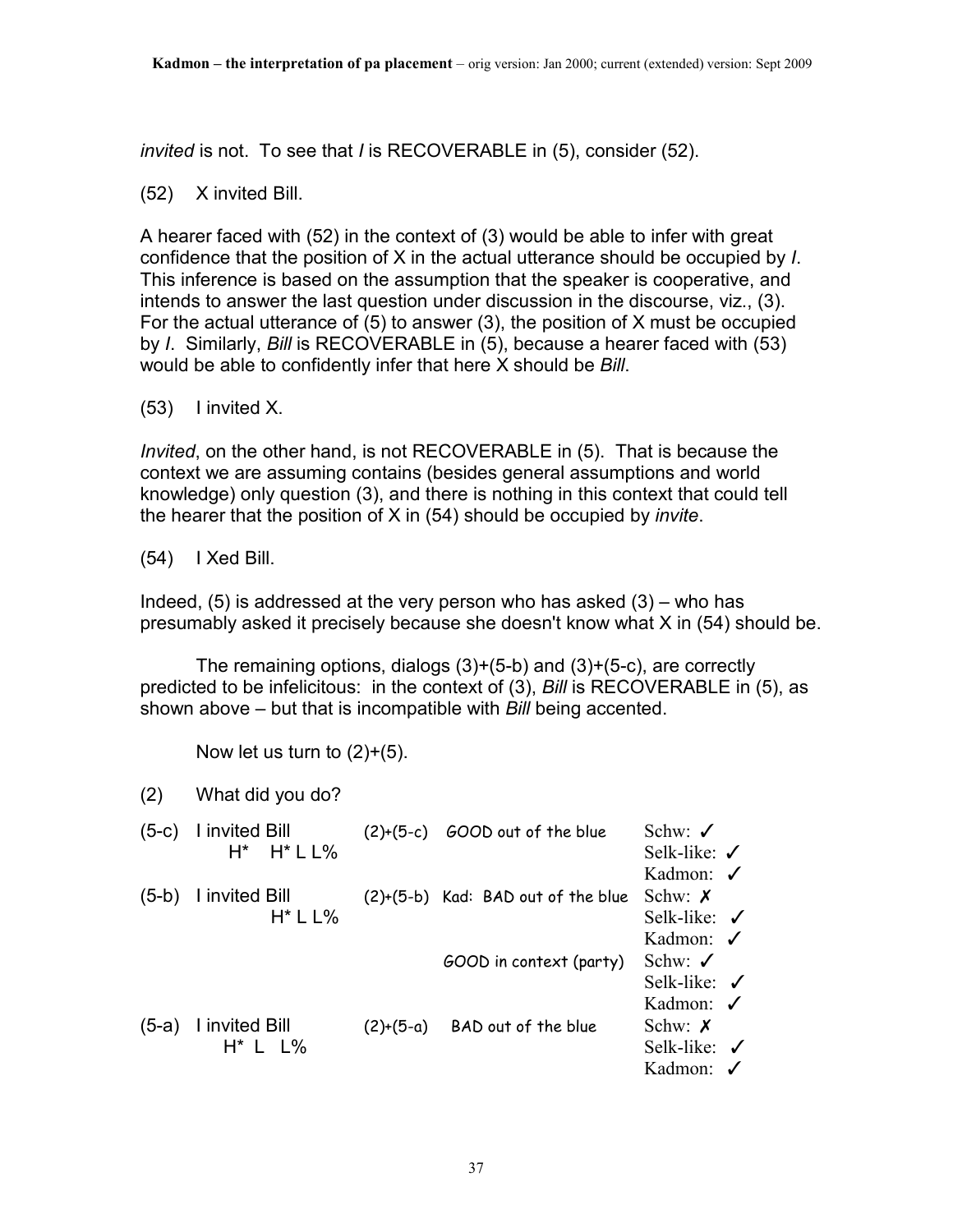(2)+(5-c) is correctly predicted to be felicitous in the absence of further context, because in the context of (2), *I* is RECOVERABLE in (5), whereas both *invited* and *Bill* are not. (5-b) and (5-a) are correctly predicted to be infelicitous out of the blue, because following just question (2) without any further context, we have here an unaccented word – *Bill*, or *invited* – which is not RECOVERABLE. If we take (5-b) in the context of party planning, on the other hand, the word *invited* becomes RECOVERABLE: if the hearer were faced with (54) above (*I Xed Bill*) it would be quite easy for her to infer that Xed should be *invited*. So (5-b) is correctly predicted to be good in such a context.

 As for (35)+(5), the reader can verify for herself that the new theory again makes the correct predictions, in exactly the same manner.

(35) What did you do to who?

| (5-a) I invited Bill<br>$H^*$ L $L\%$ | $(35)+(5-a)$ BAD  | Schw: $\boldsymbol{\chi}$ (predicted with Foc)<br>Selk-like: $\checkmark$ |
|---------------------------------------|-------------------|---------------------------------------------------------------------------|
|                                       |                   | Kadmon: $\checkmark$                                                      |
| (5-b) I invited Bill                  | $(35)+(5-b)$ BAD  | Schw: $\chi$ (predicted with Foc)                                         |
| $H^*$ L L%                            |                   | Selk-like: $\checkmark$                                                   |
|                                       |                   | Kadmon: $\checkmark$                                                      |
| $(5-c)$ I invited Bill                | $(35)+(5-c) GOOD$ | Schw: $\checkmark$                                                        |
| $H^*$ $H^*$ $L$ $L$ %                 |                   | Selk-like: $\checkmark$                                                   |
|                                       |                   | Kadmon: √                                                                 |

 I go on to the **book-borrowing** example. My theory makes the right predictions here too.

- (39) Who borrowed the book that Max had purchased?
- (44) I'll answer your question: Max borrowed it.
- (45) Ah, wait, but you know how Max really got this book? Max borrowed it.

| $(40-a)$ | Max borrowed it. | in $(39)+(44)$ : $GOOD$ | Schw: $\checkmark$                    |
|----------|------------------|-------------------------|---------------------------------------|
|          | рa               |                         | Selk-like: $\checkmark$               |
|          |                  |                         | Kadmon: $\checkmark$                  |
|          |                  | in $(39)+(45)$ : BAD    | Schw: $\chi$ ( $\checkmark$ assuming  |
|          |                  |                         | <i>borrowed</i> is no longer salient) |
|          |                  |                         | Selk-like: $\checkmark$               |
|          |                  |                         | Kadmon: $\checkmark$                  |
|          |                  |                         |                                       |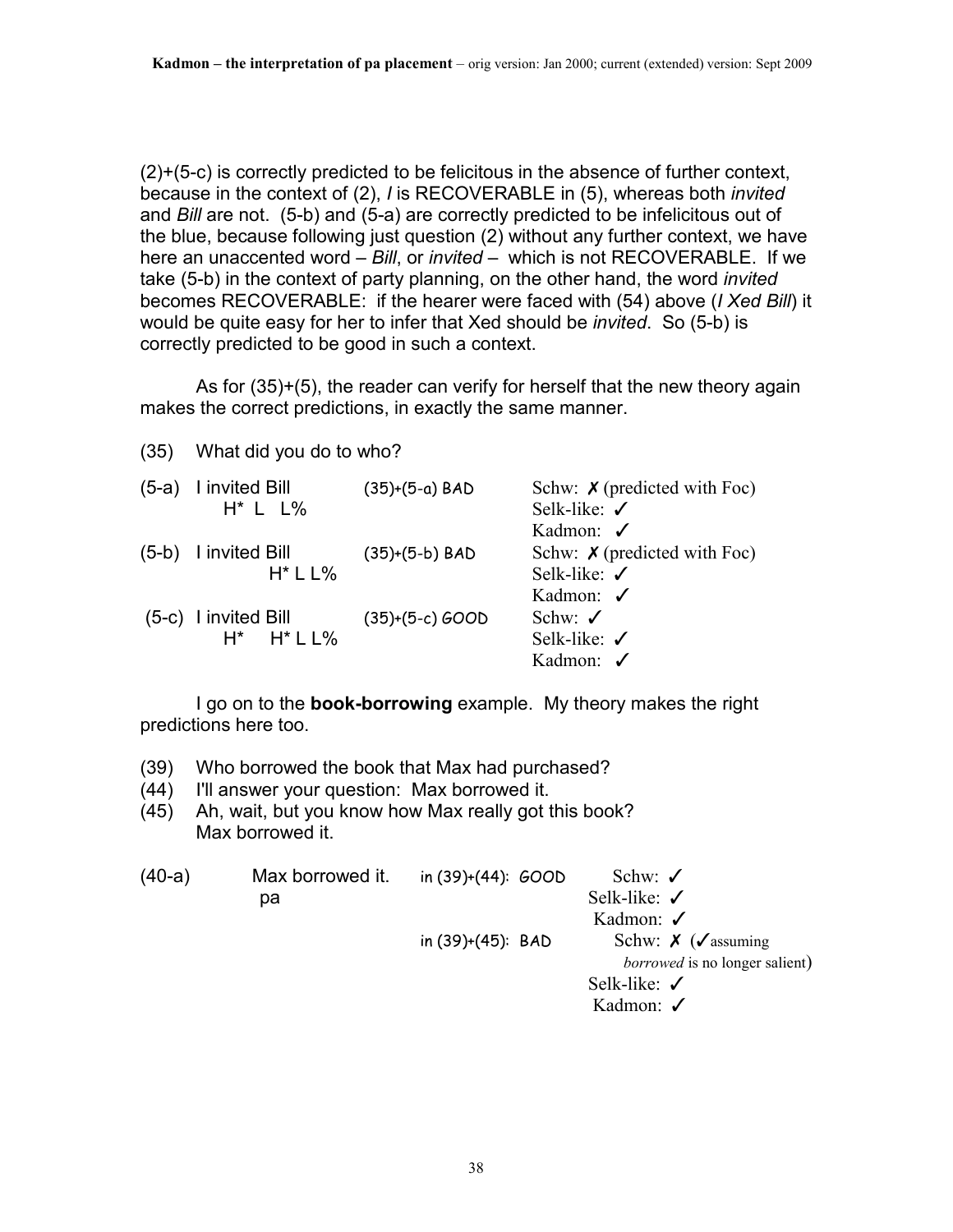| $(40-b)$ | Max borrowed it. | in $(39)+(44)$ : BAD    | Schw: $\chi$            |
|----------|------------------|-------------------------|-------------------------|
|          | pа               |                         | Selk-like: $\checkmark$ |
|          |                  |                         | Kadmon: $\checkmark$    |
|          |                  | in $(39)+(45)$ : $GOOD$ | Schw: $\checkmark$      |
|          |                  |                         | Selk-like: $\checkmark$ |
|          |                  |                         | Kadmon: $\checkmark$    |

 In the context of (39)+(44), *borrowed* and *it* are RECOVERABLE in (40), while *Max* is not. A hearer faced with (55) will confidently infer that X should be *it* (i.e., the book that Max had purchased), because otherwise (40) would fail to answer question (39), in contradiction with the speaker's pledge in (44).

(55) Max borrowed X

Similarly, a hearer faced with (56) will confidently infer that X should be *borrow*.

(56) Max Xed it.

But a hearer faced with (57) will have no way of telling that X should be *Max*. The whole purpose of (40) here is to inform the hearer of what X in (57) should be – that is what it is to answer (39).

(57) X borrowed it.

Hence, in the context of (39)+(44), (40-a), with just *Max* accented, is the only version of (40) which is felicitous.

 In the context of (39)+(45), *Max* and *it* are RECOVERABLE in (40), while *borrowed* is not. A hearer faced with (55) above will know that X should be the book, because otherwise (40) would fail to answer the question that has just been raised – the question in (45). Similarly, a hearer faced with (57) will know that X should be *Max*. But a hearer faced with (56) will not be able to tell that X should be *borrow*. At least, that's what the speaker of (45) wishes to imply, or she wouldn't have raised the question. In sum, the speaker of (45) is presenting *borrowed* as the only thing that is not RECOVERABLE in (40). The only pronunciation compatible with that is (40-b).

 What I have shown so far is that the new theory covers all the data that the Selkirk-like theory with **given** has been shown to cover.

 Note (i) that on the new theory, there is a perfect 1-1 correspondence between accent and 'novelty', and (ii) that without bringing in a theoretical entity 'focus', the new theory does seem to capture the role that the question under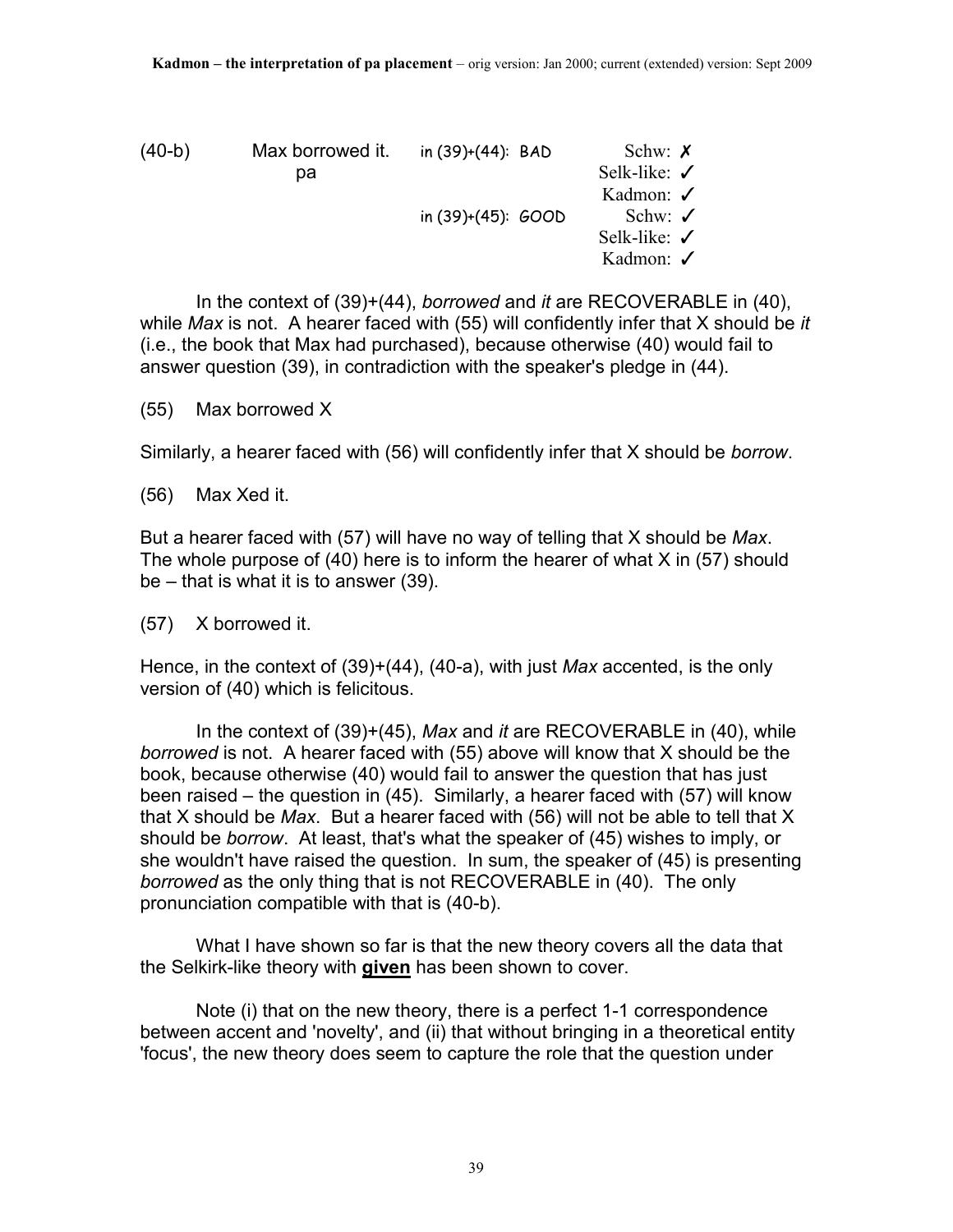discussion plays in constraining pitch accent placement – in particular, in the case of  $(39)+(40)$ .

 Let us now turn to the new data presented in section 7 above. Recall dialog (58)+(59). In the context of (58), (59-a) is felicitous. In the same context, and in the absence of any further context (in particular, if it doesn't happen to be clear in the context that attention is centered around Anna), (59-b) is not felicitous. That is, the word *Anna* is accented – indeed, must be accented – despite the fact that it is clearly **given** (cf. (60)+(61) below).

(58) John and Anna walked in. And then what happened?

| $(59-a)$ | Anna yawned.<br>рa<br>рa | $(58)+(59-a) GOOD$                                                                | Schw: $\chi$<br>Selk-like: $\chi$<br>Kadmon: $\checkmark$ |
|----------|--------------------------|-----------------------------------------------------------------------------------|-----------------------------------------------------------|
| $(59-b)$ | Anna yawned.<br>pа       | $(58)+(59-b)$ BAD out of the blue                                                 | Schw: $\chi$<br>Selk-like: $\chi$<br>Kadmon: $\checkmark$ |
|          |                          | (58)+(59-b) GOOD in context where<br>attention is clearly<br>centered around Anna |                                                           |
| (20)     | Anno wollzod in          |                                                                                   |                                                           |

- (60) Anna walked in. And then what happened?
- (61) She yawned. pa

 As discussed in section 7, both Schwarzschild's theory and the Selkirk-like theory with **given** get the wrong predictions entirely. The following was also noted in section 7: the Selkirk-like theory was able to handle words that were accented despite being **given** in case the word was itself a focus (a maximal Emarked constituent), as in the **book-borrowing** example, by claiming that a pitch accent on a focus marks a different kind of 'novelty', and is 'exempt' from being interpreted as **new**; but this sort of explanation doesn't extend to examples like the present (58)+(59), where the accented but **given** word is clearly not a focus.

 On the new theory given in this section, there is no reference to 'focus', and there are no words that are 'exempt' from being interpreted as 'new'. Instead, we have changed our approach to 'new' – we have replaced new<sub>k</sub> (new) with new<sub>p</sub> (not RECOVERABLE). This allows the new theory to handle not just (39)+(40), but also (58)+(59).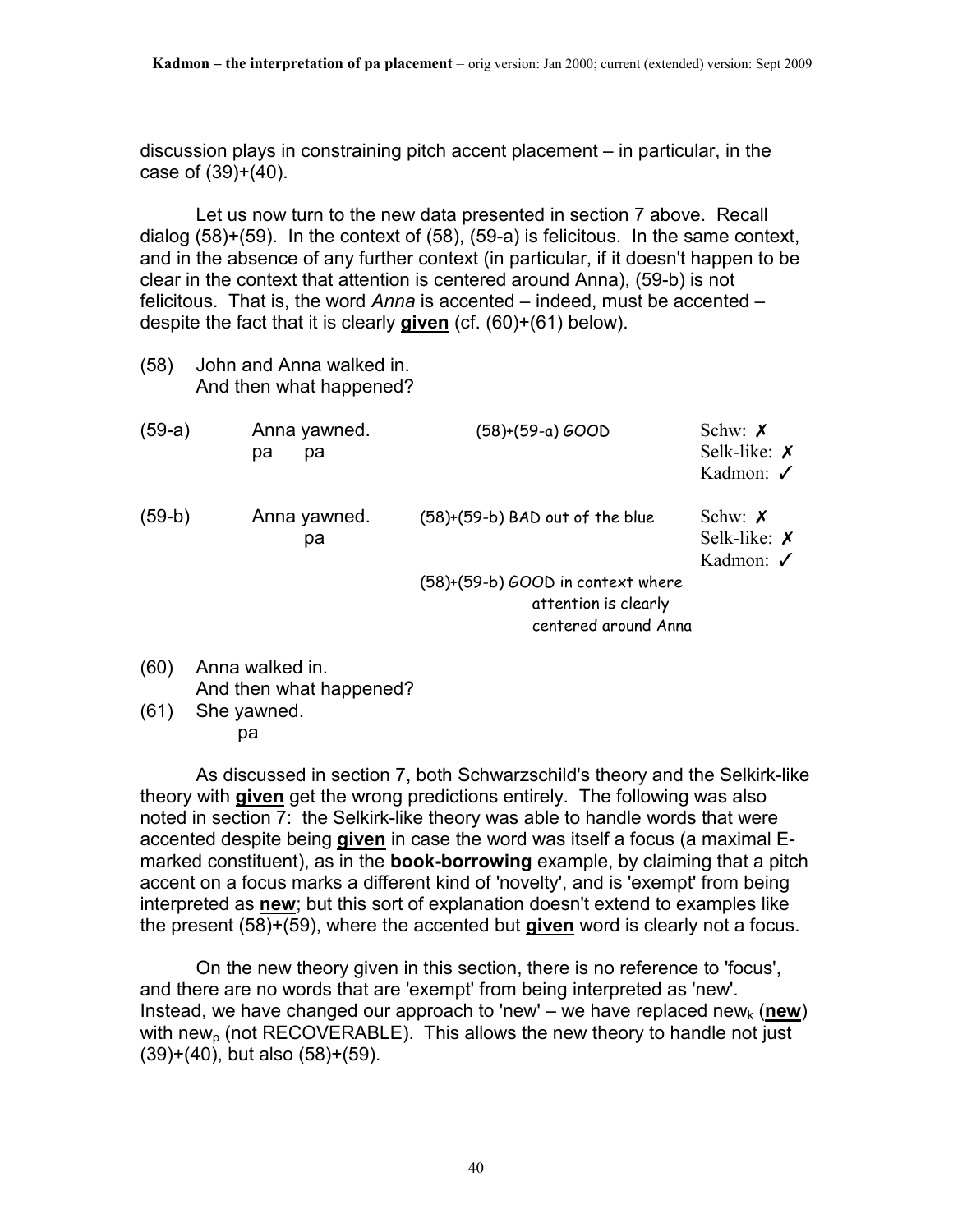In the context of (58) alone, both *Anna* and *yawned* are not RECOVERABLE in (59), and it is therefore correctly predicted by the new theory that both these words can and must be accented (=that (58)+(59-a) is felicitous but (58)+(59-b) is not). That *yawned* is not RECOVERABLE is obvious – there is no way of telling that X in (63) should be *yawn*.

(63) Anna Xed.

*Anna* too is not RECOVERABLE, even though it has occured in (58). Given (58) alone, there is no way of telling – not even as a reasonable guess – that  $X$  in (64) should be *Anna*.

(64) X yawned.

The question under discussion, *What happened?*, obviously does not give a clue to what X should be. How about the fact that *Anna* is **given** – that is, salient in the context? That too does not tell the hearer that X is *Anna*, or even that X is more likely to be *Anna* than anybody else. After all, X could equally well be *they* ('John and Anna') or *John*, since John is just as salient in the context as Anna is. In fact, the default case would be to retain the sentence-topic of the preceding statement – in our case, 'John and Anna'.

 If, on the other hand, it happens to be clear in the context that attention is centered around Anna, and it is therefore expected that the answer will concern her, the new theory correctly predicts that *Anna* should **not** be accented: in such a context, *Anna* **is** RECOVERABLE.

 Next, recall the following examples. If the TV show in question is a varied one (rather than devoted to singing), then (66-a) is a good response to (65), whereas (68-a) is not. ((68), but not (66), seems to require a pitch accent on *singing*.)

- (65) What's happening on your TV show tonight?
- $(66-a)$  Pavarotti is singing.  $(65)+(66-a)$  GOOD pa
- (68-a) A very famous publisher of vocal music is singing. (65)+(68-a) BAD pa pa pa pa pa

As shown in section 7, whether we consider *singing* **new** and not GIVEN or **given** and GIVEN, Schwarzschild's theory and the Selkirk-like theory with **given** are both unable to explain the contrast between these two responses, each making one incorrect prediction: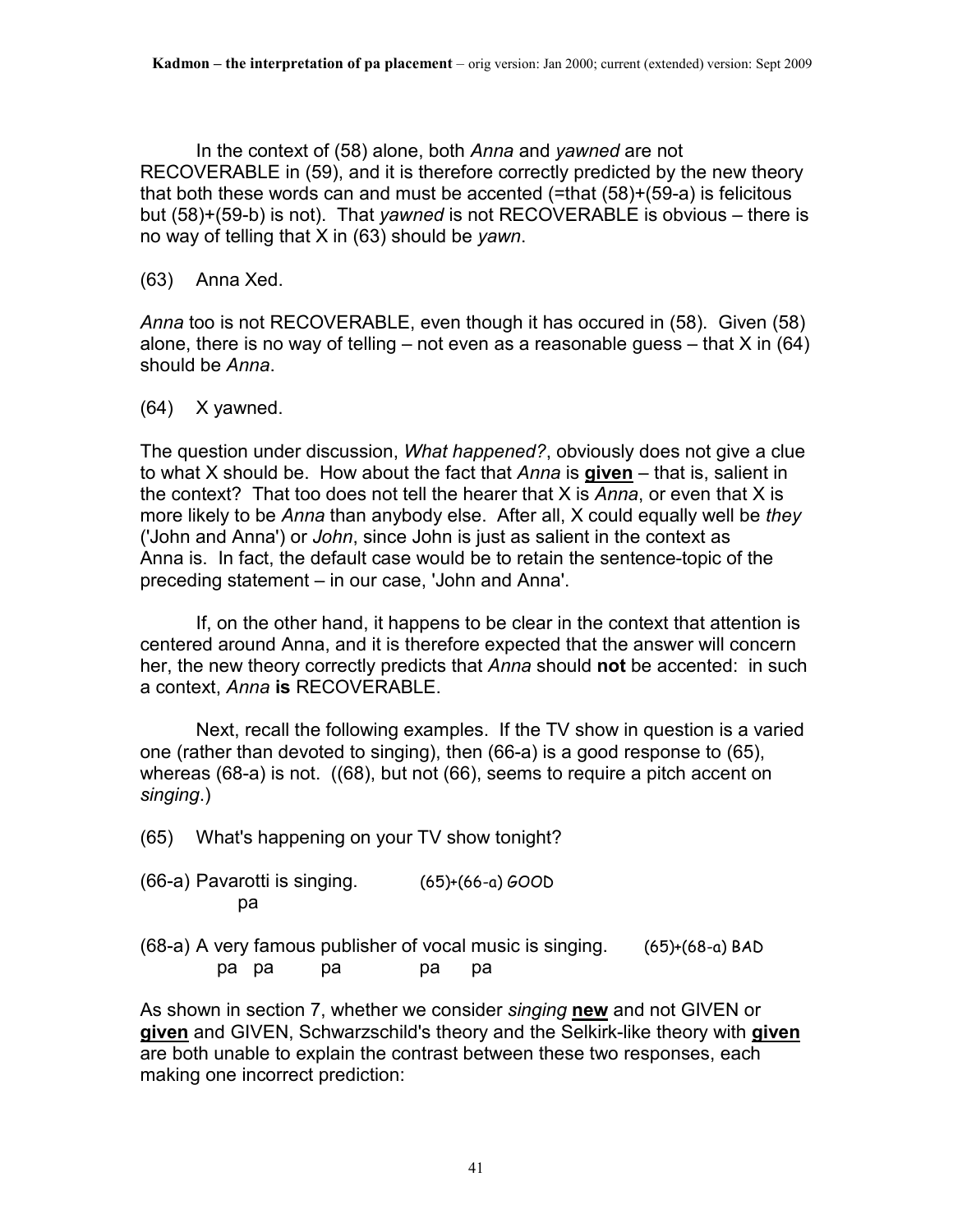|                    | Summary                                                                   |
|--------------------|---------------------------------------------------------------------------|
|                    | Assuming that <i>singing</i> is <b>new</b> and not GIVEN in both replies: |
| $(65)+(66-a) GOOD$ | Schw: $\checkmark$                                                        |
|                    | Selk-like: $\chi$                                                         |
| $(65)+(68-a)$ BAD  | Schw: $\chi$                                                              |
|                    | Selk-like: $\checkmark$                                                   |
|                    | Assuming that <i>singing</i> is <b>given</b> and GIVEN in both replies:   |
| $(65)+(66-a) GOOD$ | Schw: $\checkmark$                                                        |
|                    | Selk-like: $\checkmark$                                                   |
| $(65)+(68-a)$ BAD  | Schw: $\chi$                                                              |
|                    | Selk-like: $\chi$                                                         |

Now let us consider the RECOVERABILity-based theory. It is easy to see that we get exactly the right predictions. If Pavarotti is on the show, we expect that he will be singing. But if a publisher of vocal music is on the show, we do not expect that she will be singing. Therefore, *singing* is RECOVERABLE in (66) but not in (68), and that is why it can be unaccented in (66) but not in (68).

 I think that this pair of responses brings out quite nicely the advantage of having defined RECOVERABLE as a relation between a word, its context, and its utterance as a whole. As noted in section 7: we don't need to know if *singing* is a familiar or known thing; we need to know if it's likely to be the action that the **subject of the sentence** will perform.

 In this section we have seen some empirical advantages of the RECOVERABILity-based theory: my theory gets the right predictions with

- the **NP is singing** example, which both of the competing theories are unable to handle,
- the **Anna yawned** example, which again both of the competing theories are unable to handle,
- the **book-borrowing** example, which only the Selkirk-like theory but not Schwarzschild's theory can deal with, and
- $\bullet$  (35)+(5) and (2)+(5), which again the Selkirk-like theory but not Schwarzschild's can deal with.

I think we can see already that my theory is more empirically adequate than the competing theories. There is one remaining example studied above that we haven't tried yet,

• the **her mother** example, which Schwarzschild's theory, but not the Selkirk-like theory can deal with.

In section 9.3 below, I will argue that my theory can explain this sort of example as well.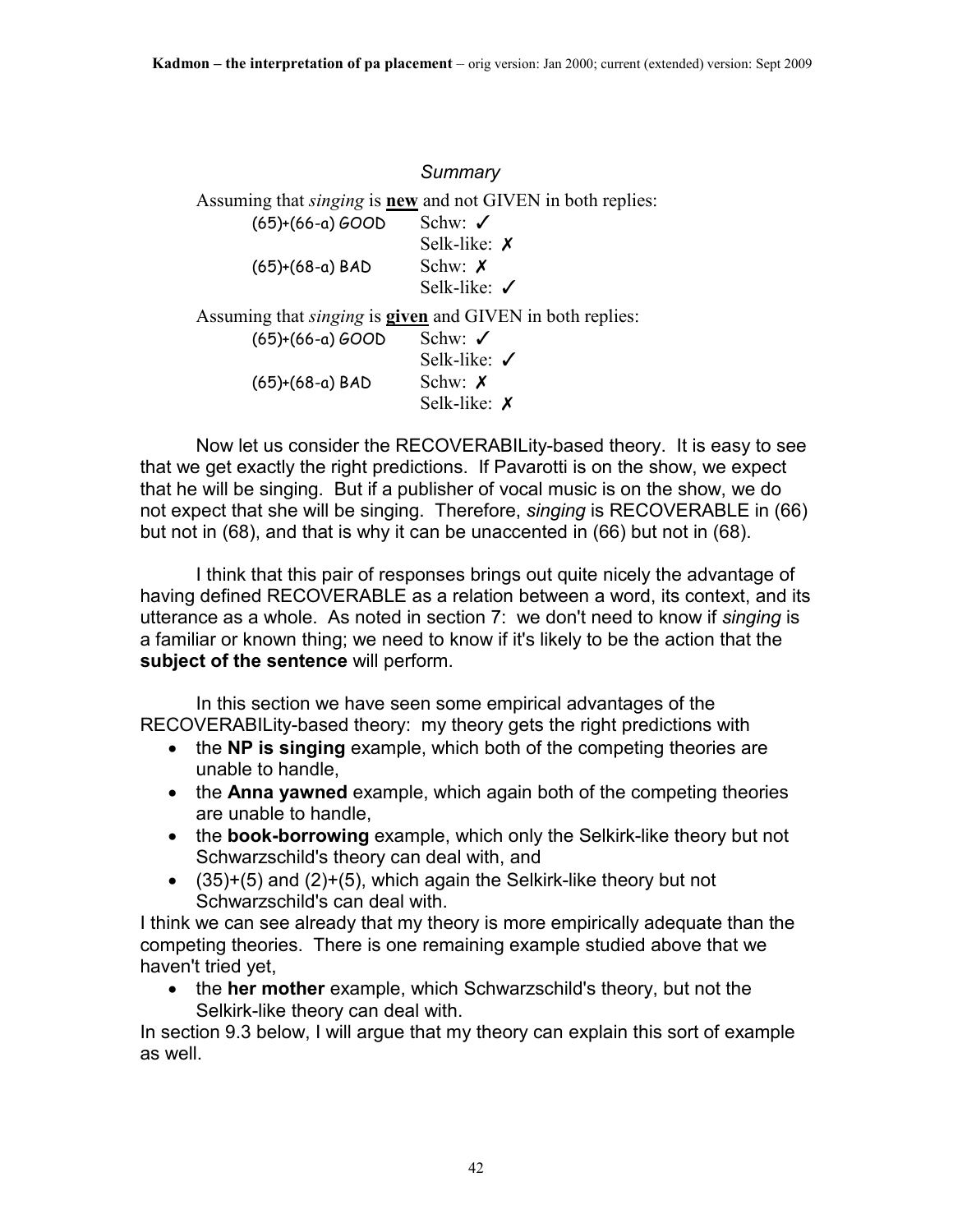Note: Concerning my claim that accent placement is only interpreted at the level of the word, 'or other small item', an anonymous referee argued that it must be a phrase, sometimes, based on the possibility of responding to (59) with (--), with no pitch accents on *John and Anna*.

- (58) John and Anna walked in. And then what happened?
- (--) John and Anna yawned. (58)+(--) GOOD out of the blue pa

The referee said that the sentence topic of (--), and hence the RECOVERABLE part, is *John and Anna*, which is a phrase and not a single word. Well, I agree that the NP *John and Anna* is RECOVERABLE, and indeed I have defined RECOVERABLE for expressions, not words. Does that mean that the absence of pitch accents marks it as such? I don't know. Is there actually anything wrong with saying that the absence of accent on *John* marks *John* as RECOVERABLE and the absence of accent on *Anna* marks *Anna* as RECOVERABLE? So far, I haven't found an example that convinced me that there are cases where we must assume that accent placement marks a phrase (rather than a word or a compound).

# **9. In the realm of RECOVERABILity**

# *9.1 The Flexibility of RECOVERABILity: RECOVERABILity comes in degrees and gets manipulated by the speaker*

 I say that if it would be reasonable for a hearer to guess that a certain word should indeed occur in the position that it in fact occupies in the utterance, then that word is RECOVERABLE; otherwise, it is not. But what is a reasonablly good guess? How likely should the word be to occur in its position in the utterance, to count as RECOVERABLE? The extent to which a hearer would be able to tell that a particular position should be occupied by a particular word will vary, of course. So **RECOVERABILity comes in degrees**.

 This, I think, fits very nicely with the data. Consider our TV show again. Remember that it is by no means devoted to singing. We said that in response to question (65), it was very natural to utter (66-a). In contrast, (67-a) and (68-a) are both not good. And what about (69-a)? I think that (69-a) is a much more natural reply than (67-a) or (68-a) are, but also considerably less natural than (66-a) is. This can be explained based on the different degrees to which *singing* is RECOVERABLE in these examples.

(65) What's happening on your TV show tonight?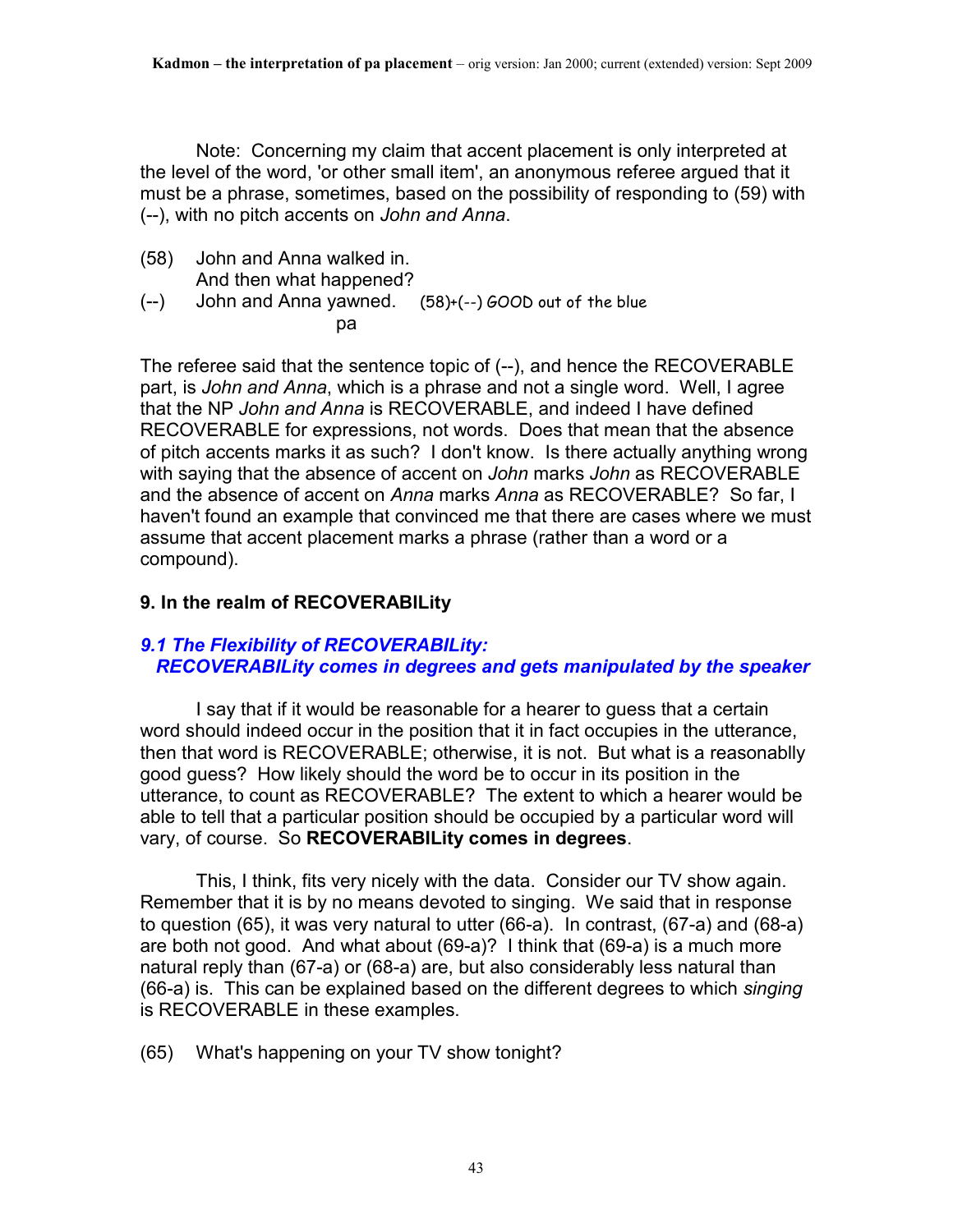(66-a) Pavarotti is singing. (65)+(66-a) GOOD pa (67-a) Clinton is singing. (65)+(67-a) BAD pa (68-a) A very famous publisher of vocal music is singing. (65)+(68-a) BAD pa pa pa pa pa

(69-a) Fred Astaire is singing. (65)+(69-a) SO-SO (MEDIUM) pa pa

Faced with (70), would a hearer be able to tell that X should be *sing*? Well, X is much more likely to be *sing* in (70) than in (71) or (72).

(70) Fred Astaire is Xing

(71) Clinton is Xing

(72) A very famous publisher of vocal music is Xing

And yet Fred Astaire is at least as famous as a dancer as he is as a singer. Therefore, one cannot tell that X in (70) should be *sing* rather than *dance*. I think that is the reason that (69-a) is not quite as natural as (66-a). Pavarotti is famous first and foremost as a singer. So one can reasonably guess – especially in the context of a show – that X in (73) should be *sing* rather than anything else.

(73) Pavarotti is Xing.

 I have already had occasion to stress that linguistic material gets **presented** (by the speaker) as RECOVERABLE or not RECOVERABLE. But that means that the following is also a characteristic of RECOVERABILity: when the status of a word as RECOVERABLE or not RECOVERABLE is not clear-cut (as, e.g., in the Fred Astaire case), **the speaker can choose how she would prefer to present it**, and place pitch accents accordingly.

 I can choose to say (69-a), for instance, if I feel that dancing is not likely in the context of my TV show, or if I wish to creat that impression. I can choose (66-c) in preference to (66-a), if I believe that my audience cannot be counted on to know that Pavarotti is a famous singer, or if I wish to imply that they can't, or if I think that it is not obvious that Pavarotti will be performing rather than just getting interviewed.

(66-c) Pavarotti is singing. pa pa pa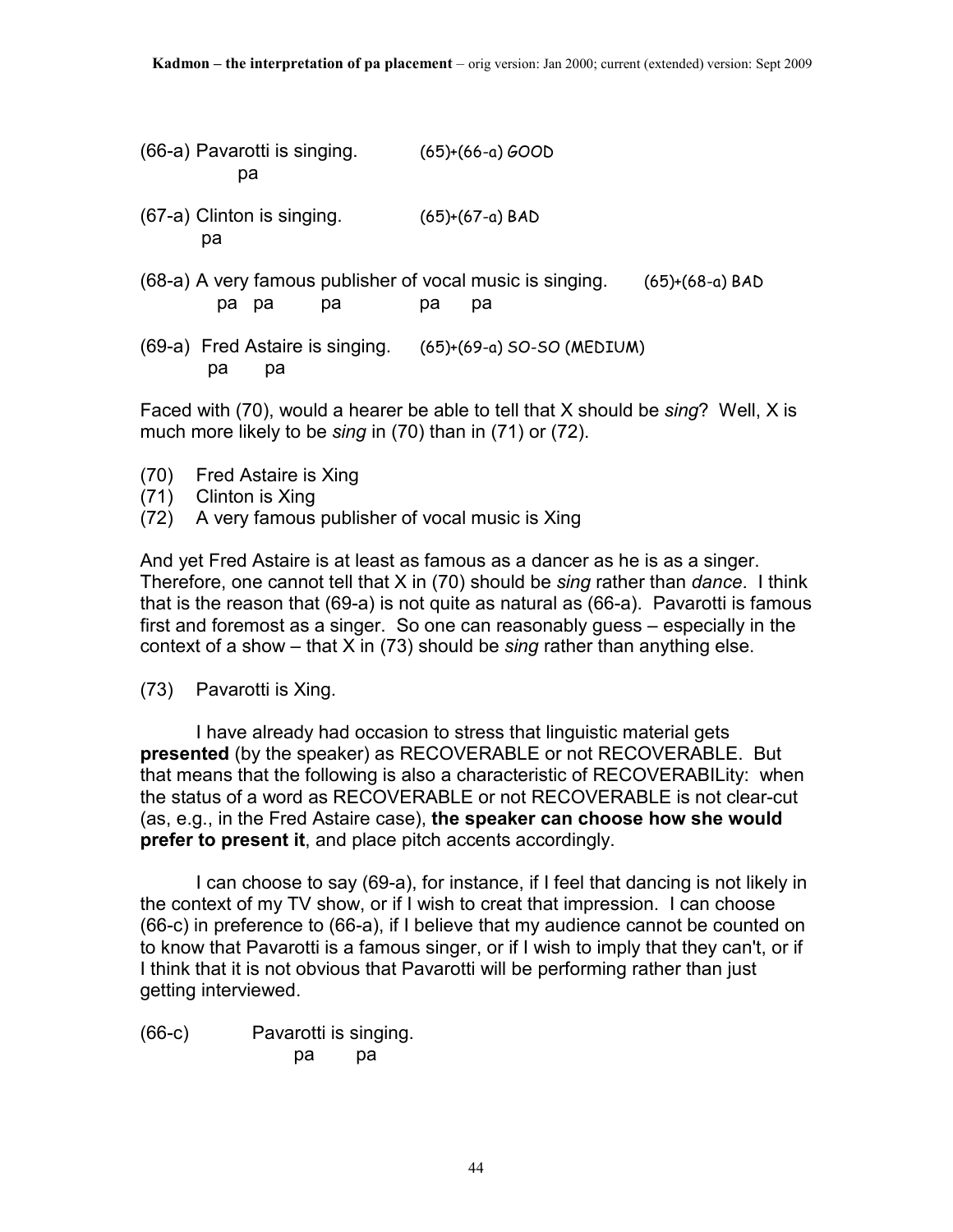I can choose to say (67-a) if I wish to imply that on my show, everyone sings, or if I wish to imply that Clinton is in fact famous for singing. And so on and so forth.

 We have seen then that there is some indeterminacy and flexibility to the notion RECOVERABLE, and I think we are also entitled to conclude that this is in fact a welcome feature of the proposed theory. The fact that I have left 'the hearer would be able to infer' vague enough to allow RECOVERABILity to come **in degrees**, plus the idea that words are **presented** as RECOVERABLE or not RECOVERABLE, together account for the wealth of options that are in fact open to the speaker, and for subtle intuitive differences among these options. The theories based on **given** or GIVEN, in contrast, do not possess the necessary flexibility.

# *9.2 The determinants of RECOVERABILity*

 As should be clear form section 8, all sorts of factors go into determining RECOVERABILity. These seem to fall into two main categories:

- world knowledge
- general principles that govern discourse

In this subsection I would like to explicitly list some of these factors, and to some extent also give justifications for them and clarify the relations among them.

 As seen in the discussion in section 8, one central assumption that I am making is that when a word is part of the question being addressed, it is definitely RECOVERABLE – one can infer with full confidence that it, indeed, should be the word that occurs in its position in the utterance. This assumption allows us to account for a well known pattern, namely, that there are no pitch accents outside the focus, without having to have a special rule for that, and without even having to assume a theoretical notion of 'focus'.

 From the speaker's point of view, she knows what question she is addressing. So all she has to make sure of is that no words in her utterance which correspond to that question will be accented. The hearer, on the other hand, relies on various clues to figure out what the question being addressed is. If the question has just been mentioned, well that's certainly a good clue. Assuming of course that general principes that govern discourse tell us that an utterance is likely to address a question that has just been uttered – which I think we are certainly entitled to assume. Another very useful clue is precisely the knowledge that no words that correspond to the question being addressed are accented. Further, world knowledge will often allow us, in a given context, to have a pretty good idea of which questions are likely to be addressed in the context and which are not.

When a word is **not** part of the question being addressed (=when it is part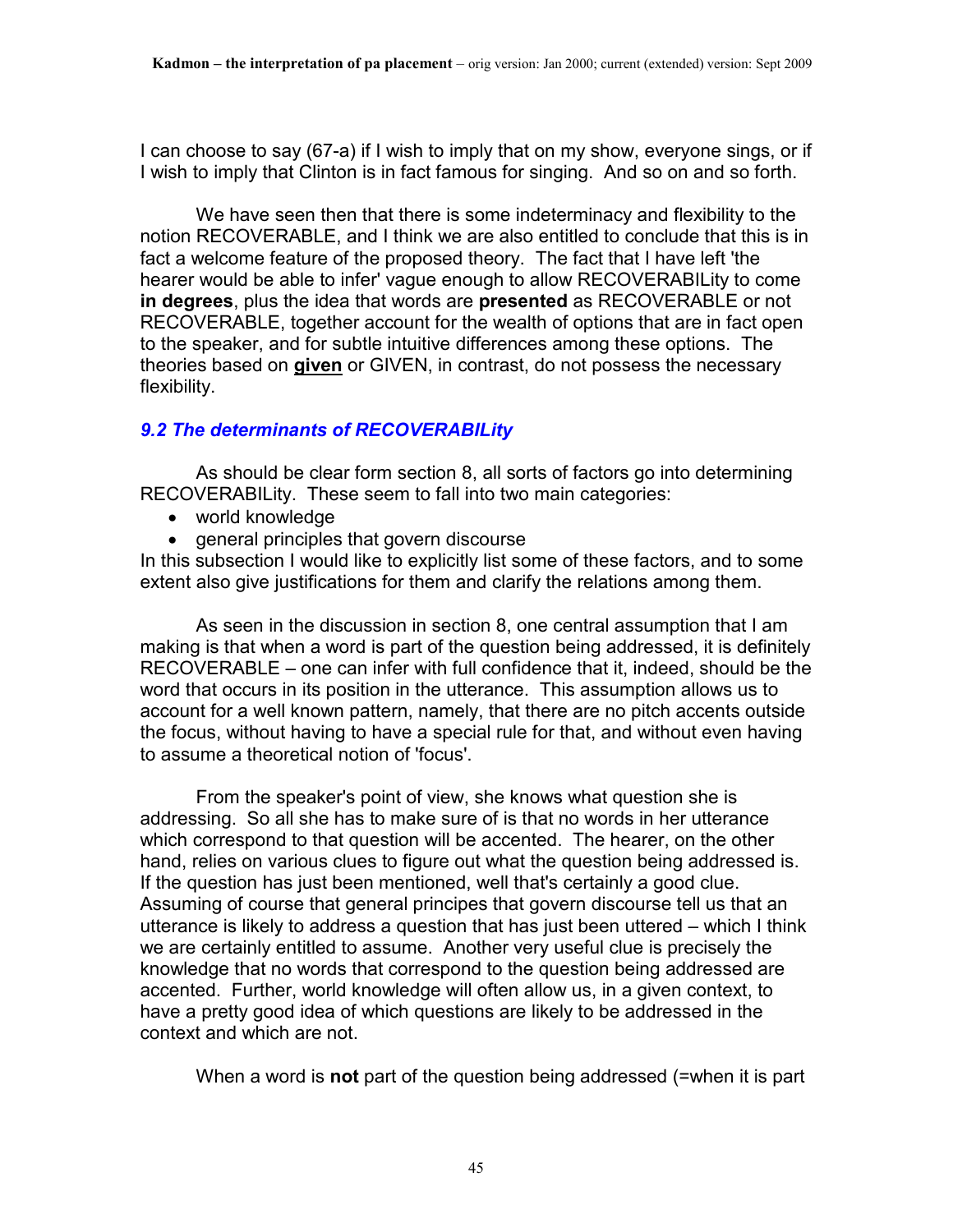of the focus, if you like), it can be either RECOVERABLE or not. World knowledge plays a central role in determining which it will be. For instance, I think it cannot be denied that it is world knowledge (knowing that Pavarotti is a famous singer) that is responsible for the contrast between (66-a) and (68-a). World knowledge tells us that if Pavarotti is on the show, it is likely and even expected that he will be singing. (We may note also that singing is salient in the context of the subject NP of (68-a) as well, but that is not enough to make singing RECOVERABLE there.)

- (65) What's happening on your TV show tonight?
- $(66-a)$  Pavarotti is singing.  $(65)+(66-a)$  GOOD pa
- (68-a) A very famous publisher of vocal music is singing. (65)+(68-a) BAD pa pa pa pa pa

Often, it is information given in the immediate context of the utterance (be it linguistically expressed or not) that plays the same role. For instance, it is already noted in Schmerling 1976 that (i) can have broad focus on the entire predicate NP, if spoken in the context of a hospital or medical convention, while at a high society cocktail party, (ii) would have to be used instead. What I am adding is that what the context determines is whether *doctor* is RECOVERABLE or not.

- (i) This is the doctor I was telling you about. <u>particle in the second particle</u> particle in the second particle in the second particle in the second particle in
	-
- (ii) This is the doctor I was telling you about. pa

 Certainly world-knowledge and principles of discourse are different types of factors, but as they both affect accent placement, one may hope that their effects fall under a uniform principle that governs accent placement. I am suggesting here that there is such a uniform principle, that of RECOVERABILity.

 When discussing (58)+(59-b), repeated below, I said that in *Anna yawned*, the word *Anna* is RECOVERABLE, because there is nothing to hint to the hearer that X in (64) should be *Anna*,

(58) John and Anna walked in. And then what happened? (59-b) Anna yawned. (58)+(59-b) BAD out of the blue Schw: ✗ pa Selk-like:  $\chi$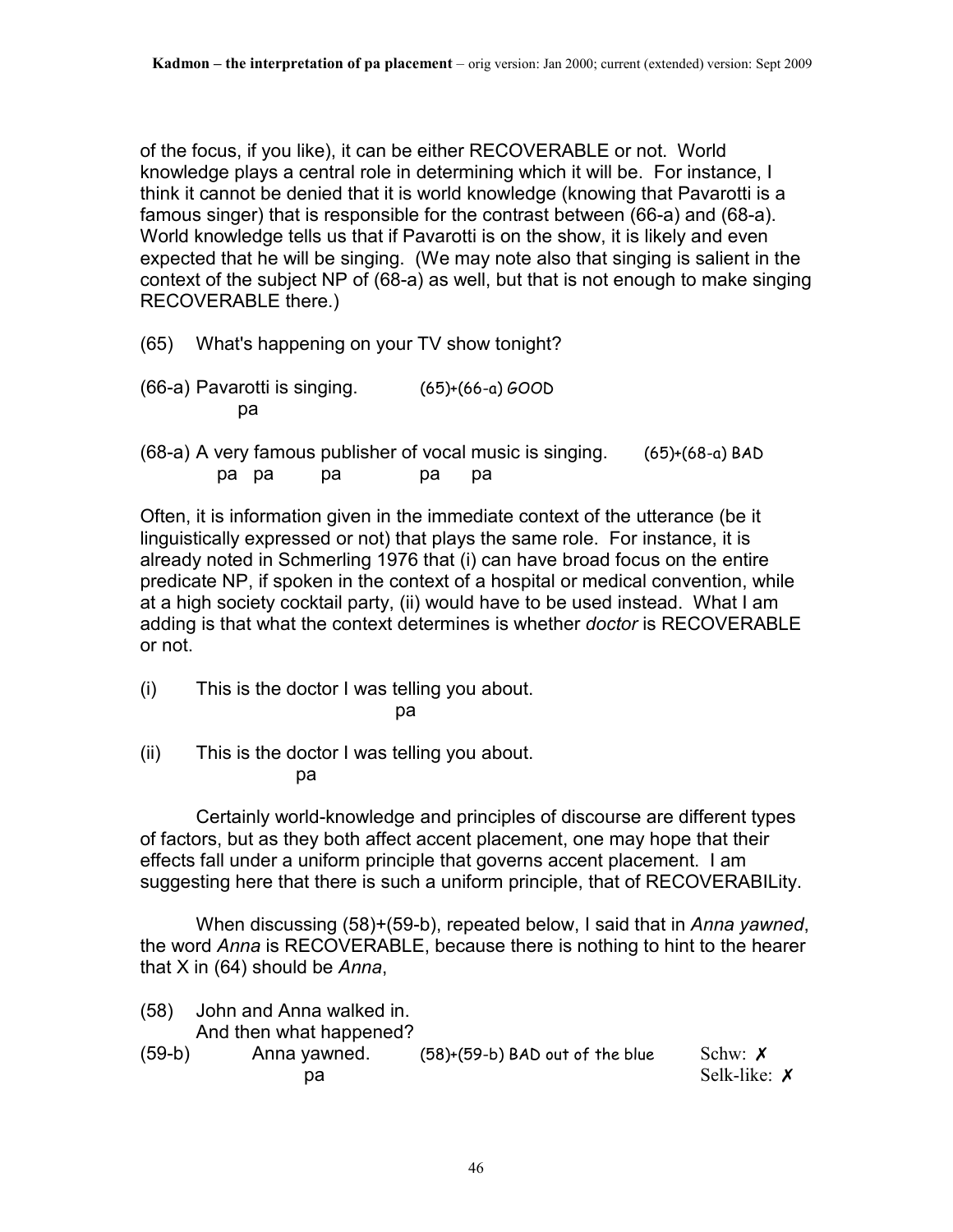Kadmon: ✓

#### (64) X yawned.

and I noted that in fact there is some bias in favor of having *John and Anna* in that position, because the default case would be to retain the semtence-topic of the preceding statement. That is, I think we might consider topic-preservation one of the determinants of RECOVERABILity (one that falls within the category of general principles of discourse).

 An annonymous referee said that in the last example there was a confilict between world knowledge and topic preservation. I don't think so. World knowledge simply doesn't give us any information about what the subject NP might be, which is not in conflict with the bias created by topic preservation. Further, I don't see any reason why different determinants shouldn't occasionally be in conflict with one another. Sometimes one of them will be stronger and win, other times there will be some indeterminacy about whether the word in question is RECOVERABLE or not. For instance, if it happens to be clear in the context of (58)+(59-a) that attention is centered around Anna (maybe it's in the middle of a report about Anna's day and feelings), the contextual knowledge may well override the tencendy to preserve the last sentence-topic, and then *Anna* would count as RECOVERABLE – correctly allowing *Anna* to be unaccented in such a context.

 Topic preservation may be said to fall under the more general rubric of '**parallelism**'. It appears that we often prefer to structure our utterances such that they are in various respects parallel to the preceding utterance(s) in the discourse. And this affects what becomes RECOVERABLE from the hearer's point of view. Various factors may be involved in parallelism. For instance, when we repeat the arguments of the previous utterance, we tend to preserve their order. What is wrong with (b) below is that the two arguments, the cat and the dog, occur once more in their original order, hence they are RECOVERABLE, hence they should not be accented.

| (a) The cat scratched the dog. Then the cat bit the dog. | pa          | GOOD       |
|----------------------------------------------------------|-------------|------------|
| (b) The cat scratched the dog. Then the cat bit the dog. | pa pa<br>pа | <b>BAD</b> |
| (c) The cat scratched the dog. Then the dog bit the cat. | pa<br>pa    | GOOD       |

 In Terken and Hirschberg 1994, there is a very nice experimental study of 'parellelism' effects on accent placement. Subjects were presented with shapes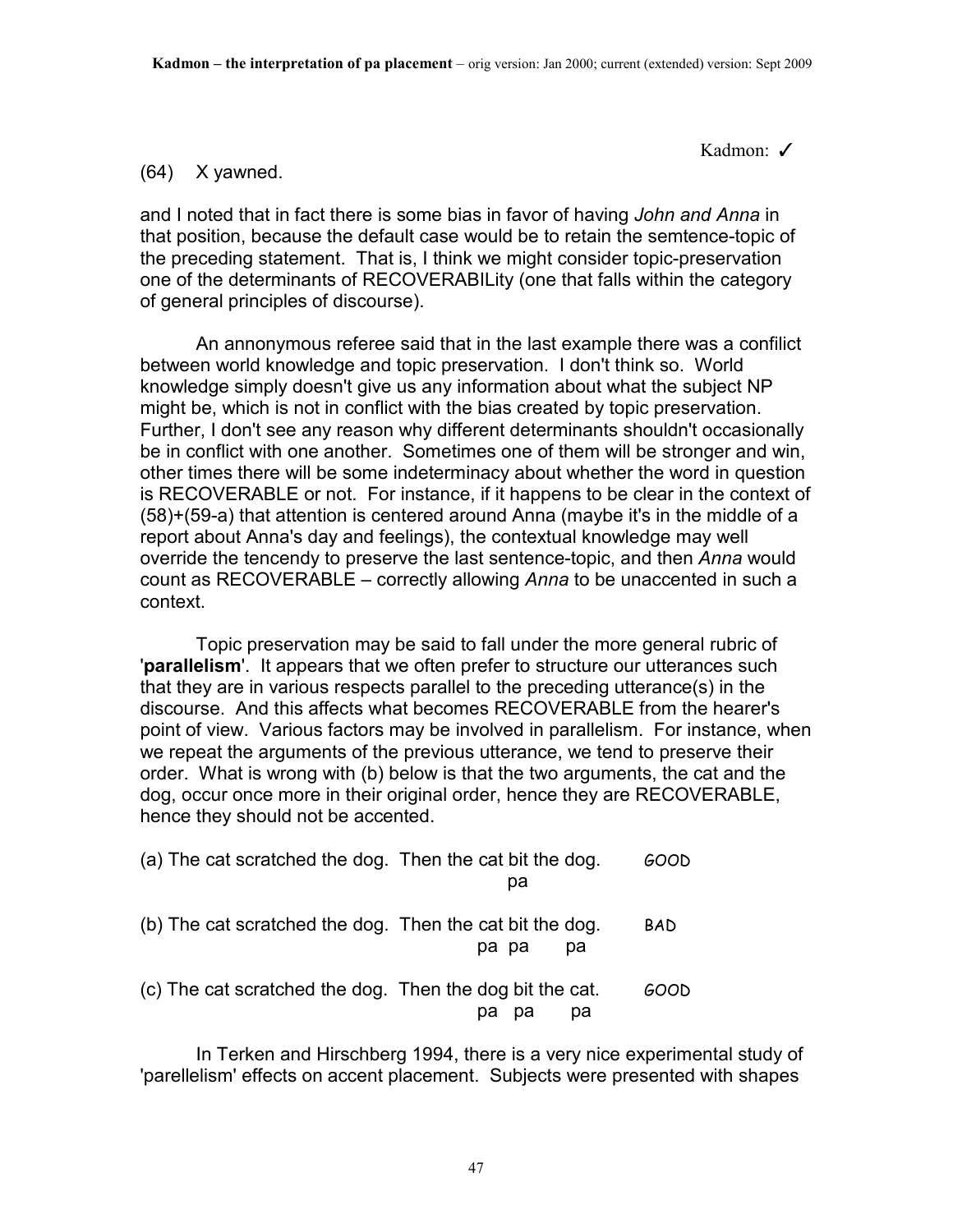moving on a computer screen and were asked to describe series of four events happening on the screen. The subjects produced series of utterances such as the following. Note that there is a noun in the fourth utterance which is 'given<sub>k</sub>' – in the examples below, *ball* – call it the target noun. The question was under what circumstances the subjects would put a pitch accent on this noun. I have marked a strong tendency to accent the target noun by **pa**, and a strong tendency not to accent it by - - -.

(01) 1. The cone touches the ball.

- - -

- 2. The cross touches the ball.
- 3. The diamond touches the ball.
- 4. The star touches the ball.
- (02) 1. The cone pushes the rectangle against the ball.
	- 2. The cross pushes the line against the ball.
	- 3. The diamond pushes the triangle against the ball.
	- 4. The box pushes the star against the ball.

- - -

- (03) 1. The cone touches the ball.
	- 2. The cross touches the ball.
	- 3. The diamond touches the ball.
- 4. The ball touches the box. **pa** participate the participate of  $\mathbf{p}$
- (04) 1. The ball touches the cone.
	- 2. The ball touches the cross.
	- 3. The ball touches the triangle.
	- 4. The star touches the ball.

# **participate in the contract of the participate of the contract of the contract of the contract of the contract of the contract of the contract of the contract of the contract of the contract of the contract of the contrac**

- (05) 1. The ball touches the cone.
	- 2. The ball touches the cross.
	- 3. The ball touches the triangle.
	- 4. The box pushes the star against the ball.

# **participates of the contract of the participates of the contract of the contract of the contract of the contract of the contract of the contract of the contract of the contract of the contract of the contract of the contr**

As you can see, the findings clearly indicate some kind of a 'parallelism' effect. Terken and Hirschberg's interpretation is that two factors are at work here: (i) whether or not the grammatical function (subject / direct object / indirect object) of the NP containing the target noun is kept the same as in the preceding utterances, and (ii) whether or not the surface position of the target noun is the same as in the preceding utterances. In examples like (01)-(02), where both its grammatical function and surface position are preserved, the target noun usually does not carry a pitch accent; in exaples like (03)-(05), where neither is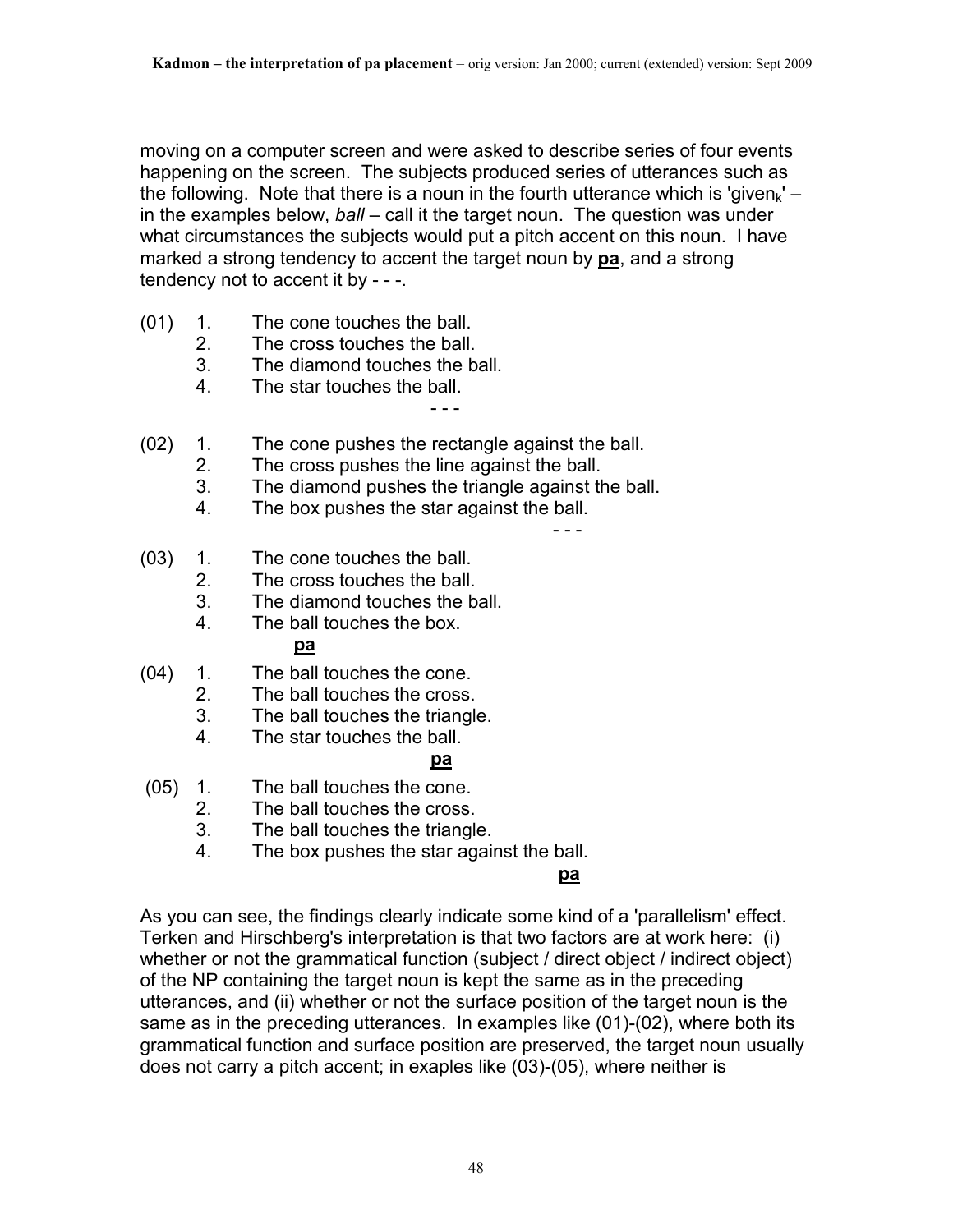preserved, it usually does carry a pitch accent. Terken and Hirschberg have some evidence that preservation of grammatical function and of surface position are two independent factors: in (06)-(07) below, where the sufrace position of the target noun is preserved (final position) but its grammatical function is not, they found a tendency not to accent the target noun, but this tendency was significantly less strong than the strong tendency found in examples (01)-(03).

- (06) 1. The cone touches the ball.
	- 2. The cross touches the ball.
	- 3. The diamond touches the ball.
	- 4. The box pushes the star against the ball.
- (07) 1. The cone pushes the rectangle against the ball.
	- 2. The cross pushes the line against the ball.
	- 3. The diamond pushes the triangle against the ball.
	- 4. The box touches the ball.

 Terken and Hirschberg have not attempted to explain why it is that presevation of grammatical function and/or surface position should be relevant to whether or not an item would get accented. What I would like to suggest is that when an item's grammatical fuction and/or surface position is the same as in the preceding utterance(s), that makes this item more RECOVERABLE. For instance, it seems quite clear to me that given the first three utterances in (01), a hearer faced with (08) would be able to guess that X should be *ball*, but a hearer faced with (09) would not be able to tell that X should be *ball*, not even as a reasonable guess.

(08) The star touches the X.

(09) The X touches the box.

At the very least, I can say with confidence that  $RECOVERABILITY (givenness<sub>n</sub>)$ is much better suited to explicating the effect of parallelism on accent placement than givenness<sub>k</sub> is. After all, the target occurrences of *ball* are all given<sub>k</sub>, so that's obviously not a property that can distinguish between the accented and unaccented occurrences.

 Of course, one may ask further why it is, exactly, that parallelism affects RECOVERABILity. As my referee put it: "what kind of an assumption about discourse lies behind it? that speakers like to repeat words? repeat them in the same spot?" I don't know that I have the full answer to these questions, but I think it's a matter of continuing a pattern. Our minds automatically identify patterns in the world around us. The first three utterances in the series of the Terken and Hirschberg experiment obviously make a certain pattern very salient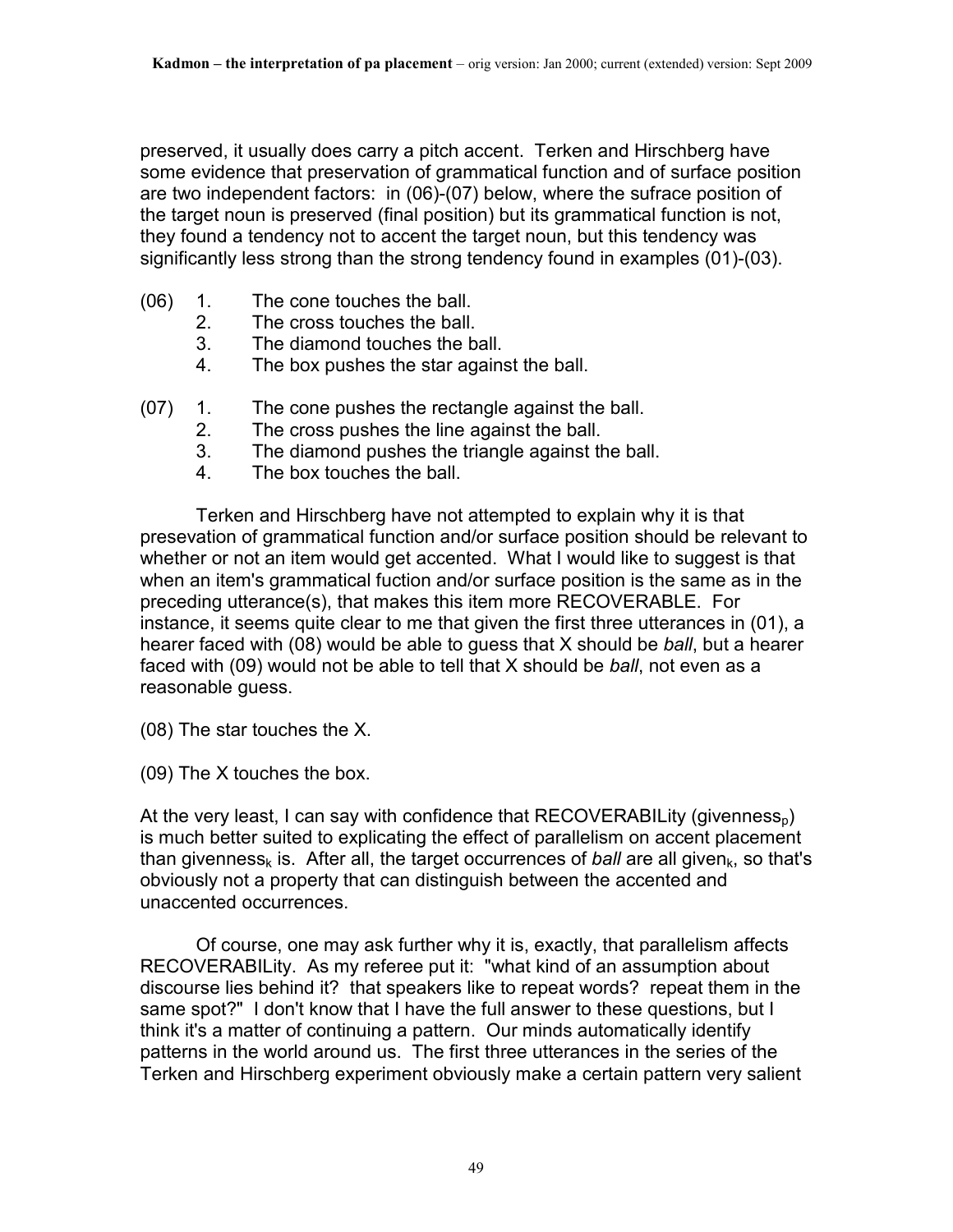– that of repeatedly placing the relevant noun in exactly the same grammarical function and surface position time after time. I think that by not accenting the target noun, the speaker signals to the hearer that she is thinking of her fourth utterance as continuing the same pattern. That's because by not accenting the target noun she presents it as RECOVERABLE, but the only way the accommodating hearer can indeed accept it as RECOVERABLE is by assuming that the same pattern is being continued, since this pattern is the only potential clue here to what word should occupy the target position. (I may note also that I think sometimes a single preceding utterance is enough to be thought of as starting a pattern which is being continued by the current utterance.)

 I would like to end this section with a short discussion of the RECOVERABILity of pronouns and how it relates to the role that they play in discourse.

 Here is what seems to be a problem for my theory: in the context of (010), all of (012), (013) and (011) seem to be natural continuations. And yet, it seems that the pronoun is not RECOVERABLE, since there is no way of telling whether X in (014) should be Mary, or Bill, or Mary and Bill.

- (010) Mary gave the briefcase to Bill And then what happened?
- (012) We arrested her. pa
- (013) We arrested him. pa
- (011) We arrested them. pa

(014) We arrested X.

But I think these examples are actually compatible with my theory. Let me sketch a suggestion about what is going on here.

 It is well known not only that pronouns refer to entities which are salient in the immediate discourse context, but also that they have a strong tendency to refer to that entity which is currently the most salient/central focus of attention. (In terms of the theory of Grosz and Sidner 1986, pronouns tend to be the 'backward looking center' of the current utterance, anaphorically related to the 'preferred center' of the preceding utterance. See e.g. Nakatani 1997.) That means that if we know which entity is the most salient/central in the preceding utterance, that would make the pronoun RECOVERABLE for us.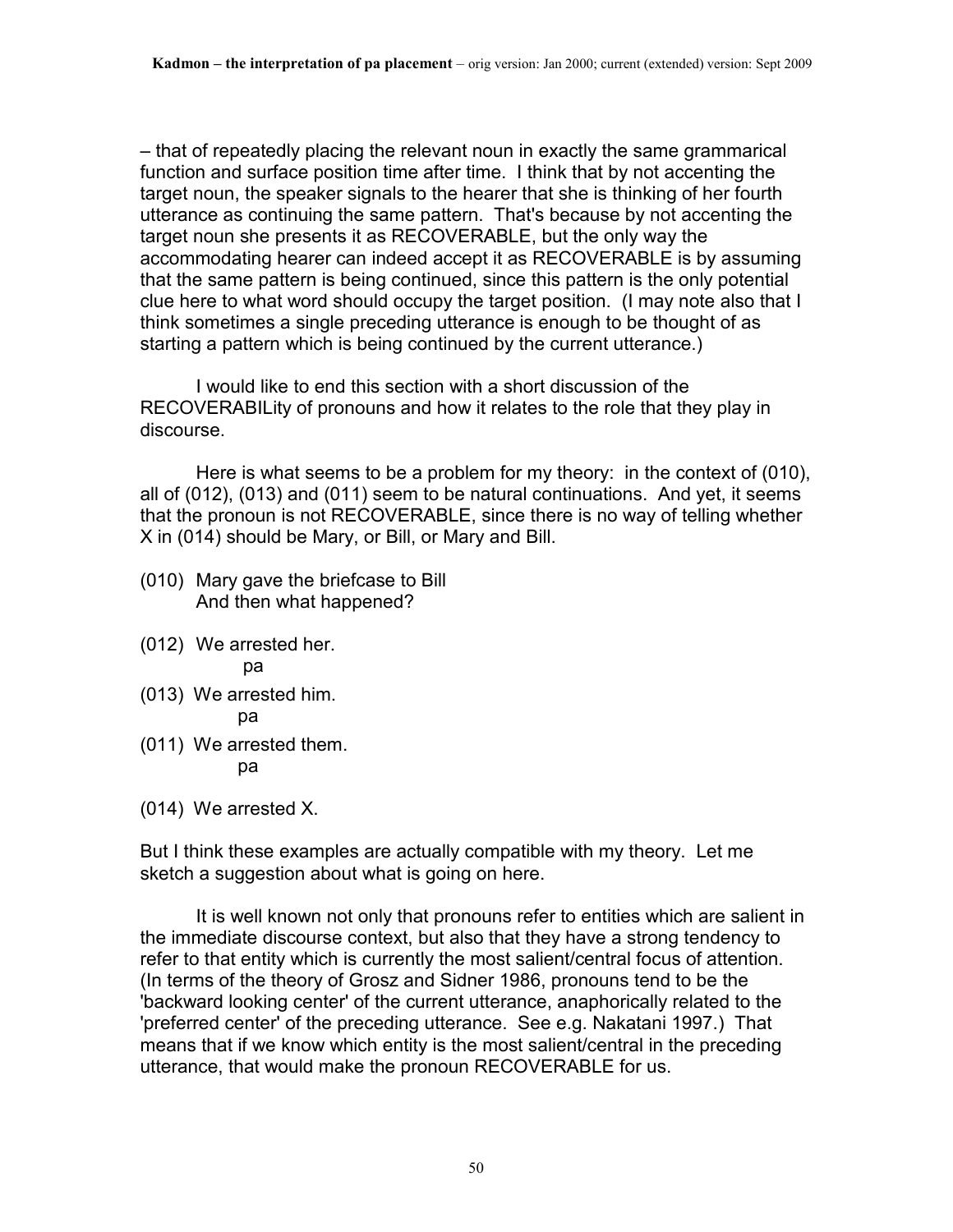Consider the discourse contexts given in (015) and (016) below. I think that in each of these contexts, only one of (012') and (013') is a natural continuation. Note that I didn't mark any pitch accents in (012') and (013'). I think that even given the printed intonation-less (012') and (013'), the judgments are as marked.

- (015) By Monday, Bill had already recieved the briefcase. Mary was really anxious that he should get rid of it, but he was taking his time. And then what happened?
- (013') We arrested him. (015)+(013') GOOD
- (012') We arrested her. (015)+(012') BAD
- (016) Mary stole the briefcase. She couldn't think of anybody more trustworthy to give it to, so she finally gave it to Bill. She was really anxious to get rid of it, you see. And then what happened?
- (012') We arrested her. (016)+(012') GOOD
- (013') We arrested him. (016)+(013') BAD

What we see here is that in (015), Bill is clearly the main focus of attention, so a pronoun in the following utterance is much more likely to refer to him, whereas in (016), Mary is clearly the main focus of attention, so a pronoun in the following utterance is much more likely to refer to her.

 But that also means that in the context of (015), the pronoun in (013') is RECOVERABLE, and in the context of (016), the pronoun in (012') is RECOVERABLE. (Following (015), one can tell that in *We arrested X*, X should be *her* (i.e., Mary), and following (016), one can tell that in *We arrested X*, X should be *him* (i.e., Bill).) Which, in turn, predicts – correctly – that following (015), the pronoun in (013') should not be accented (as in (013)), and following (016), the pronoun in (012') should not be accented (as in (012)).

(013) We arrested him. (015)+(013) GOOD pa (012) We arrested her. (016)+(012) GOOD pa

Going back to (010), I think we can now explain why (013) and (012) are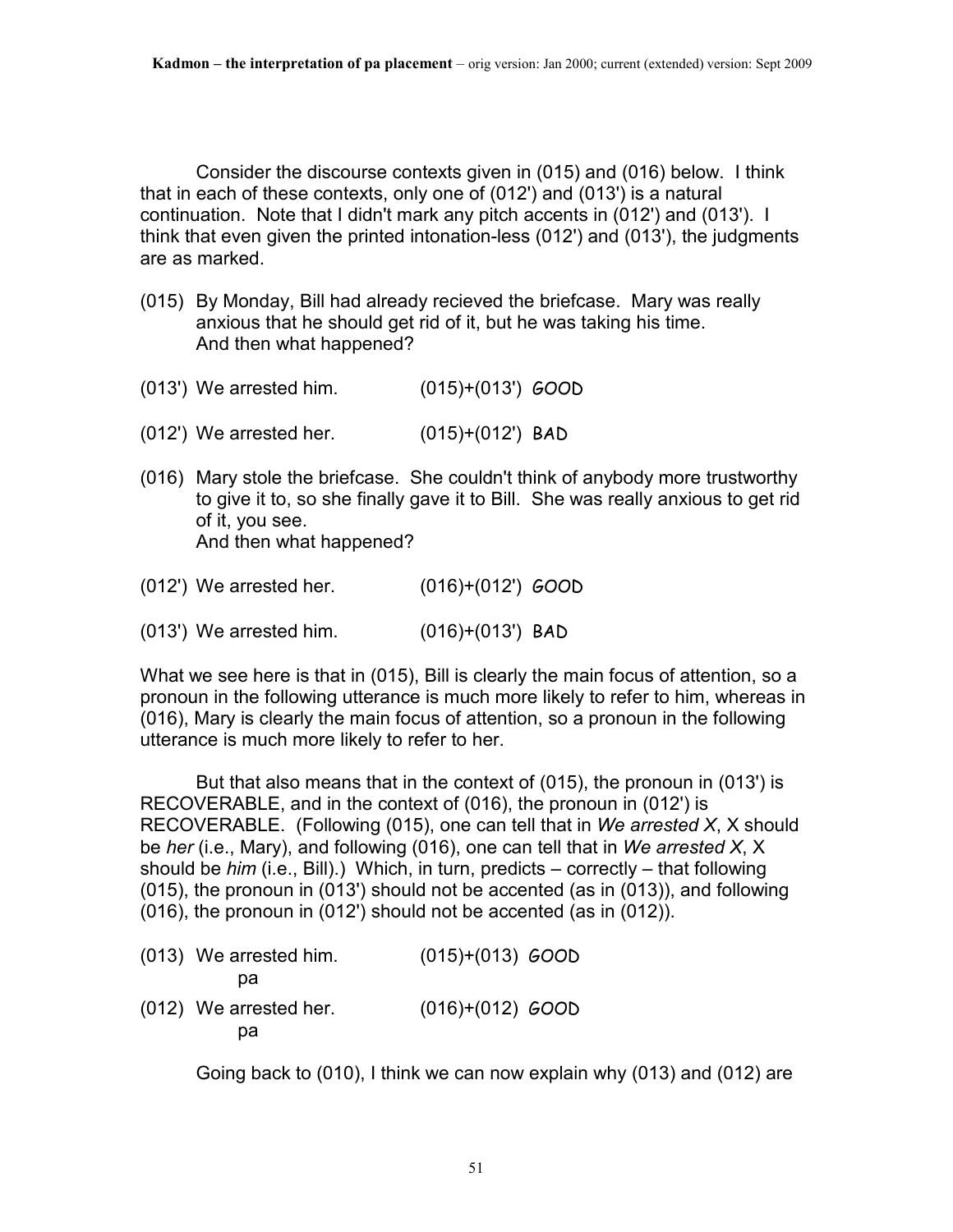both possible continuations in this context. Unlike (015) or (016), (010) is not detailed enough to determine which entity is the main focus of attention, so it does not determine which pronoun is the most likely to occur in the following utterance. But that leaves the speaker the freedom to choose between (013) and (012). Each of the continuations **presents** a different pronoun as being RECOVERABLE in the context. By uttering (013), for instance, a speaker signals that she is taking the unaccented pronoun to be RECOVERABLE, and therefore, that she considers Bill to be the main center of attention in the ongoing discourse.

 Finally, I would like to note that in her detailed study of a naturallyoccurring piece of monolog, Nakatani 1997 found that the vast majority of unaccented pronouns referred to the main focus of attention in the immediate discourse context, whereas the majority of accented pronouns did not. Nakatani suggests, in fact, that the main role accented pronouns play in discourse is precisely to signal a **shift** in the main focus of uttention. As an example, Nakatani gives the following excerpt from her data.

(017) So Masson became the new curator. He flies to London and, you know, he's already met Anna Freud and therefore he has access to the secret cupboard of Freudian letters and naturally Anna assumed the uh

> **SHE [H\*]** was a brilliant woman too – she did more a lot of work in child psy- psychiatry and psychoanalysis

assumed that **HE [H\*]** would keep this information you know within the confines of the psychoanalytical group

Well, as Masson was studying these letters he realized…

According to Nakatani, the two accented pronouns in boldface capitals signal such a shift: in the first bit of discourse, the main focus of attention is Masson. Anna Freud is introduced in connection with him, but without becoming the main focus of attention. Then starts an aside (in an embedded discourse segment) about Anna Freud. The accented pronoun *she* is said to signal that Anna Feud is now becoming the main focus of attention. Having completed the aside, the speaker resumes the main theme, i.e., returns to Masson. The accented pronoun *he* is said to signal that Masson is now becoming the main focus of attention once more.

 I think that Nakatani's findings fit quite nicely with the RECOVERABILity theory of pitch accent placement. I would say that the H\* pitch accent simply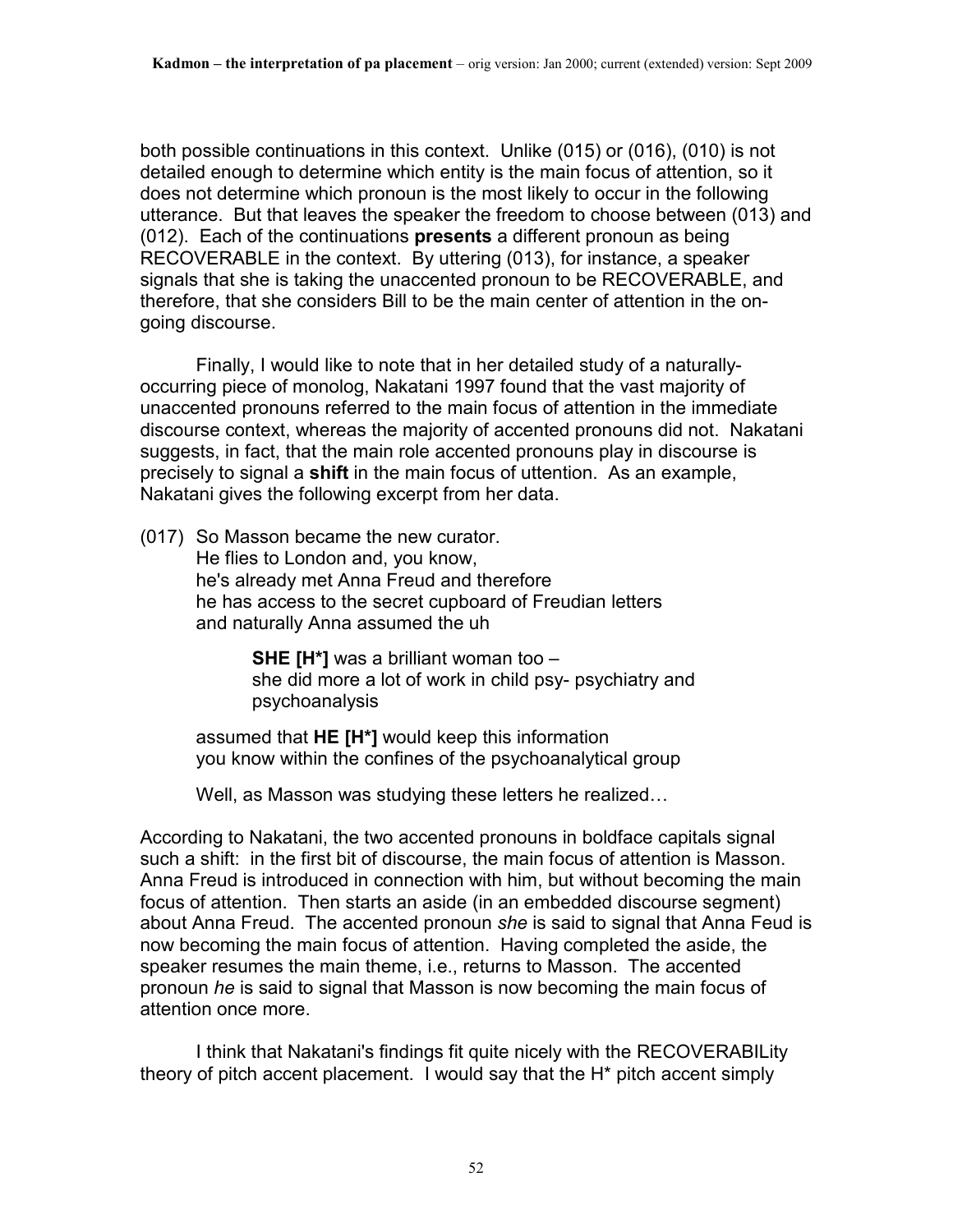marks the pronoun in question as not RECOVERABLE. This in turn signals to the hearer that the pronoun does not refer to the entity which is the main focus of attention in the immediate discourse context. I think it is reasonable to hypothesize that what signals to the hearer that the actual referent of the pronoun is now becoming the main focus of attention is not so much the pitch accent, but rather the fact that our pronoun (i) occurs after a pause or interjection suggesting the beginning of a new discourse segment, and (ii) occurs in subject position, which tends to host the sentence-topic (or 'backward looking center').

# *9.3 The her mother example*

 Let us finally return to the **her mother** example. I think that given the discussion of pronouns in the last section, my theory can be shown to account for these examples.

Recall that both (28-a) and (28-b) are felicitous responses to (27).

- (27) John's mother saw Bill. And then what happened?
- (28-a) She saw her mother. pa
- (28-b) She saw her mother. participate the control of the participate of the control of the control of the control of the control of the c

As seen in sections 4 and 5, Schwarzschild's theory predicts this correctly, while the Selkirk-like **given**-based theory incorrectly rules out both responses. On the **given**-based theory, the accented word is required to be E-marked, and hence be interpreted as either **new** or the answer to the preceding question; but in fact, it is neither – hence the incorrect prediction.

 And how would the RECOVERABILity-based theory deal with these examples? To start with, I think that there is no problem with the first two words. *She* is RECOVERABLE – the hearer would be able to guess that X in (74) below should be *she* (i.e., John's mother) – because *John's mother* was presumably the sentence-topic of the preceding statement and the most salient focus of attention.

(74) X saw her mother

*Saw* is RECOVERABLE – the hearer would be able to guess that X in (75) below should be *see* – due to parallelism (*saw* occurred in the same position in a sentence with the same structure) and perhaps also because *see* is a verb that is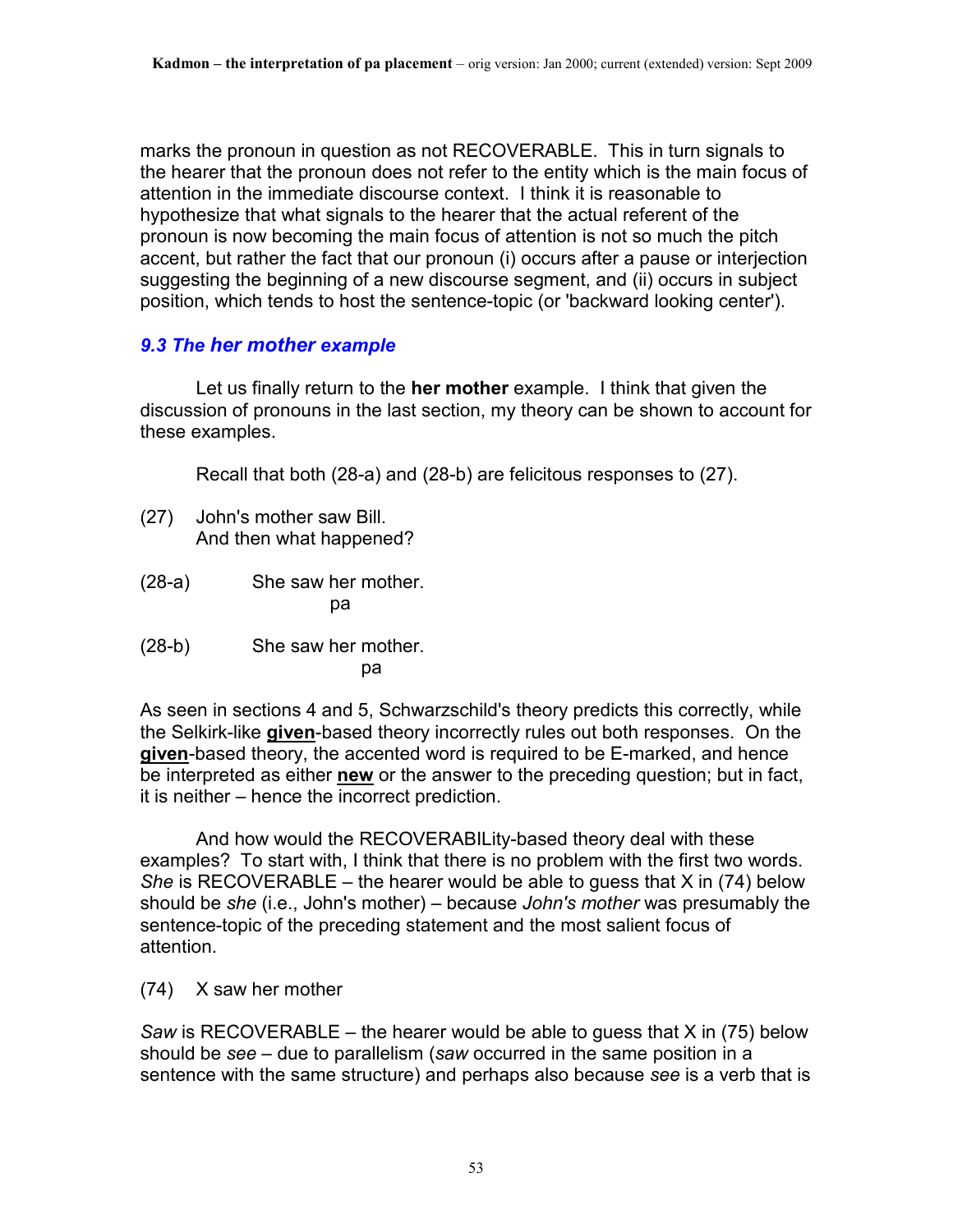commonly used to introduce a new individual into the discourse.

### (75) She Xed her mother

 But what about *her* and *mother*? Consider (28-b) first. Is *her* RECOVERABLE? Would the hearer be able to tell that X in (76) should be *her*? This is similar to the case of (010)+(012)/(013) considered in the preceding section. It looks like *her* is not RECOVERABLE, since (77) below is just as likely an answer to (27) as (28-b) is.

- (28-b) She saw her mother. particle in the particle particle in the particle in the particle in the particle in the particle in the particle in  $\mathbf{p}$
- (76) She saw X's mother
- (77) She saw his mother.

pa

But I think the speaker is free to **present** the pronoun, be it *her* or *his*, as RECOVERABLE. That is because (27) is not detailed enough to force the hearer to assume that John's mother is a more salient/central focus of attention than Bill is (cf. contexts (015) and (016) above, which single out the main focus of attention much more clearly). By choosing to say (28-b), the speaker obviously keeps talking about John's mother, and not about Bill. By her choice not to accent *her* in this utterance, she is signaling to the hearer that she considers John's mother the main focus of uttention throughout (27)+(28-b).

 Is *mother* in (28-b) RECOVERABLE? Would the hearer be able to tell that X in (79) should be *mother*? The answer seems to be no – (80) below is just as likely an answer to (27) as (28-b) is. So the pitch accent on *mother* in (28-b) is correctly predicted to be appropriate.

(79) She saw her X.

(80) She saw her sister.

pa

 Now consider (28-a). How can *mother* count as RECOVERABLE? We just saw that in the given context it does not seem to be RECOVERABLE.

(28-a) She saw her mother.

particle in the particle particle in the particle in the particle in the particle in the particle in the particle in  $\mathbf{p}$ 

I think it is reasonable to say that the speaker of (28-a) **presents** *mother* as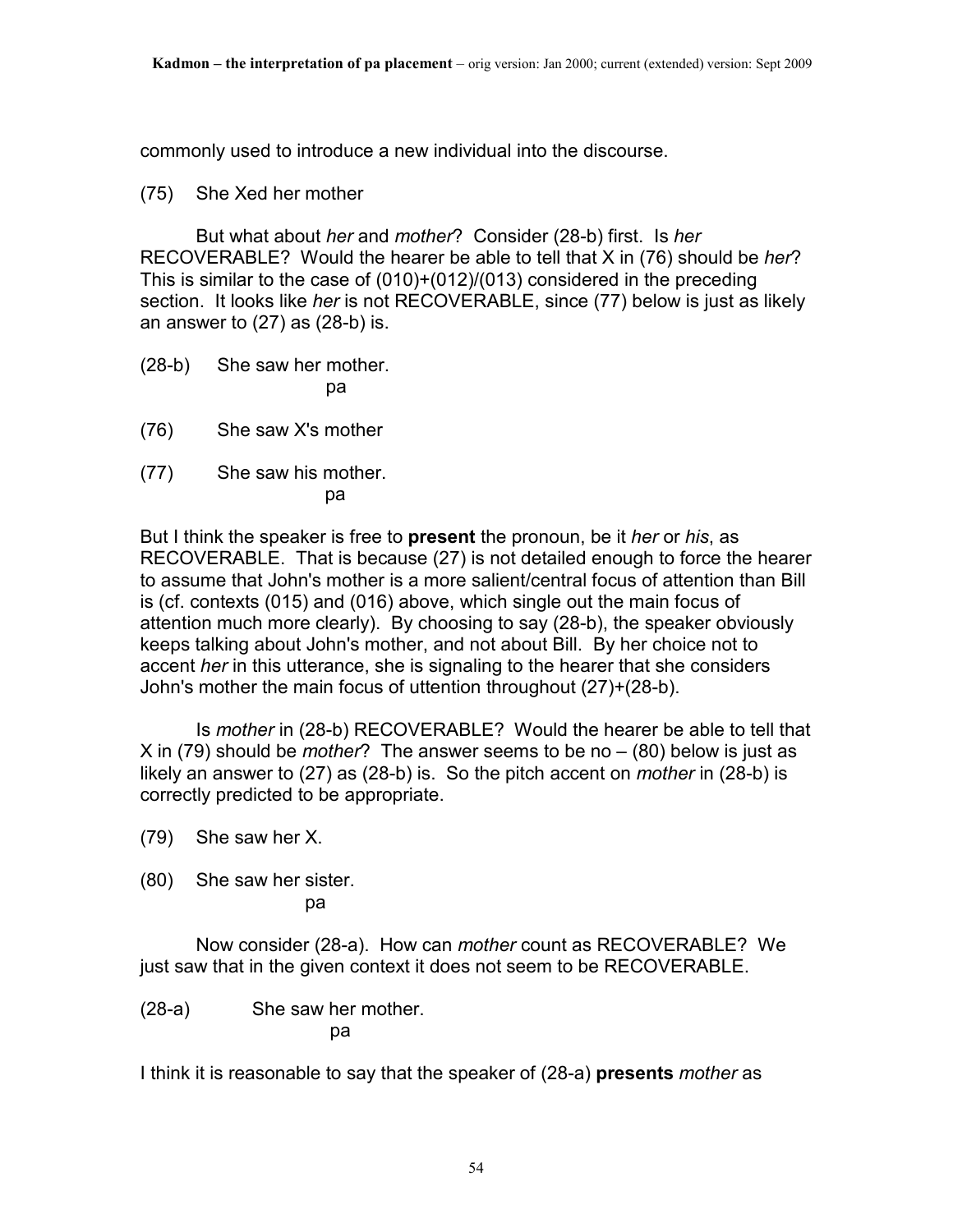RECOVERABLE because she is thinking of (28) as continuing the mother theme. It's as if she was prefacing (28-a) with (81). Certainly, in the context of (27)+(81), *mother* is RECOVERABLE.

(81) Ah, don't think we are through with people's mothers...

From the point of view of the hearer: A cooperative, accommodating hearer faced with (28-a) is forced to think of a way in which the unaccented *mother* could count as RECOVERABLE. Noting what *her mother* and *John's mother* have in common, the hearer is able to conclude that the mother theme is being continued. This account seems to fit with the intuitive impression that when (28-a) is pronounced, *her mother* is being contrasted with *John's mother*.

 Finally, how about the accented pronoun in (28-a)? On my theory, the pitch accent is supposed to signal that this pronoun is not RECOVERABLE. I think that, indeed, the speaker is presenting this pronoun as not RECOVERABLE. Which in turn plays a role in making (28-a) sound like it is offering a surprising piece of information, and in drawing attention to the contrast between Bill's mother and John's mother's mother.

 I think that the above discussion of (27)+(28-b) sheds some interesting light on how we manipulate pitch accent placement when we want to draw a contrast. What this example seems to show is that, at least in this case, the notion of RECOVERABILity allows us to give some explication of the intuition that a contrast is being drawn, without having to maintain that the pitch accent itself directly marks contrast, and without using any theoretical notion corresponding to contrast. It would be interesting to study this matter further, and try to see how this kind of story might be worked out more precisely, and whether this kind of story would work for other cases of contrast as well. Could all contrasts be explicated in terms of RECOVERABILity?

# **10. Beyond the realm of RECOVERABILity**

 The theory that I proposed in section 8 claims that words are accented iff they are RECOVERABLE. The main purpose of the present section is just to come clean and admit that things are not quite that simple. I don't **really** believe that RECOVERABILity can cover **all** the facts about pitch accent placement.

# *10.1 'highlighting'*

 Nobody would deny, would they, that pitch accents do regularly signal some sort of 'novelty'. I certainly believe that they do, and I do believe in particular that they regularly and systematically signal that the accented word is not RECOVERABLE. Yet is seems that they may also signal some other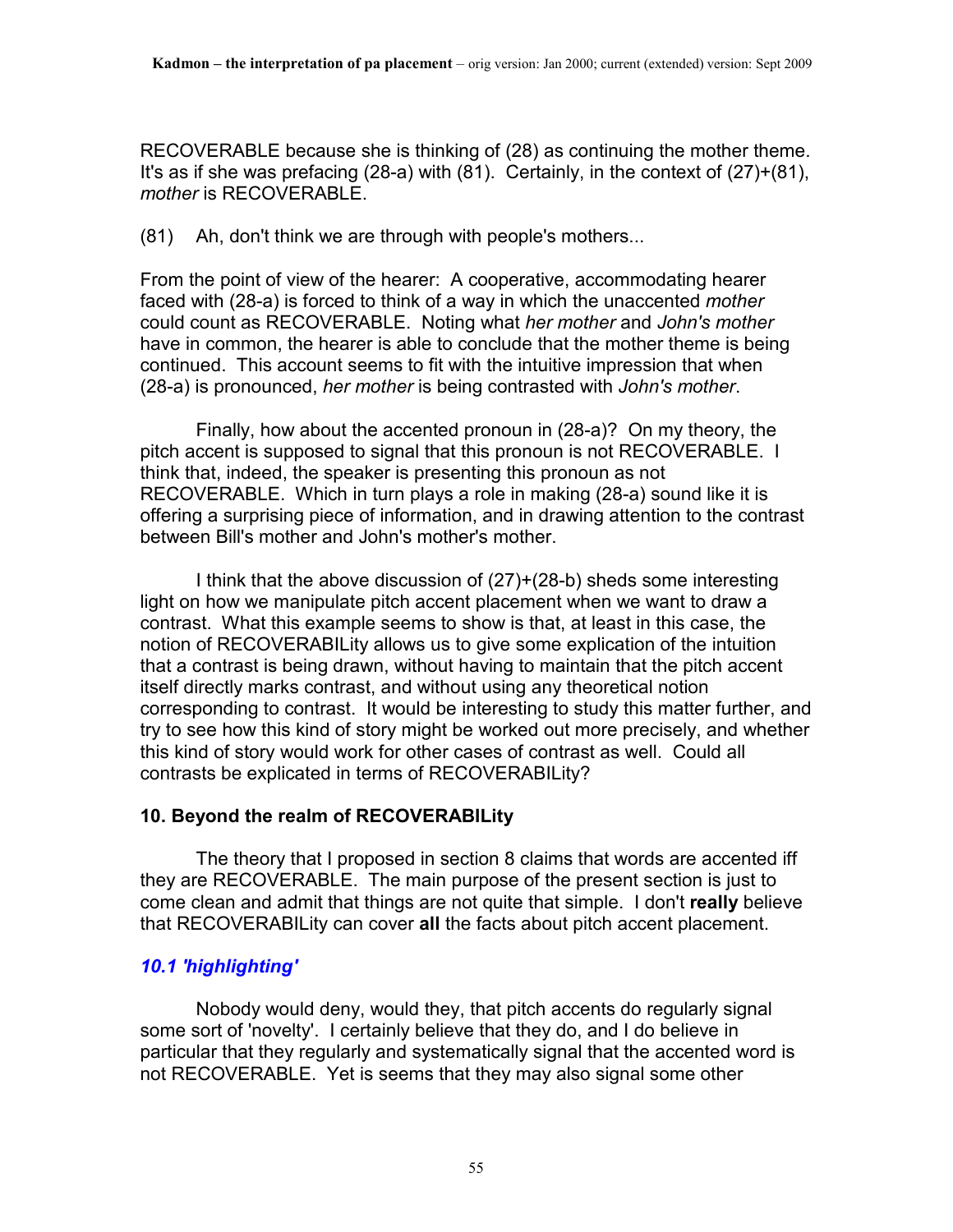thing(s). Dwight Bolinger's writings are very instructive in this regard. His work on the role(s) of prosodic prominences, over many years, strongly suggests that overall, the interpretation of pitch accent placement is not uniform, but rather varied and heterogeneous.

 Bolinger 1986 regularly refers to the function of accenting as 'highlighting'. 'Highlighting' seems to me to be general enough to apply to all our (meaningful) choices regarding pitch accent placement. I think it makes good sense to say that whatever neuances it may express in addition, the function of accenting is always to 'highlight' – to attract the hearers' attention to something, to give (extra) emphasis to something, to signal that we attach importance to something.

 One phenomenon that clearly does not fall under RECOVERABILity is that of accenting a word not as a means of highlighting that word, but as a means of highlighting an entire sentence/utterance. Bolinger 1986 refers to this phenomenon with the term 'accents of **power**'. He discusses 'accents of power' of two main sorts: (i) a pitch accent placed at (or near) the edge of a sentence/utterance may serve to highlight that entire sentence/utterance; (ii) spreading a larger number of pitch accents throughout an utterance may also serve to highlight that entire utterance. Here are a few examples. (Note that sometimes the two above sorts are used simultaneously, other times just one of them. In example [4], we keep the final word unaccented to play down the utterance as a whole.)

[1] Suppose you ask me whether John swore on a particular occasion, and I reply

 He not only swore… pa pa

> with initial accent on *not*. This give a matter-of-fact introduction to what I am about to add. But if I say

> > He not only swore… pa pa

you know that I am about to impart the information as something out of the ordinary. The accent on *he* cannot be there because of any special focus on the person (as in *Hé won't but í will*), but is there for the sake of the utterance as a whole. (Bolinger 1986, p.49)

[2] Suppose I ask you *How big is the portrait?* and you answer

It's life size.

pa

This would be matter-of-fact giving of information. But now suppose that you do not know how big it is, and you look at it to see, and are surprised at how big it is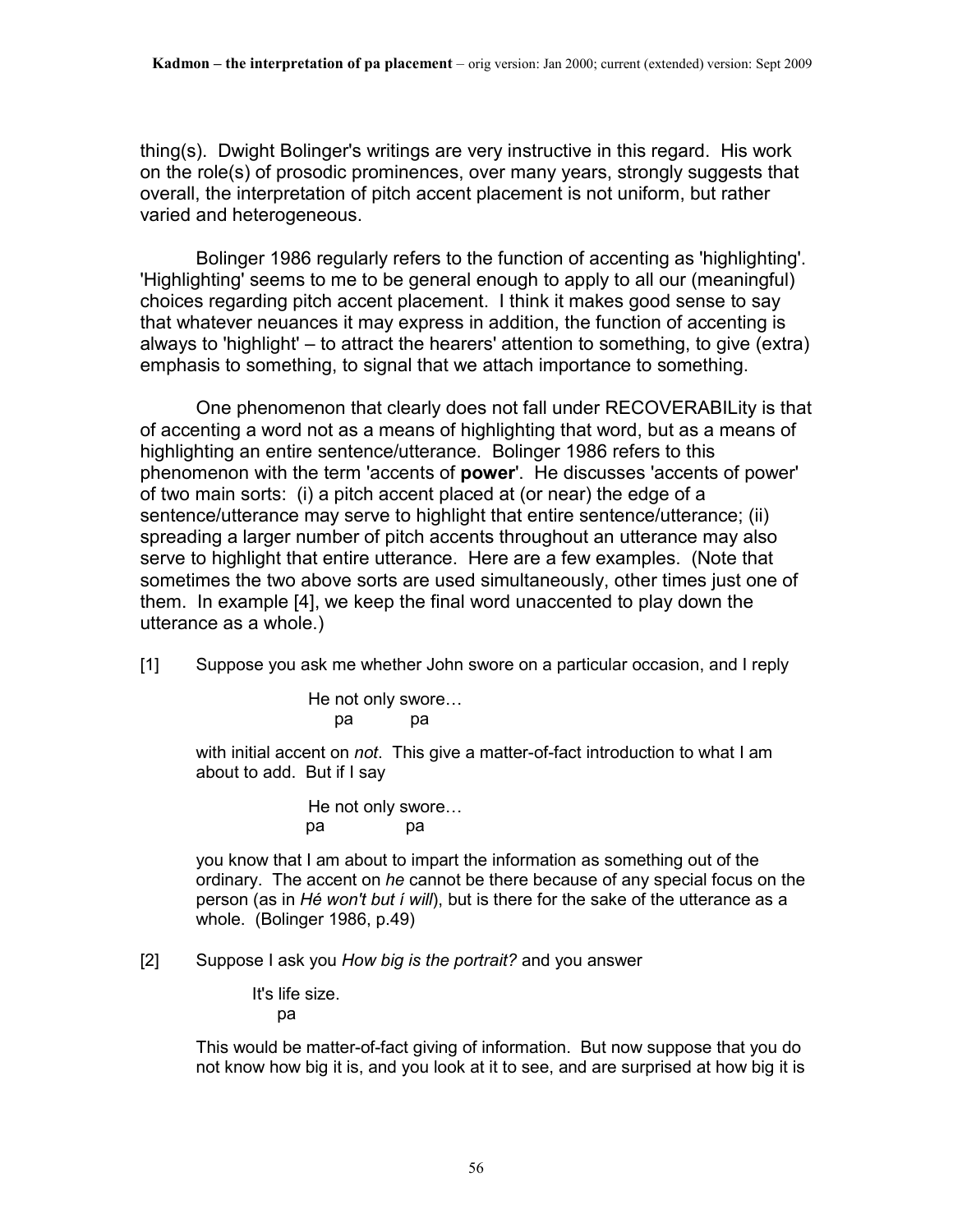– you will probably say

 It's life size. (Bolinger 1986, p.48) pa pa

- [3] Excuse me! (Bolinger 1986, p.84) pa pa
- [4] […] a terminal accent may be inapproppriate because it seems to give importance to something unimportant. Given the triviallity of the state of one's beard, it probably sounds better to say

This is the most hair I've had on my face for a LONG time. (p.81)

 Let us now return to placing a pitch accent on a word (or other small item) in order to highlight that word (or item) itself. Bolinger agrees with the view that when we accent an item to highlight it, we often do that in order to draw attention to new information, to something not previously in the hearer's awareness. He calls it 'accenting to show informativeness'. I think the theory I propose in this paper can be seen as a theory of what 'accenting to show informativeness' amounts to – in my opinion, we accent to draw attention to what is not RECOVERABLE. (And, indeed, Bolinger routinely uses the word 'recoverable' to describe those words that we choose not to accent.)

 At the same time, Bolinger also firmly declares that showing informativeness is not the only reason to highlight a word – he says that it might be the reason in "the majority of instances", but not all of them. For that reason, Bolinger refers to cases of accenting an item to highlight that item as 'accents of **interest**' – a term general enough to cover various sorts of reasons for highlighting an item. Here are examples that Bolinger cites as 'accents of interest' not meant to show informativeness (or lack of accent not meant to show lack of informativeness).

[1] Raw fish is good for you, but after all, who likes raw FISH?

– Bolinger notes that the final word *fish* is certainly not 'new' or 'unexpected', and suggests that repeating and accenting this word "serves a kind of pointing function", akin to "holding one's hands up in mock horror at contemplating the object". (Bolinger 1986, p.90)

[2] John left early.

Why did he leave? pa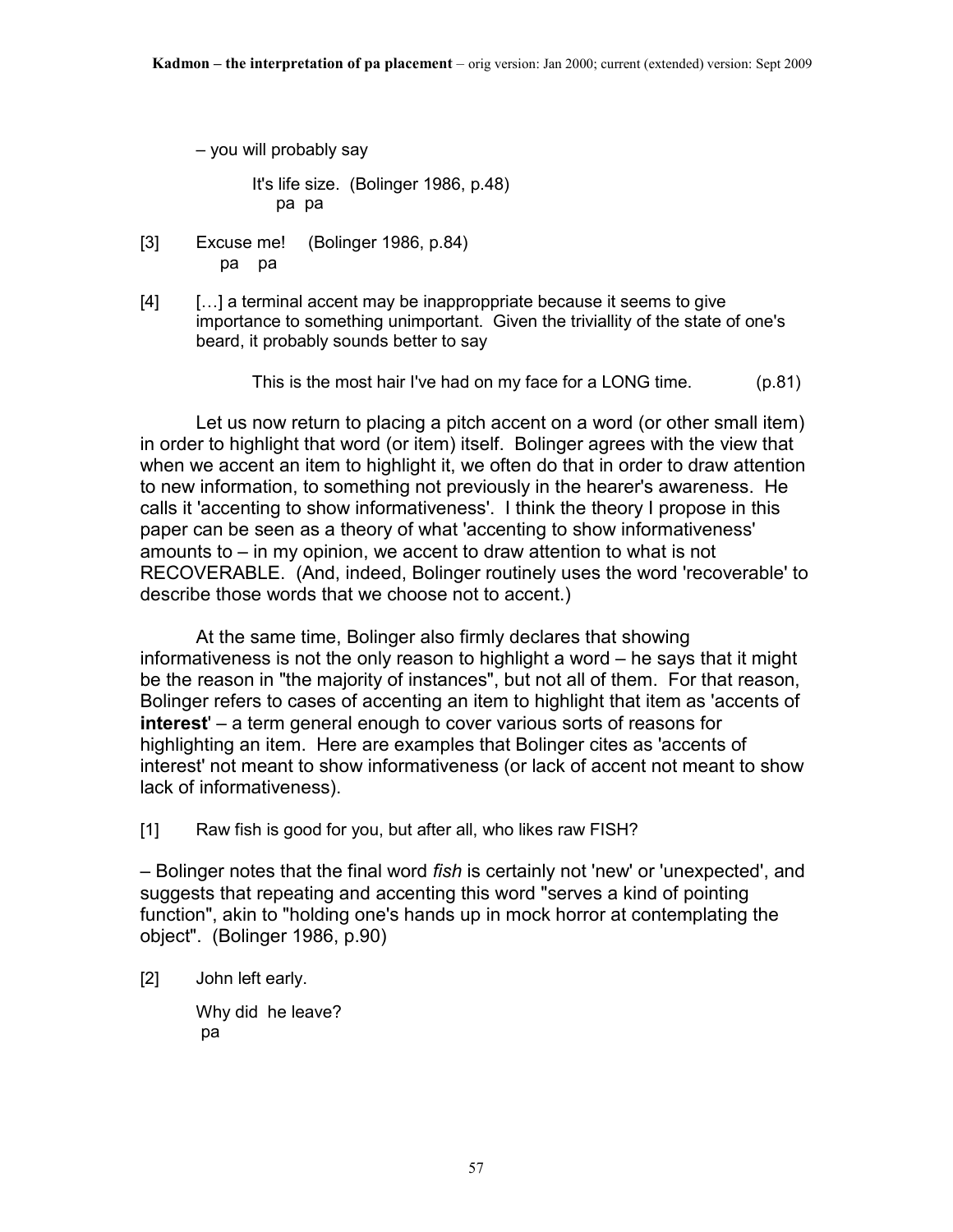Why did he leave? pa pa

The latter question shows a focus of interest on leaving (why did he leave, when I expected him to stay?), whereas the former implies 'That's all I need to know', [...]. (Bolinger 1986, p.96)

– We may well choose to accent the word *leave*, even though it is clearly not new<sub>n</sub> (or new<sub>k</sub>, either).

[3] I have to hurry along. My COUSIN'S having breakfast with us.

– The accent-less bit following the nuclear accent is not RECOVERABLE, or 'old' in any sense, but it is relatively unimportant: the hearer is expected "to accept the mere presence of *cousin* as explaining the haste; it could be any other action that puts hin on the scene." (Bolinger 1986, p.114)

I agree then: not all 'accents of interest' fall under RECOVERABILity.

# *10.2 Arbitrary patterns in pitch accent placement*

 Furthermore, pitch accent placement involves not only 'meaningful' choices. It also involves factors that don't have to do with (semantic or pragmatic) interpretation, but with other things entirely.

 For one thing, considerations that have to do with rhythm also affect our choices in placing pitch accents, even though (in English, in prose) they tend to 'yield to' considerations of highlighting vs. playing down. (See Bolinger 1986, ch.5.) Everything else being equal, we tend to strive for rhythmic regularity. And we may sometimes even exploit rhythm for its own sake (as we regularly do in verse).

 And there may even be structural constraints or structure-driven tendencies. Ladd 1980 does not posit any very general or very dominant structural constraint on pitch accent placement. At the same time, he allows for the possibility that alongside factors that involve the interpretation of pitch accent placement in context, there are also more arbitrary principles having to do with linguistic structure and/or the lexicon which also affect pitch accent placement; for example, the principle that (in English) nouns are more accentable than words of other syntactic categories, or the principle that makes the left-hand side of a compound more accentable than the right.

 Allowing structural grammatical principles some role in pitch accent placement gives us one way of explaining the impression that certain dominant patterns and strong tendencies in pitch accent placement are observed which are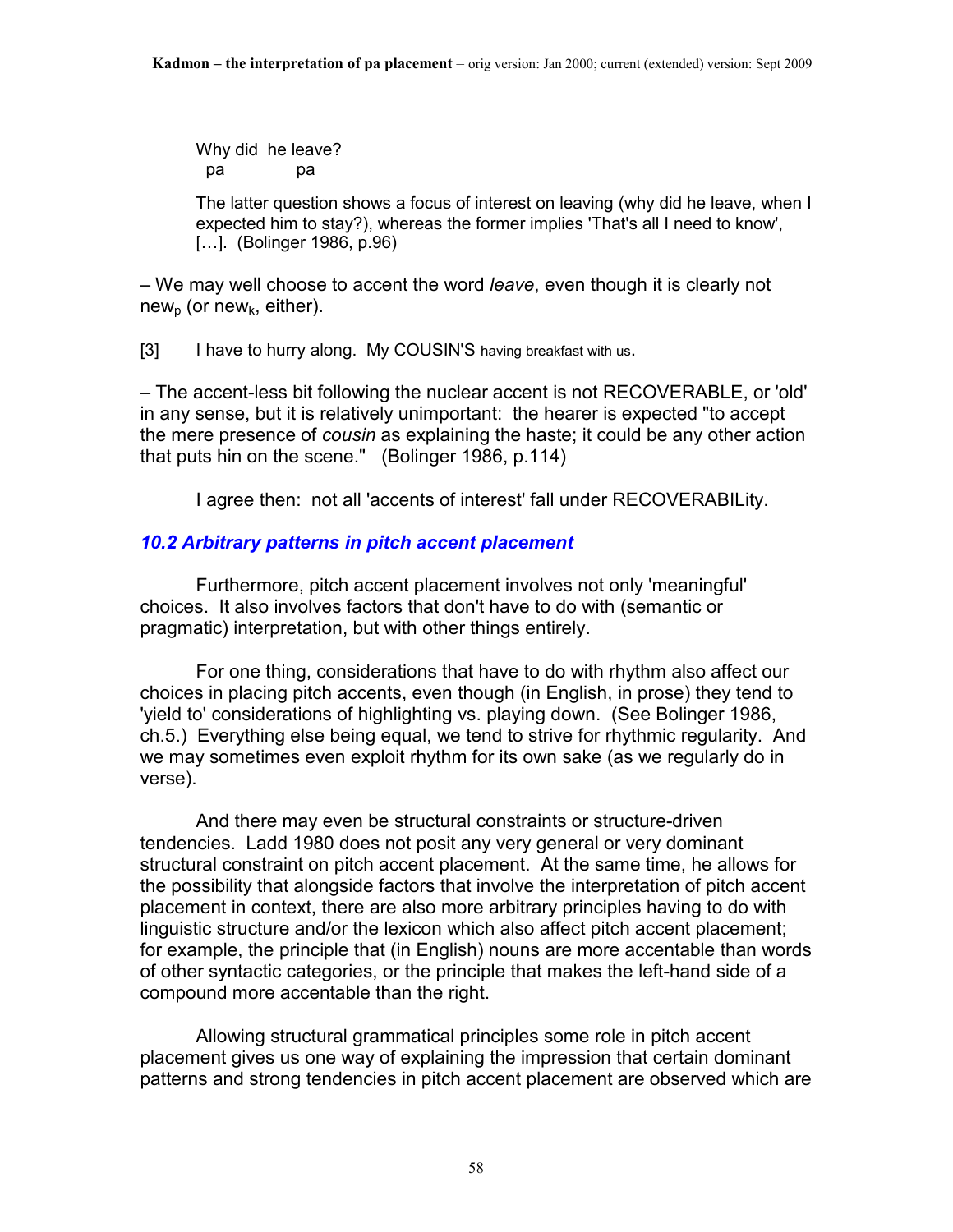hard to explain just in terms of the meanings conveyed by pitch accent placement.

 Take, for instance, the impression that the nuclear accent in an intonation phrase tends to be placed towards the right end of the focused constituent. We may look for explanations that have to do with the interpretation of pitch accent placement, as Bolinger would (and has). For instance, one plausible explanation is that placing an item in a right-end position is in itself a way of highlighting it (cf. Giora 1983). But we could also hypothesize that the 'Nuclear Stress Rule', or some other rule sensitive to syntactic structure, does determine default patterns of accent placement that show up whenever they are not overruled by other considerations.

 As argued in Ladd 1990, one very good reason to believe that there exist arbitrary grammatical principles that influence pitch accent placement is that patterns of pitch accent placement show cross-linguistic variation. One of Ladd's examples is the following. In a discussion of a strange old man and the things that are unusual about him, in English one would have to say (152), while in Italian, one would say (153); indeed, (154) is 'an attested sentence spoken by a very fluent Italian speaker of English' (p.811).

- (152) It's the SHOES he wears.
- (153) Sono le scarpe che PORTA.
	- are the shoes that wears
- (154) It's the shoes he WEARS.

Here is another example: (155) in English can easily have a maximally broad focus (on the entire matrix clause). In contrast, the parallel Hebrew example in (1) must have a narrow focus on *lihiyot* ('to-be').

- (155) I'm awfully glad there are guys who want to be dentists. (Ladd 1980) pa pandang pangangan pangangan pangangan pangangan pangangan pangangan pangangan pangangan pangangan pangangan
- (1) ani nora smexa še-yeš ka'ele še-rocim lihiyot rof'ei-šinayim. pa *pa pa pa pa pa pa pa* 
	- I awfully glad that-exist such that-want to-be dentists

Similarly, an English preposition can bear the sole pitch accent of a broad VP or S focus, as in (158) and (159), whereas no such thing is possible in Hebrew.

- (158) The buttermilk's the best part OF it. (Selkirk 1984, her (5.31))
- (159) *Roseanne, having failed to comply with her sister's list of do's and don't's while babysitting her child:* Well, you got your kid alive, and THAT wasn't even ON your list. (From the TV show 'Roseanne', noted by Ziva Wijler)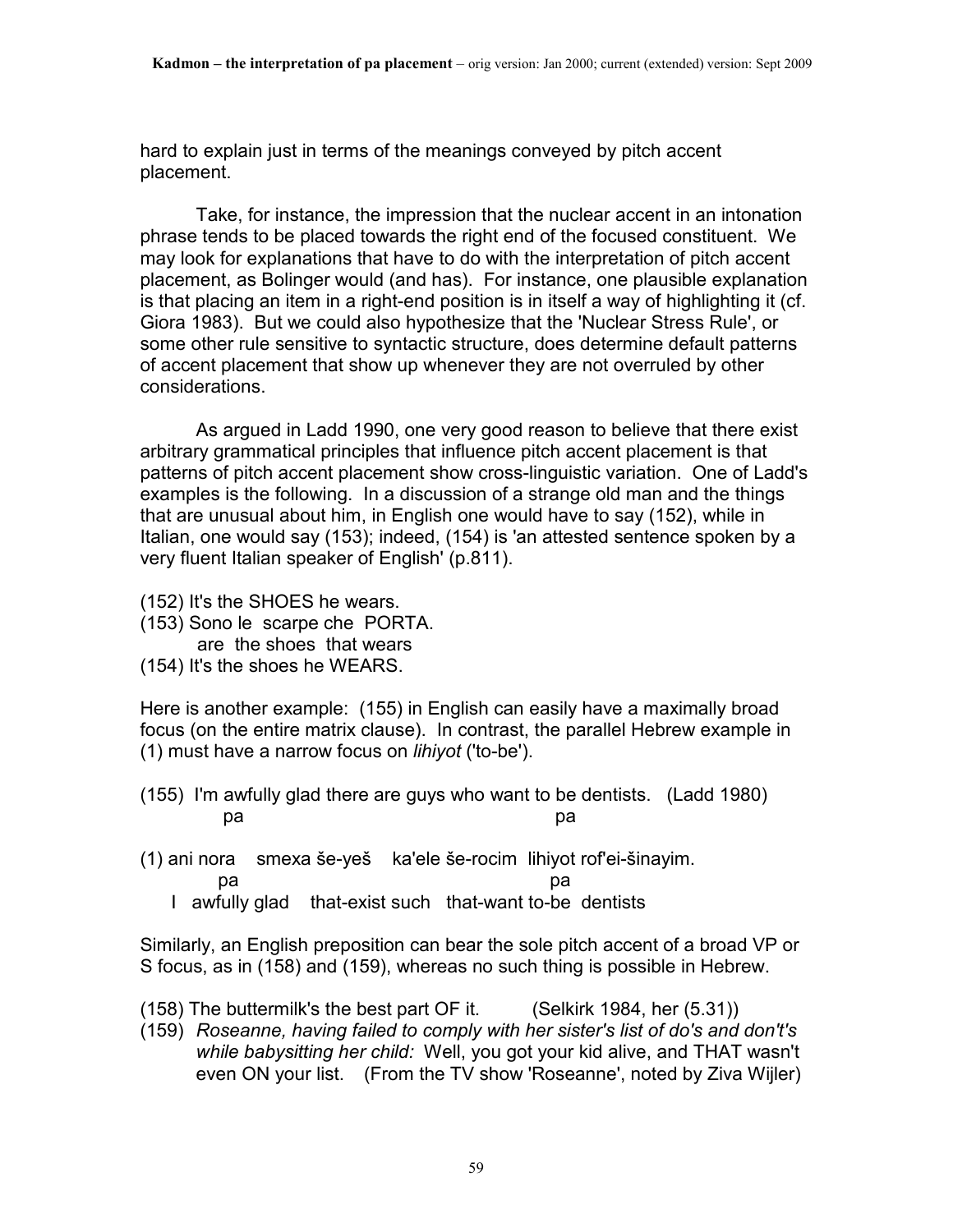#### **11. Conclusion**

 In this paper, I have been concerned with the interpretation of pitch accent placement and its effect on discourse congruence, and considered three main options for a theory: the theory of Schwarzschild 1999, a theory based on Selkirk 1996 and the notion of **given** (a notion offered but dismissed in Schwarzschild 1999), and a new theory of my own.

 An advantage of Schwarzschild's theory is that it can automatically handle the **her mother** example (discussed in sections 4, 5, and 9.3). However, this theory runs into the two types of empirical problems discussed in section 4: failure to disallow unaccented words that are 'new', and failure to sometimes allow – indeed, require – a word mentioned in preceding discourse to be accented, because it is the focus (=the answer to the question).

 It has been shown that the Selkirk-like theory with **given** of section 6, while unable to handle the **her mother** example, does solve the two types of problems just mentioned. We may therefore conclude, I think, that the Selkirklike theory with **given** is at least as empirically adequate as Schwarzschild's theory.

 The above results suggest that the intricate relation between pitch accents, the posited syntactic feature and semantic/pragmatic interpretation which is seen in Schwarzschild's theory is not necessarily advantageous. These results argue in favor of a theory which employs a simpler, more straightforward notion of 'given', and where there is more of a 1-1 correspondecne between accent and 'novelty'.

 It has been shown that the new theory proposed in section 8 covers all the data which the Selkirk-like theory was seen to cover (in section 6), and more. The new theory is better able to cover words that are unaccented despite being **new**: it allows *singing* to be unaccented in *Pavarotti is singing*. The new theory is also better able to cover words that are accented despite being **given**: of the three theories, it is the only one that can handle the **Anna yawned** example.

 The new theory captures the way in which the informational status of a word is dependent on its relation to the rest of its utterance: of the three theories, it is the only one that can explain why while *singing* can easily be unaccented in *Pavarotti is singing*, it should be accented in *A very famous publisher of vocal music is singing*. Finally, the new theory is the only one of the three theories that is able to account for the actual wealth of options open to the speaker, and for subtle intuitive differences among these options (see section 9.1).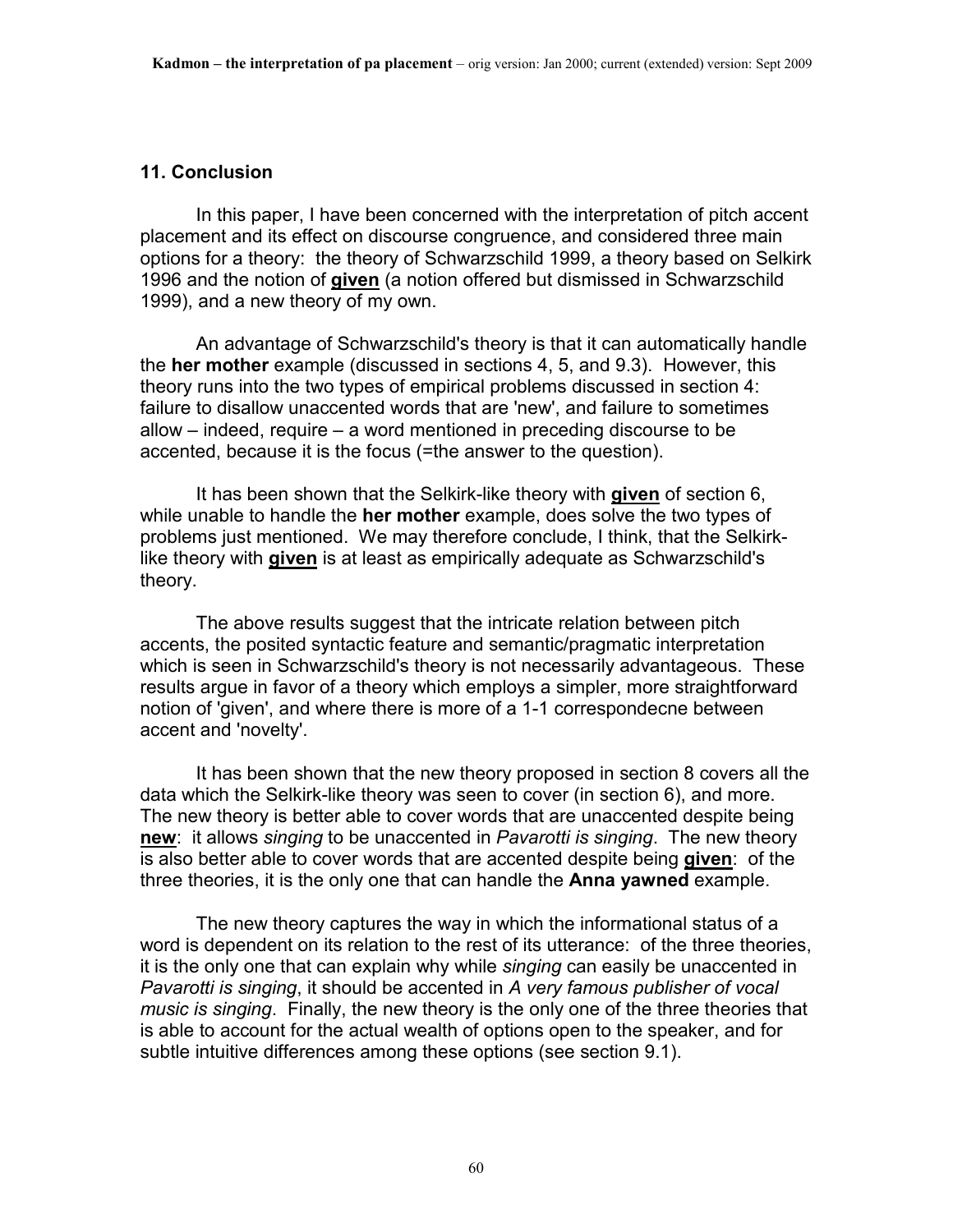I think we may safely conclude that the new theory is the most empirically adequate of the three theories here considered.

 I have also discussed some experimental findings regarding pitch accent placement. As shown in sections 9.2 and 9.3, these findings are compatible with my theory, and even support it. We saw that Terken and Hirschberg 1994's findings, which demonstrate a 'parallelism' effect influencing accent placement and suggest that this effect involves both the presevation of grammatical function and the presevation of surface position, can be explained in a uniform way if we make the natural assumption that such factors are determinants of RECOVERABILity. We also looked at Nakatani 1997's finding that the vast majority of unaccented pronouns refer to the main focus of attention in the immediate discourse context, while the majority of accented pronouns do not. We saw that this finding enbales us to explain why pronouns can be unaccented even when they seem, on the face of it, not to be RECOVERABLE (as in the **her mother** example): a speaker can sometimes choose to present a pronoun as RECOVERABLE in order to signal that its referent is the main focus of attention in the preceding (as well as the current) utterance.

 The success of my new theory shows, first and foremost, that in treating the interpretation of accent placement, we should use a notion of 'given' corresponding to Kuno's 'predictable' and Halliday's 'recoverable' (=Prince's given<sub>p</sub>), rather than a notion more closely related to Prince's given<sub>k</sub> ('shared knoledge'). We need a notion of 'given' that measures how 'informative' a word is, and does it by relating it not just to preceding context, but also to the rest of its own utterance.

 In addition, the success of the new theory supports Schwarzschild's idea that it is possible to have a viable theory of the interpretation of accent placement which does not make reference to a theoretical notion of 'focus'.<sup>3</sup>

 The success of the new theory also shows that it is possible to have a viable theory of the interpretation of accent placement which does not employ either recursive projection or recursive interpretation of a syntactic feature corresponding to accent. In other words, we do not necessarily have to assume that the marking of a word by a pitch accent affects the interpretation of larger, containing constituents; it seems good enough to interpret accent placement just at the level of the word. $4$ 

**THE CONDEN TE 2018**<br>This does not necessarily mean that linguistic theory as a whole does not need to make reference to 'focus'. That, as noted in Schwarzschild 1999, would have to be determined by further research.

 $<sup>4</sup>$  And possibly also other small items – this would have to be studies further.</sup>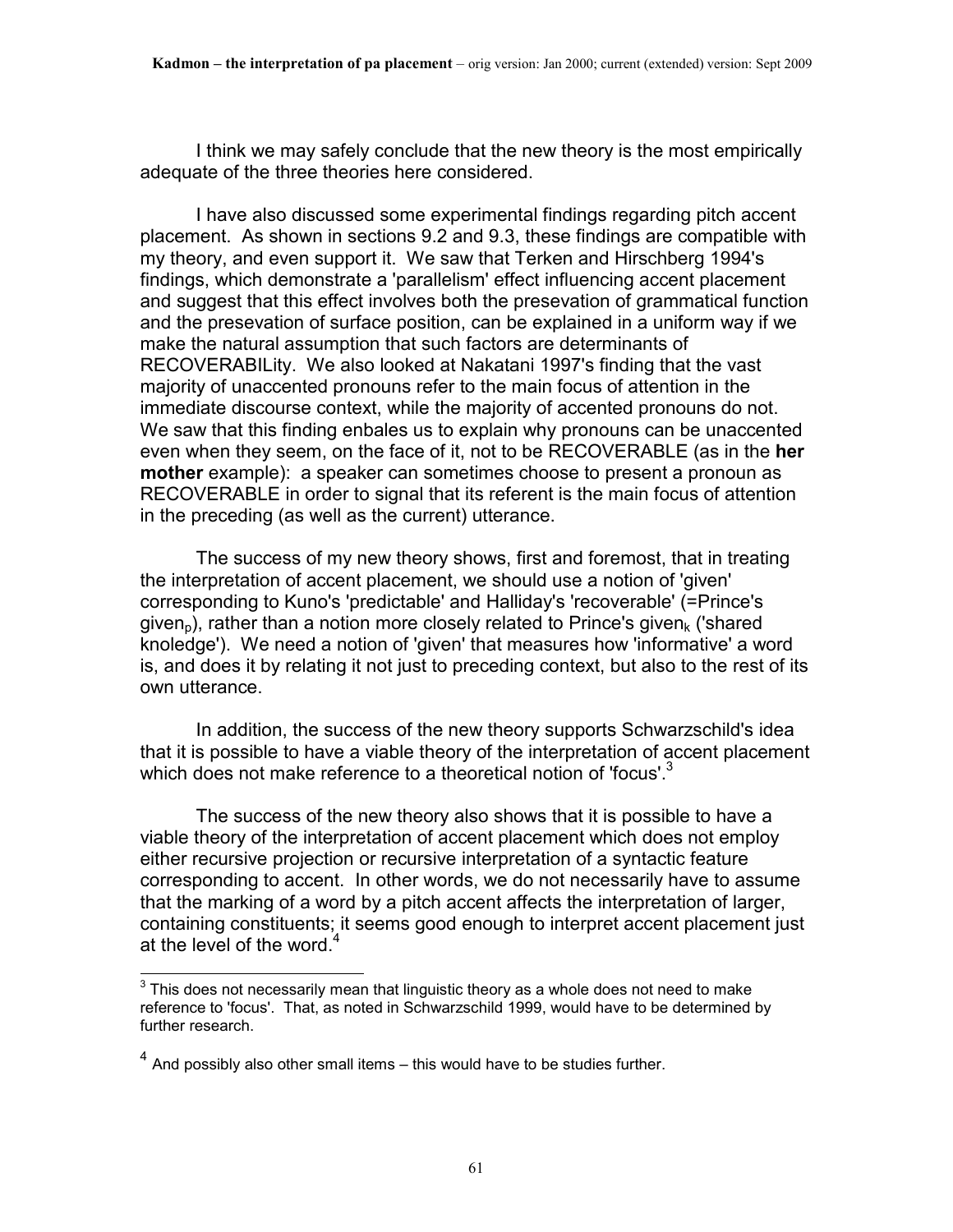Finally, the present results suggest that a certain amount of vagueness and felxibility in the notion of 'given' (and in particular, the vagueness of 'the hearer would be able to infer' in the definition of RECOVERABLE) is a welcome feature in the interpretation of accent placement.

#### **Acknowledgements**

 An earlier version of this paper was submitted to NALS in 2000, and refereed. However, for health and family reasons, it was not immediately revised for publication. I have finally finished revising it now, and I would like to finally express my gratitude to the anonymous referee, for detailed and very helpful comments and suggestions. Versions of this paper were presented at CSSP 2003 (invited talk), and also at colloqia at the Ben Gurion University of the Negev and Ohio State University (2006), as well as at a number of graduate seminars held at Tel Aviv University. I am grateful to the audiences for their comments. I am also grateful to Craige Roberts for further comments and discussions, which were very helpful to me. Finally, I dedicate this paper to Ali Al-Azhari, Yasmin Azhari-Kadmon, and Ruth Ben-Gera.

#### **References**

- Beckman, Mary E. 1996: 'The parsing of prosody'. *Language and Cognitive Processes 11* (1/2), 17–67.
- Bolinger, Dwight 1972: 'Accent is predictable (if you are a mind-reader)'. *Language* 48.3, 633-644.
- Bolinger, Dwight 1986: *Intonation and Its Parts*, Stanford University Press.
- Chomsky, Noam 1971: 'Deep structure, surface structure and semantics interpretation'. In D. Steinberg and L. Jakobovits (eds.), *Semantics*, Cambridge University Press, 183-216.
- Clark, H. and S. Haviland 1977: 'Comprehension and the given-new contrast'. In R. Freedle (ed.), *Discourse Production and Comprehension*, Ablex, 1-40.
- Giora, Rachel 1983: 'Segmentation and segment cohesion: on the thematic organization of the text'. *Text* 3.2, 155-181.
- Grosz, Barbara J. and Candace L. Sidner 1986: 'Attention, intentions, and the structure of discourse'. *Computational Linguistics* 12.3, 175-205.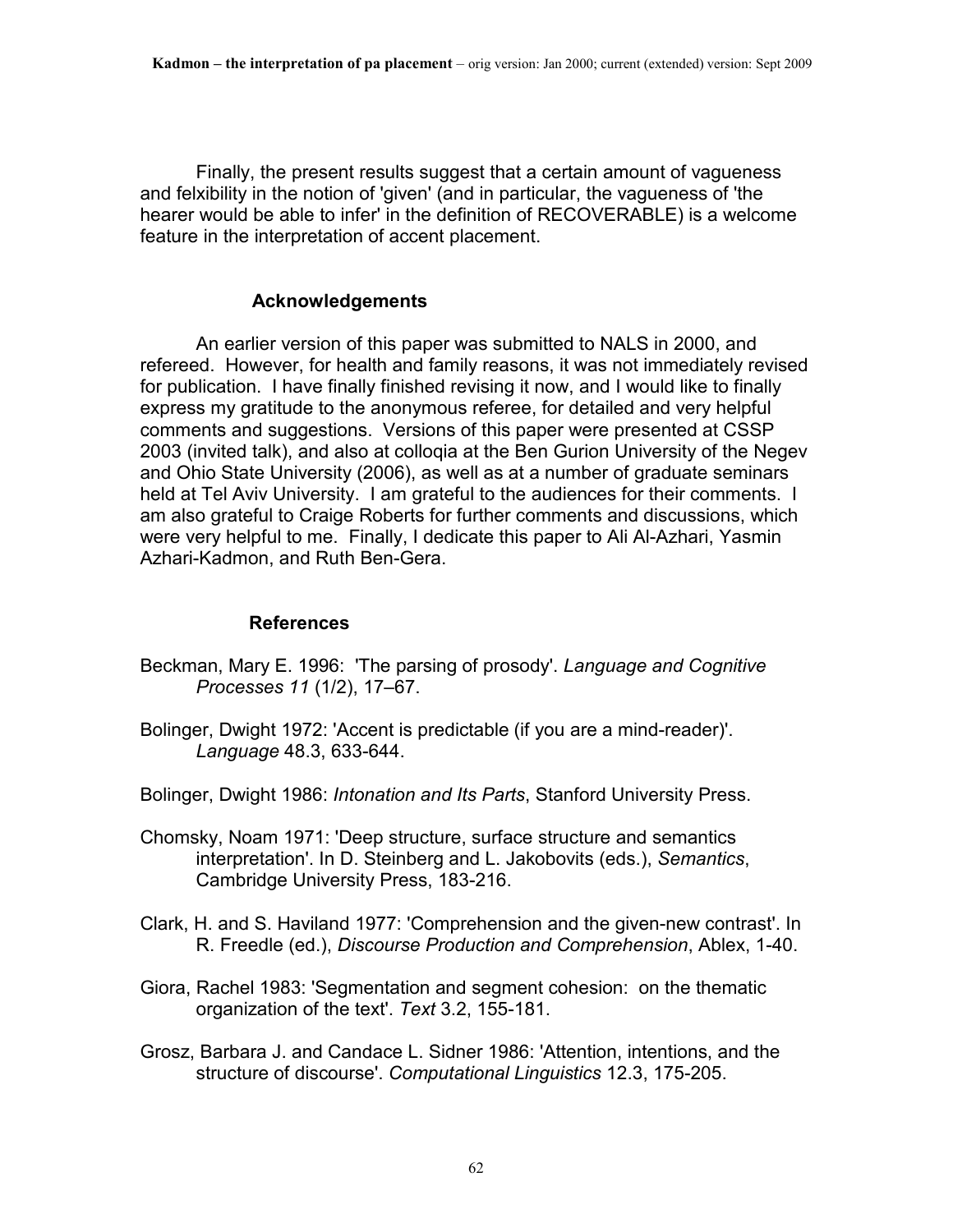- Gussenhoven, Carlos 1984: 'Testing the reality of focus domain'. *Language and Speech* 26, 61-80.
- Halliday, M.A.K. 1967: 'Notes on transitivity and theme in English, part 2'. *Journal of Linguistics* 3.2, 199-244.
- Heim, Irene 1982: *The Semantics of Definite and Indefinite Noun Phrases*, Ph.D. dissertation, University of Massachusetts, Amherst. Reproduced by the GLSA, Linguistics Department, UMass, Amherst.
- Jackendoff, Ray S. 1972: *Semantic Interpretation in Generative Grammar*, MIT Press.
- Kadmon, Nirit 2001: *Formal Pragmatics: Semantics, Pragmatics, Presupposition, and Focus*, Blackwell
- Kuno, Susumu 1972: 'Functional sentence perspective: a case study from Japanese and English'. *Linguistic Inquiry* 3, 269-320.
- Ladd, D. Robert 1980: *The Structure of Intonational Meaning: Evidence from English*, Indiana University Press.
- Ladd, D. Robert 1990: 'Intonation: Emotion vs. grammar' (review of Bolinger 1989: *Intonation and its uses*, Stanford University Press), *Language* 66.4, 806-816.
- Nakatani, Christine 1997: 'Integrating prosodic and discourse modeling.' In Sagisaka, Campbell and Higuchi (eds.) *Computing Prosody: Computational Models for Processing Spontaneous Speech*, Springer-Verlag
- Pierrehumbert, Janet 1980: *The Phonology and Phonetics of English Intonation*, Ph.D. dissertation, MIT.
- Prince, Ellen 1981: 'Towards a taxonomy of given-new information'. In P. Cole (ed.), *Radical Pragmatics*, Academic Press, 223-256.
- Roberts, Craige 1996: 'Information structure in discourse: towards an integrated formal theory of pragmatics'. In J. Hak Yoon and A. Kathol (eds.), *Ohio State University Working Papers in Linguistics*, volume 49.

Rochemont, Michael S. 1986: *Focus in Generative Grammar*, John Benjamins.